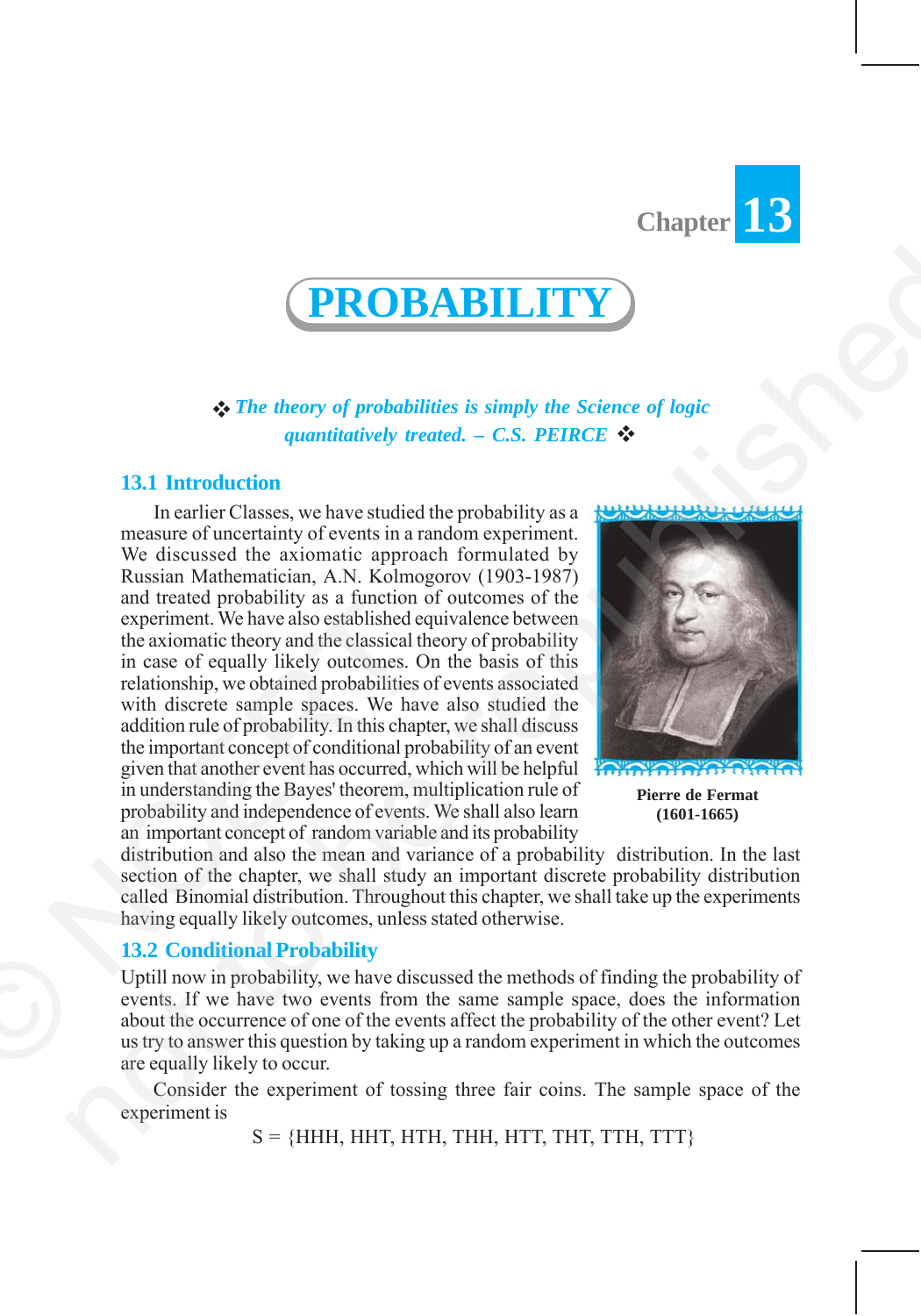Since the coins are fair, we can assign the probability 1  $\frac{1}{8}$  to each sample point. Let E be the event 'at least two heads appear' and F be the event 'first coin shows tail'. Then  $E = (HHH, HHT, HTH, THH)$ 

since he coins are tan, we can assign the probability 8 to each sample point. Let  
\nE be the event 'at least two heads appear' and F be the event 'first coin shows tail'.  
\nThen  
\n
$$
E = {HHH, HHT, TTH, TTH}
$$
  
\nand  $F = {THH, THT, TTH, TTT}$   
\nTherefore  
\n $P(E) = P({HHH}) + P({HHT}) + P({HTH}) + P({THTH})$   
\n $= \frac{1}{8} + \frac{1}{8} + \frac{1}{8} + \frac{1}{8} = \frac{1}{2}$  (Why ?)  
\nand  
\n $P(F) = P({THH}) + P({THTF}) + P({TTHF}) + P({TTTF})$   
\n $= \frac{1}{8} + \frac{1}{8} + \frac{1}{8} + \frac{1}{8} = \frac{1}{2}$   
\nAlso  
\n $E \cap F = {THH}$   
\nwith  
\n $P(E \cap F) = P({THH}) = \frac{1}{8}$   
\nNow, suppose we are given that the first coin shows tail, i.e. F occurs, then what is  
\nthe probability of occurrence of E? With the information of occurrence of F, we are  
\nsure that the cases in which first coin does not result into a tail should not be considered  
\nwhile finding the probability of E. This information reduces our sample space from the  
\nset S to its subset F for the event E. In other words, the additional information really  
\namounts to telling us that the situation may be considered as being that of a new  
\nrandom experiment for which the sample space consists of all those outcomes only  
\nwhich are favourable to the occurrence of the event F.  
\nNow, the sample point of F which is favourable to event E is THH.  
\nThus, Probability of E considered B is the sample space  $= \frac{1}{4}$ ,  
\nor  
\nProbability of E given that the event F has occurred  $= \frac{1}{4}$   
\nThis probability of the event E is called the *conditional probability of E given*  
\nthat F has already occurred, and is denoted by P (E|F).  
\nThus  
\n $P(E|F) = \frac{1}{4}$   
\nNote that the elements of F which favour the event E are the common elements of  
\nE and F, i.e. the sample points of E  $\cap$  F.

8

with  $P(E \cap F) = P({\text{THH}}) =$ 

Now, suppose we are given that the first coin shows tail, i.e. F occurs, then what is the probability of occurrence of E? With the information of occurrence of F, we are sure that the cases in which first coin does not result into a tail should not be considered while finding the probability of E. This information reduces our sample space from the set S to its subset F for the event E. In other words, the additional information really amounts to telling us that the situation may be considered as being that of a new random experiment for which the sample space consists of all those outcomes only which are favourable to the occurrence of the event F. with  $P(E \cap F) = P({THH}) = \frac{1}{8}$ <br>
Now, suppose we are given that the<br>
the probability of occurrence of E? W<br>
sure that the cases in which first coin de<br>
while finding the probability of E. This<br>
set S to its subset F for the e

Now, the sample point of F which is favourable to event E is THH.

Thus, Probability of E considering F as the sample space =  $\frac{1}{4}$ ,

or Probability of E given that the event F has occurred  $=$ 1 4

This probability of the event E is called the *conditional probability of E given that F has already occurred*, and is denoted by P (E|F).

Thus

$$
P(E|F) = \frac{1}{4}
$$

Note that the elements of F which favour the event E are the common elements of E and F, i.e. the sample points of  $E \cap F$ .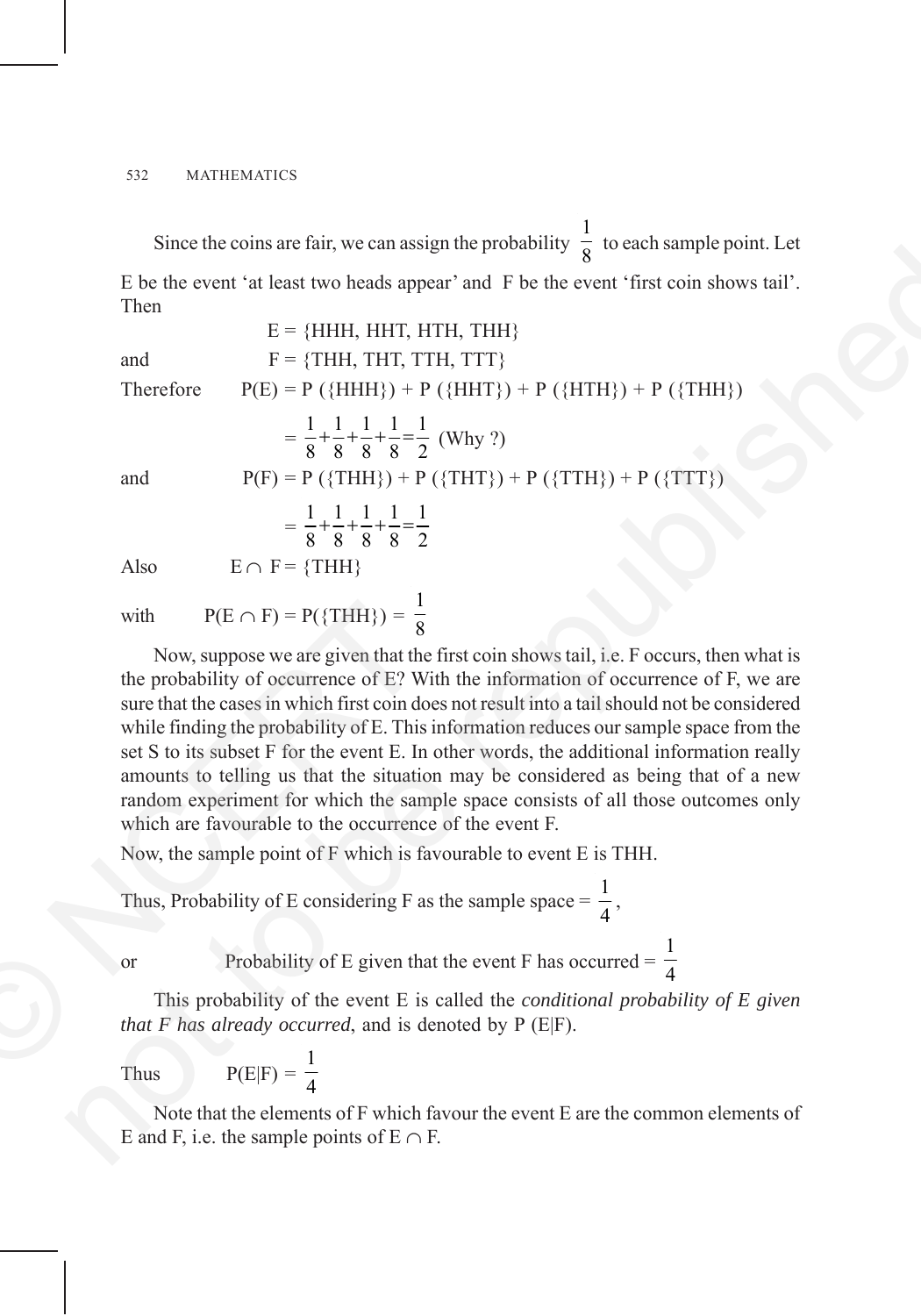Thus, we can also write the conditional probability of E given that F has occurred as

P(E|F) = 
$$
\frac{\text{Number of elementary events favourable to E \cap F}}{\text{Number of elementary events which are favourable to F}}
$$
  
\n=  $\frac{n(E \cap F)}{n(F)}$   
\nDividing the numerator and the denominator by total number of elementary events  
\nof the sample space, we see that P(E|F) can also be written as  
\n
$$
P(E|F) = \frac{\frac{n(E \cap F)}{n(S)}}{n(S)} = \frac{P(E \cap F)}{P(F)}
$$
 .... (1)  
\nNote that (1) is valid only when P(F) ≠ 0 i.e., F ≠ φ (Why?)  
\nThus, we can define the conditional probability as follows:  
\nDefinition 1 If E and F are two events associated with the same sample space of a  
\nrandom experiment, the conditional probability of the event E given that F has occurred,  
\ni.e. P (E|F) is given by  
\n
$$
P(E|F) = \frac{P(E \cap F)}{P(F)}
$$
 provided P(F) ≠ 0  
\n13.2.1 Properties of conditional probability  
\nLet E and F be events of a sample space S of an experiment, then we have  
\nProperty 1 P(S|F) = P(F|F) = 1  
\nWe know that  
\nP(S|F) =  $\frac{P(S \cap F)}{P(F)} = \frac{P(F)}{P(F)} = 1$   
\nAlso  
\n
$$
P(F|F) = \frac{P(F \cap F)}{P(F)} = \frac{P(F)}{P(F)} = 1
$$
  
\nThus  
\nP(S|F) = P(F|F) = 1  
\nProperty 2 If A and B are any two events of a sample space S and F is an event  
\nof S such that P(F) ≠ 0, then  
\nP((A ∪ B)F) = P(A|F) + P(B|F) - P((A ∩ B)|F)

Dividing the numerator and the denominator by total number of elementary events of the sample space, we see that  $P(E|F)$  can also be written as

$$
P(E|F) = \frac{\frac{n(E \cap F)}{n(S)}}{\frac{n(F)}{n(S)}} = \frac{P(E \cap F)}{P(F)}
$$
 ... (1)

Note that (1) is valid only when  $P(F) \neq 0$  i.e.,  $F \neq \phi$  (Why?)

Thus, we can define the conditional probability as follows :

**Definition 1** If E and F are two events associated with the same sample space of a random experiment, the conditional probability of the event E given that F has occurred, i.e.  $P(E|F)$  is given by Thus, we can define the conditional pro<br> **Definition 1** If E and F are two ever<br>
random experiment, the conditional pro<br>
i.e. P (E|F) is given by<br>  $P(E|F) =$ <br>
13.2.1 Properties of conditional pro<br>
Let E and F be events of a

$$
P(E|F) = \frac{P(E \cap F)}{P(F)}
$$
 provided  $P(F) \neq 0$ 

# **13.2.1** *Properties of conditional probability*

Thus  $P(S|F) = P(F|F) = 1$ 

Let E and F be events of a sample space S of an experiment, then we have **Property 1**  $P(S/F) = P(F/F) = 1$ 

We know that

$$
P(S|F) = \frac{P(S \cap F)}{P(F)} = \frac{P(F)}{P(F)} = 1
$$

Also 
$$
P(F|F) = \frac{P(F \cap F)}{P(F)} = \frac{P(F)}{P(F)} = 1
$$

**Property 2** *If* A *and* B *are any two events of a sample space* S *and* F *is an event of* S *such that* P(F) 
$$
\neq
$$
 0*, then*

$$
P((A \cup B)/F) = P(A|F) + P(B|F) - P((A \cap B)|F)
$$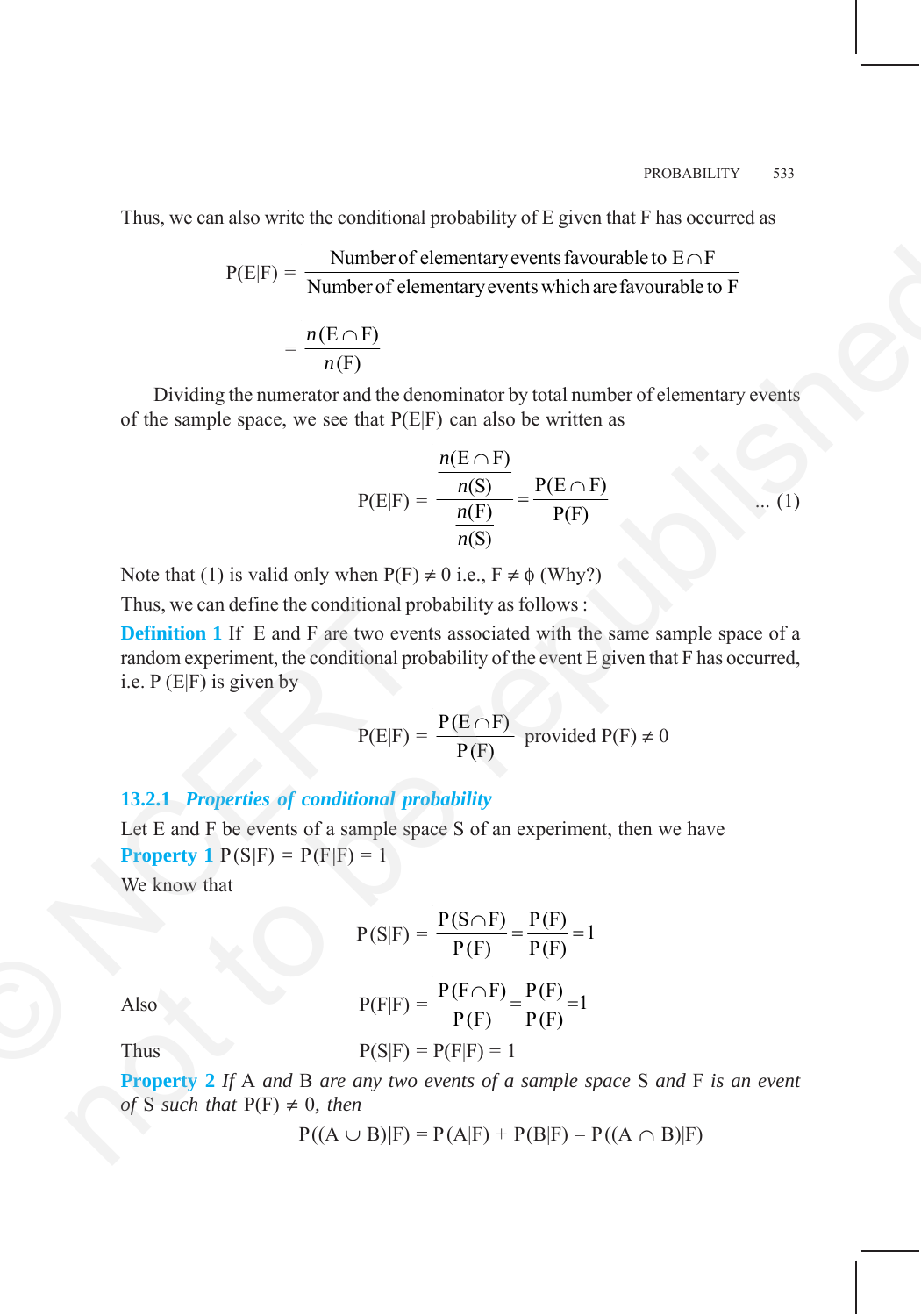*In particular*, *if* A *and* B *are disjoint events, then*

$$
P((A \cup B)|F) = P(A|F) + P(B|F)
$$

We have

$$
P((A \cup B)|F) = \frac{P[(A \cup B) \cap F]}{P(F)}
$$

$$
= \frac{P[(A \cap F) \cup (B \cap F)]}{P(F)}
$$

(by distributive law of union of sets over intersection)

We have  
\n
$$
P((A \cup B)|F) = P(A|F) + P(B|F)
$$
\n
$$
= \frac{P[(A \cap F) \cup (B \cap F)]}{P(F)}
$$
\n(by distributive law of union of sets over intersection)  
\n
$$
= \frac{P(A \cap F) + P(B \cap F) - P(A \cap B \cap F)}{P(F)}
$$
\n
$$
= \frac{P(A \cap F) + P(B \cap F) - P(A \cap B \cap F)}{P(F)}
$$
\n
$$
= \frac{P(A \cap F) + P(B \cap F) - P[(A \cap B) \cap F]}{P(F)}
$$
\nWhen A and B are disjoint events, then  
\n
$$
P((A \cap B)|F) = 0
$$
\n
$$
\Rightarrow P((A \cup B)|F) = 0
$$
\n
$$
\Rightarrow P((A \cup B)|F) = P(A|F) + P(B|F)
$$
\nFrom Property 3 P(E'|F) = 1 – P(E|F)  
\nFrom Property 4, we know that P(S|F) = 1 since S = E \cup E'  
\n
$$
\Rightarrow P(E|F) + P(E'|F) = 1 \qquad \text{since S = E \cup E'\nThus, P(E'|F) = 1 – P(E|F)\nLet us now take up some examples.\nExample 1 If P(A) =  $\frac{7}{13}$ , P(B) =  $\frac{9}{13}$  and P(A  $\cap$  B) =  $\frac{4}{13}$ , evaluate P(A|B).  
\nSolution We have P(A|B) =  $\frac{P(A \cap B)}{P(B)} = \frac{\frac{4}{13}}{\frac{13}{13}} = \frac{4}{9}$   
\nExample 2A family has two children. What is the probability that both the children are boys given that at least one of them is a boy ?
$$

When A and B are disjoint events, then

$$
P((A \cap B)|F) = 0
$$
  

$$
P((A \cup D)|F) = P(A|F) + P(B|F)
$$

$$
\Rightarrow \qquad P((A \cup B)|F) = P(A|F) + P(B|F)
$$

**Property 3**  $P(E'|F) = 1 - P(E|F)$ 

From Property 1, we know that  $P(S|F) = 1$ 

 $\Rightarrow$  P(E ∪ E'|F) = 1 since S = E ∪ E'  $\Rightarrow$  P(E|F) + P(E'|F) = 1 since E and E' are disjoint events Thus,  $P(E'|F) = 1 - P(E|F)$ When A and B are disjoint events, the<br>  $P((A \cap B)|F) =$ <br>  $\Rightarrow P((A \cup B)|F) =$ <br> **Property 3** P(E'|F) = 1 – P(E|F)<br>
From Property 1, we know that P(S|F<br>  $\Rightarrow P(E \cup E'|F) =$ <br>  $\Rightarrow P(E|F) + P(E'|F) =$ <br>
Thus,  $P(E'|F) =$ <br>
Let us now take up some example

Let us now take up some examples.

**Example 1** If 
$$
P(A) = \frac{7}{13}
$$
,  $P(B) = \frac{9}{13}$  and  $P(A \cap B) = \frac{4}{13}$ , evaluate  $P(A|B)$ .

**Solution** We have 
$$
P(A|B) = \frac{P(A \cap B)}{P(B)} = \frac{\frac{4}{13}}{\frac{9}{13}} = \frac{4}{9}
$$

**Example 2** A family has two children. What is the probability that both the children are boys given that at least one of them is a boy ?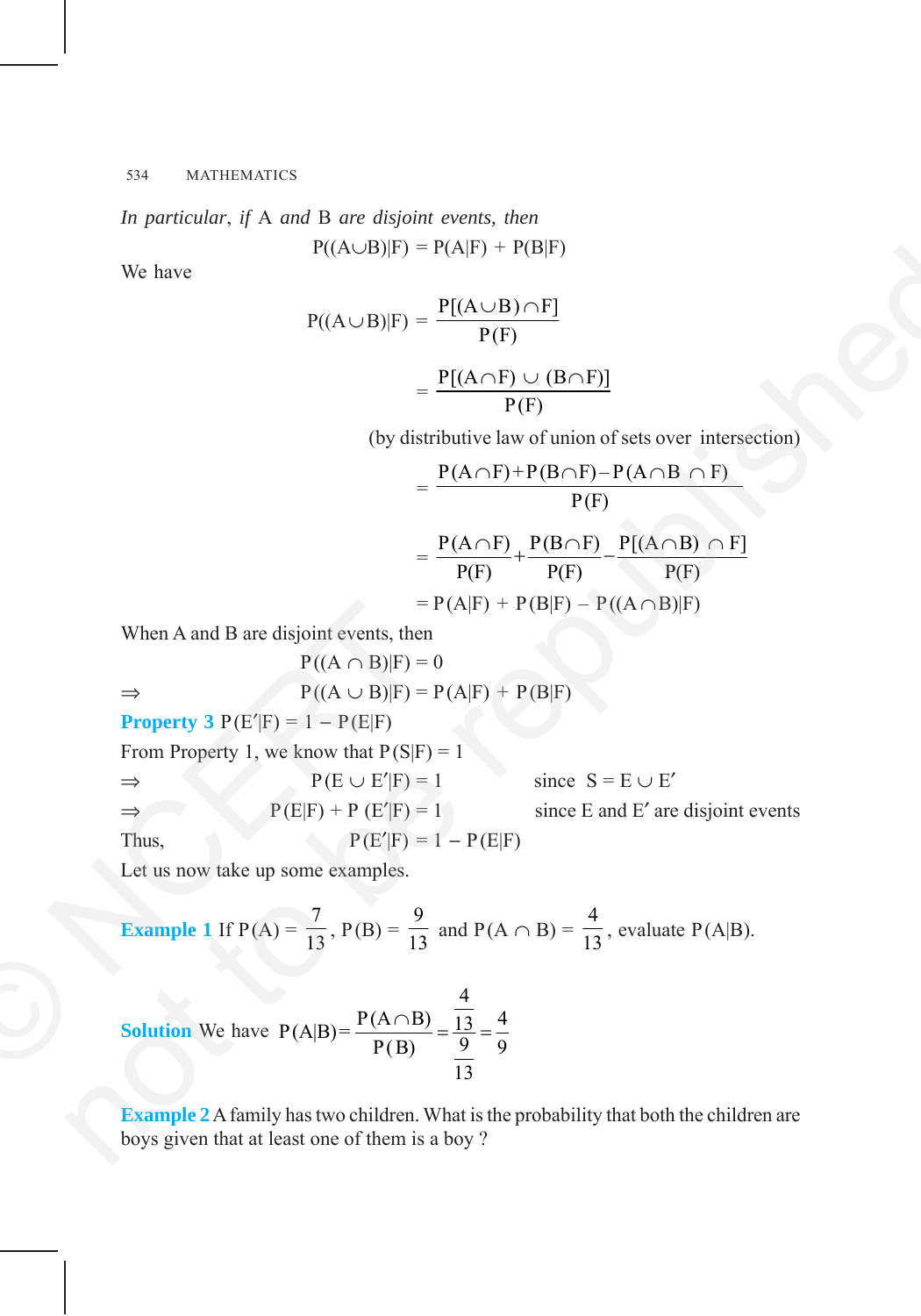**Solution** Let *b* stand for boy and *g* for girl. The sample space of the experiment is  

$$
S = \{(b, b), (g, b), (b, g), (g, g)\}
$$

Thus 
$$
P(F) = \frac{3}{4}
$$
 and  $P(E \cap F) = \frac{1}{4}$ 

Therefore 
$$
P(E|F) = \frac{P(E \cap F)}{P(F)} = \frac{\frac{1}{4}}{\frac{3}{4}} = \frac{1}{3}
$$

|                                           | $S = \{(b, b), (g, b), (b, g), (g, g)\}\$                                                                                                                                                                                                                                       |
|-------------------------------------------|---------------------------------------------------------------------------------------------------------------------------------------------------------------------------------------------------------------------------------------------------------------------------------|
| Let E and F denote the following events : |                                                                                                                                                                                                                                                                                 |
| E: 'both the children are boys'           |                                                                                                                                                                                                                                                                                 |
| F: 'at least one of the child is a boy'   |                                                                                                                                                                                                                                                                                 |
| Then                                      | $E = \{(b,b)\}\$ and $F = \{(b,b), (g,b), (b,g)\}\$                                                                                                                                                                                                                             |
| <b>Now</b>                                | $E \cap F = \{(b,b)\}\$                                                                                                                                                                                                                                                         |
| Thus                                      | $P(F) = \frac{3}{4}$ and $P(E \cap F) = \frac{1}{4}$                                                                                                                                                                                                                            |
| Therefore                                 | $P(E F) = \frac{P(E \cap F)}{P(F)} = \frac{\frac{1}{4}}{\frac{3}{4}} = \frac{1}{3}$                                                                                                                                                                                             |
|                                           | <b>Example 3</b> Ten cards numbered 1 to 10 are placed in a box, mixed up thoroughly and<br>then one card is drawn randomly. If it is known that the number on the drawn card is<br>more than 3, what is the probability that it is an even number?                             |
|                                           | <b>Solution</b> Let A be the event 'the number on the card drawn is even' and B be the<br>event 'the number on the card drawn is greater than $3'$ . We have to find $P(A B)$ .                                                                                                 |
|                                           | Now, the sample space of the experiment is $S = \{1, 2, 3, 4, 5, 6, 7, 8, 9, 10\}$                                                                                                                                                                                              |
| Then                                      | $A = \{2, 4, 6, 8, 10\}, B = \{4, 5, 6, 7, 8, 9, 10\}$                                                                                                                                                                                                                          |
| and                                       | $A \cap B = \{4, 6, 8, 10\}$                                                                                                                                                                                                                                                    |
| Also                                      | $P(A) = \frac{5}{10}$ , $P(B) = \frac{7}{10}$ and $P(A \cap B) = \frac{4}{10}$                                                                                                                                                                                                  |
| Then                                      | $P(A B) = {P(A \cap B) \over P(B)} = {4 \over 10} = {4 \over 7}$                                                                                                                                                                                                                |
|                                           | <b>Example 4</b> In a school, there are 1000 students, out of which 430 are girls. It is known<br>that out of 430, 10% of the girls study in class XII. What is the probability that a student<br>chosen randomly studies in Class XII given that the chosen student is a girl? |
|                                           | <b>Solution</b> Let E denote the event that a student chosen randomly studies in Class XII<br>and F be the event that the randomly chosen student is a girl. We have to find $P(E F)$ .                                                                                         |
|                                           |                                                                                                                                                                                                                                                                                 |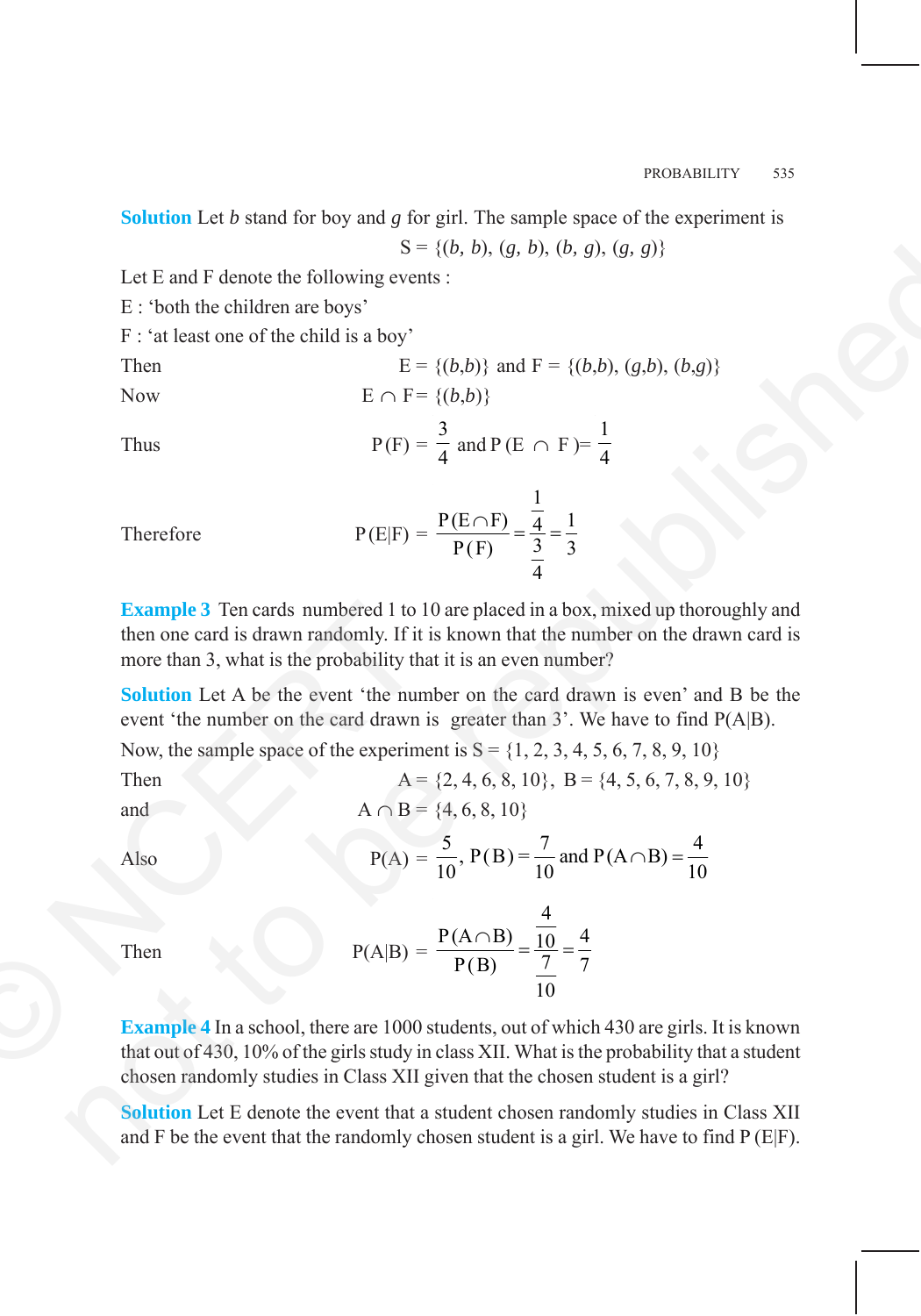Now 
$$
P(F) = \frac{430}{1000} = 0.43
$$
 and  $P(E F) = \frac{43}{1000} \quad 0.043$  (Why?)

Now 
$$
A = \begin{cases} (1,1,4) & (1,2,4) \dots (1,6,4) & (2,1,4) \ (2,2,4) \dots (2,6,4) \\ (3,1,4) & (3,2,4) \dots (3,6,4) & (4,1,4) \ (4,2,4) \dots (4,6,4) \\ (5,1,4) & (5,2,4) \dots (5,6,4) & (6,1,4) \ (6,2,4) \dots (6,6,4) \end{cases}
$$

Now 
$$
P(B) = \frac{6}{216}
$$
 and  $P(A \cap B) = \frac{1}{216}$ 

$$
A|B) = \frac{P(A \cap B)}{P(B)} = \frac{\frac{1}{216}}{\frac{6}{216}} = \frac{1}{6}
$$

| 1(1)<br>$\overline{0.15}$ and $\overline{1}$ ( $\overline{1}$ $\overline{1}$ )<br>1000                                                                                                                                                                    |
|-----------------------------------------------------------------------------------------------------------------------------------------------------------------------------------------------------------------------------------------------------------|
| $P(E F) = {P(E \cap F) \over P(F)} = {0.043 \over 0.43} = 0.1$<br>Then                                                                                                                                                                                    |
| <b>Example 5</b> A die is thrown three times. Events A and B are defined as below:<br>$A: 4$ on the third throw<br>B: 6 on the first and 5 on the second throw<br>Find the probability of A given that B has already occurred.                            |
| <b>Solution</b> The sample space has 216 outcomes.                                                                                                                                                                                                        |
| A = $\begin{cases} (1,1,4) & (1,2,4) \dots (1,6,4) & (2,1,4) \ (2,2,4) \dots (2,6,4) \\ (3,1,4) & (3,2,4) \dots (3,6,4) & (4,1,4) \ (4,2,4) \dots (4,6,4) \\ (5,1,4) & (5,2,4) \dots (5,6,4) & (6,1,4) \ (6,2,4) \dots (6,6,4) \end{cases}$<br><b>Now</b> |
| B = { $(6,5,1)$ , $(6,5,2)$ , $(6,5,3)$ , $(6,5,4)$ , $(6,5,5)$ , $(6,5,6)$ }<br>$A \cap B = \{(6,5,4)\}.$<br>and                                                                                                                                         |
| $P(B) = \frac{6}{216}$ and $P(A \cap B) = \frac{1}{216}$<br><b>Now</b>                                                                                                                                                                                    |
| $P(A B) = {P(A \cap B) \over P(B)} = {1 \over 216} = {1 \over 6}$<br>Then                                                                                                                                                                                 |
| <b>Example 6</b> A die is thrown twice and the sum of the numbers appearing is observed<br>to be 6. What is the conditional probability that the number 4 has appeared at least<br>once?                                                                  |
| <b>Solution</b> Let E be the event that 'number 4 appears at least once' and F be the event<br>that 'the sum of the numbers appearing is 6'.                                                                                                              |
| $E = \{(4,1), (4,2), (4,3), (4,4), (4,5), (4,6), (1,4), (2,4), (3,4), (5,4), (6,4)\}\$<br>Then,<br>$F = \{(1,5), (2,4), (3,3), (4,2), (5,1)\}\$<br>and                                                                                                    |
| $P(E) = \frac{11}{36}$ and $P(F) = \frac{5}{36}$<br>We have                                                                                                                                                                                               |
| $E \cap F = \{(2,4), (4,2)\}\$<br>Also                                                                                                                                                                                                                    |
|                                                                                                                                                                                                                                                           |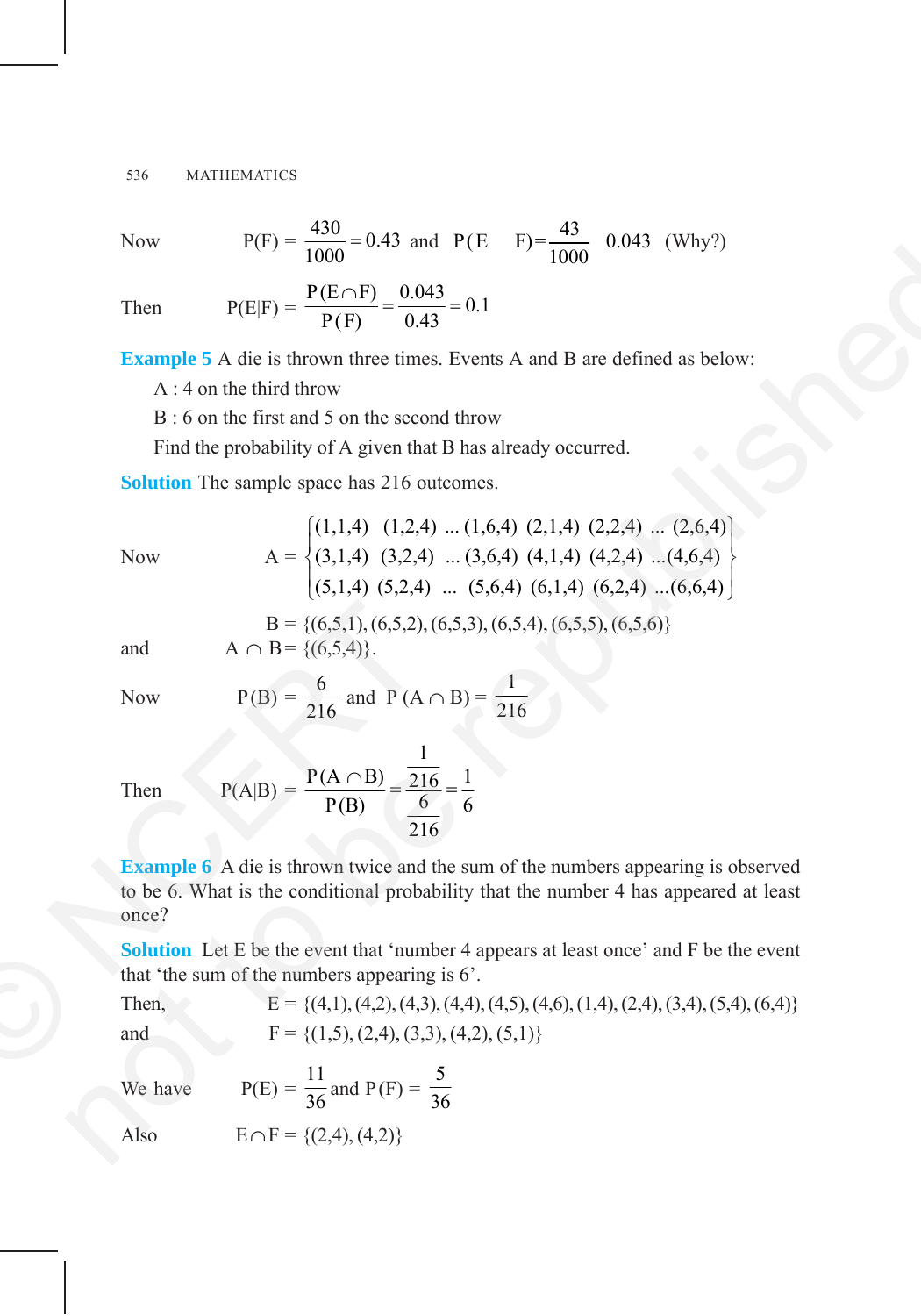Therefore 
$$
P(E \cap F) = \frac{2}{36}
$$

Hence, the required probability

$$
P(E|F) = \frac{P(E \cap F)}{P(F)} = \frac{\frac{2}{36}}{\frac{5}{36}} = \frac{2}{5}
$$

For the conditional probability discussed above, we have considered the elementary events of the experiment to be equally likely and the corresponding definition of the probability of an event was used. However, the same definition can also be used in the general case where the elementary events of the sample space are not equally likely, the probabilities  $P(E \cap F)$  and  $P(F)$  being calculated accordingly. Let us take up the following example. Finencine<br>
Hence, the required probability  $P(E|F) = \frac{P(F_1 \cap F)}{P(F)} = \frac{26}{35} = \frac{2}{5}$ <br>
For the considered probability dissussed above, we have considered the elementary<br>
to be republished probability dissussed above, we ha

**Example 7** Consider the experiment of tossing a coin. If the coin shows head, toss it

again but if it shows tail, then throw a die. Find the conditional probability of the event that 'the die shows a number greater than 4' given that 'there is at least one tail'. **Example** 7 Consider the experiment c<br>again but if it shows tail, then throw<br>conditional probability of the event tha<br>a number greater than 4' given that<br>one tail'.<br>**Solution** The outcomes of the experiment<br>represented in

**Solution** The outcomes of the experiment can be represented in following diagrammatic manner called the 'tree diagram'.

The sample space of the experiment may be described as

$$
S = \{ (H,H), (H,T), (T,1), (T,2), (T,3), (T,4), (T,5), (T,6) \}
$$

where (H, H) denotes that both the tosses result into head and (T, *i*) denote the first toss result into a tail and the number *i* appeared on the die for  $i = 1,2,3,4,5,6$ .

Thus, the probabilities assigned to the 8 elementary events

$$
(H, H), (H, T), (T, 1), (T, 2), (T, 3), (T, 4), (T, 5), (T, 6)
$$

are  $\frac{1}{4}$ ,  $\frac{1}{4}$ ,  $\frac{1}{12}$ ,  $\frac{1}{12}$ ,  $\frac{1}{12}$ ,  $\frac{1}{12}$ ,  $\frac{1}{12}$ ,  $\frac{1}{12}$  $\frac{1}{4}$ ,  $\frac{1}{4}$ ,  $\frac{1}{12}$ ,  $\frac{1}{12}$ ,  $\frac{1}{12}$ ,  $\frac{1}{12}$ ,  $\frac{1}{12}$  respectively which is clear from the Fig 13.2.



**Fig 13.1**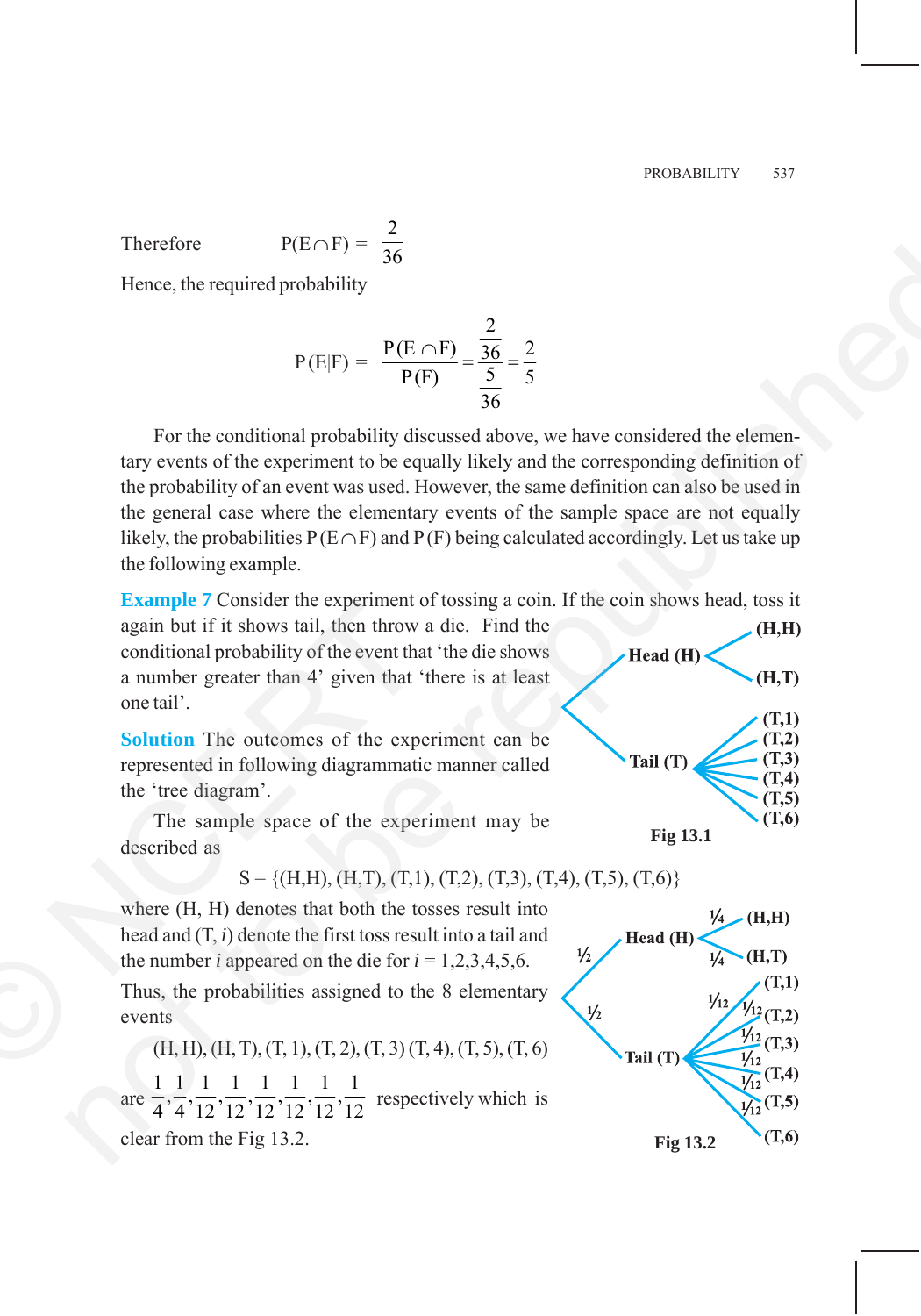Let F be the event that 'there is at least one tail' and E be the event 'the die shows a number greater than 4'. Then

a number greater than 4 . Then  
\n
$$
F = \{(H, T), (T, 1), (T, 2), (T, 3), (T, 4), (T, 5), (T, 6)\}
$$
  
\n $E = \{(T, 5), (T, 6)\}$  and  $E \cap F = \{(T, 5), (T, 6)\}$   
\nNow  
\n $P(F) = P(\{(H, T)\}) + P(\{(T, 1)\}) + P(\{(T, 2)\}) + P(\{(T, 3)\})$   
\n $+ P(\{(T, 4)\}) + P(\{(T, 5)\}) + P(\{(T, 6)\})$   
\n $= \frac{1}{4} - \frac{1}{12} - \frac{1}{12} - \frac{1}{12} - \frac{1}{12} - \frac{1}{12} - \frac{1}{12} - \frac{1}{6}$   
\nand  
\n $P(E \cap F) = P(\{(T, 5)\}) + P(\{(T, 6)\}) = \frac{1}{12} - \frac{1}{12} - \frac{1}{6}$   
\nHence  
\n $P(E|F) = \frac{P(E \cap F)}{P(F)} = \frac{\frac{1}{6}}{\frac{3}{4}} = \frac{2}{9}$   
\n**EXERCISE 13.1**  
\n1. Given that E and F are events such that  $P(E) = 0.6$ ,  $P(F) = 0.3$  and  
\n $P(E \cap F) = 0.2$ , find  $P(E|F)$  and  $P(E|E)$   
\n2. Compute  $P(A|B)$ , if  $P(B) = 0.5$  and  $P(A \cap B) = 0.32$   
\n3. If  $P(A) = 0.8$ ,  $P(B) = 0.5$  and  $P(B|A) = 0.4$ , find  
\n(i)  $P(A \cap B)$  (ii)  $P(A|B)$  (iii)  $P(A \cup B)$   
\n4. Evaluate  $P(A \cup B)$ , if  $2P(A) = P(B) = \frac{5}{13}$  and  $P(A|B) = \frac{2}{5}$   
\n5. If  $P(A) = \frac{6}{11}$ ,  $P(B) = \frac{5}{11}$  and  $P(A \cup B) = \frac{7}{11}$ , find  
\n(i)  $P(A \cap B)$  (ii)  $P(A$ 

Hence  $P(E)$ 

$$
E[F] = \frac{P(E \cap F)}{P(F)} = \frac{\frac{1}{6}}{\frac{3}{4}} = \frac{2}{9}
$$

# **EXERCISE 13.1**

- **1.** Given that E and F are events such that  $P(E) = 0.6$ ,  $P(F) = 0.3$  and  $P(E \cap F) = 0.2$ , find  $P(E|F)$  and  $P(F|E)$
- **2.** Compute P(A|B), if P(B) = 0.5 and P (A ∩ B) = 0.32

3. If 
$$
P(A) = 0.8
$$
,  $P(B) = 0.5$  and  $P(B|A) = 0.4$ , find  
\n(i)  $P(A \cap B)$  (ii)  $P(A|B)$  (iii)  $P(A \cup B)$ 

4. Evaluate P(A 
$$
\cup
$$
 B), if 2P(A) = P(B) =  $\frac{5}{13}$  and P(A|B) =  $\frac{2}{5}$ 

\n- \n**1.** Given that E and F are events such that P(E) = 0.6, P\n 
$$
P(E \cap F) = 0.2
$$
, find P(E|F) and P(F|E)\n
\n- \n**2.** Compute P(A|B), if P(B) = 0.5 and P(A ∩ B) = 0.32\n
\n- \n**3.** If P(A) = 0.8, P(B) = 0.5 and P(B|A) = 0.4, find\n
	\n- (i) P(A ∩ B)
	\n- (ii) P(A|B)
	\n- (iii) P(A ∪ B)
	\n\n
\n- \n**4.** Evaluate P(A ∪ B), if 2P(A) = P(B) =  $\frac{5}{13}$  and P(A|B) =  $\frac{2}{5}$ \n
\n- \n**5.** If P(A) =  $\frac{6}{11}$ , P(B) =  $\frac{5}{11}$  and P(A ∪ B)  $\frac{7}{11}$ , find\n
	\n- (i) P(A ∩ B)
	\n- (ii) P(A|B)
	\n- (iii) P(B|A)
	\n\n
\n- \n**6.** A coin is tossed three times, where\n
	\n- (i) E: head on third toss, F: heads on first two tosses
	\n\n
\n

Determine P(E|F) in Exercises 6 to 9.

**6.** A coin is tossed three times, where

- (i)  $E$  : head on third toss,  $F$  : heads on first two tosses
- (ii)  $E :$  at least two heads,  $F :$  at most two heads
- (iii)  $E : at most two tails$ ,  $F : at least one tail$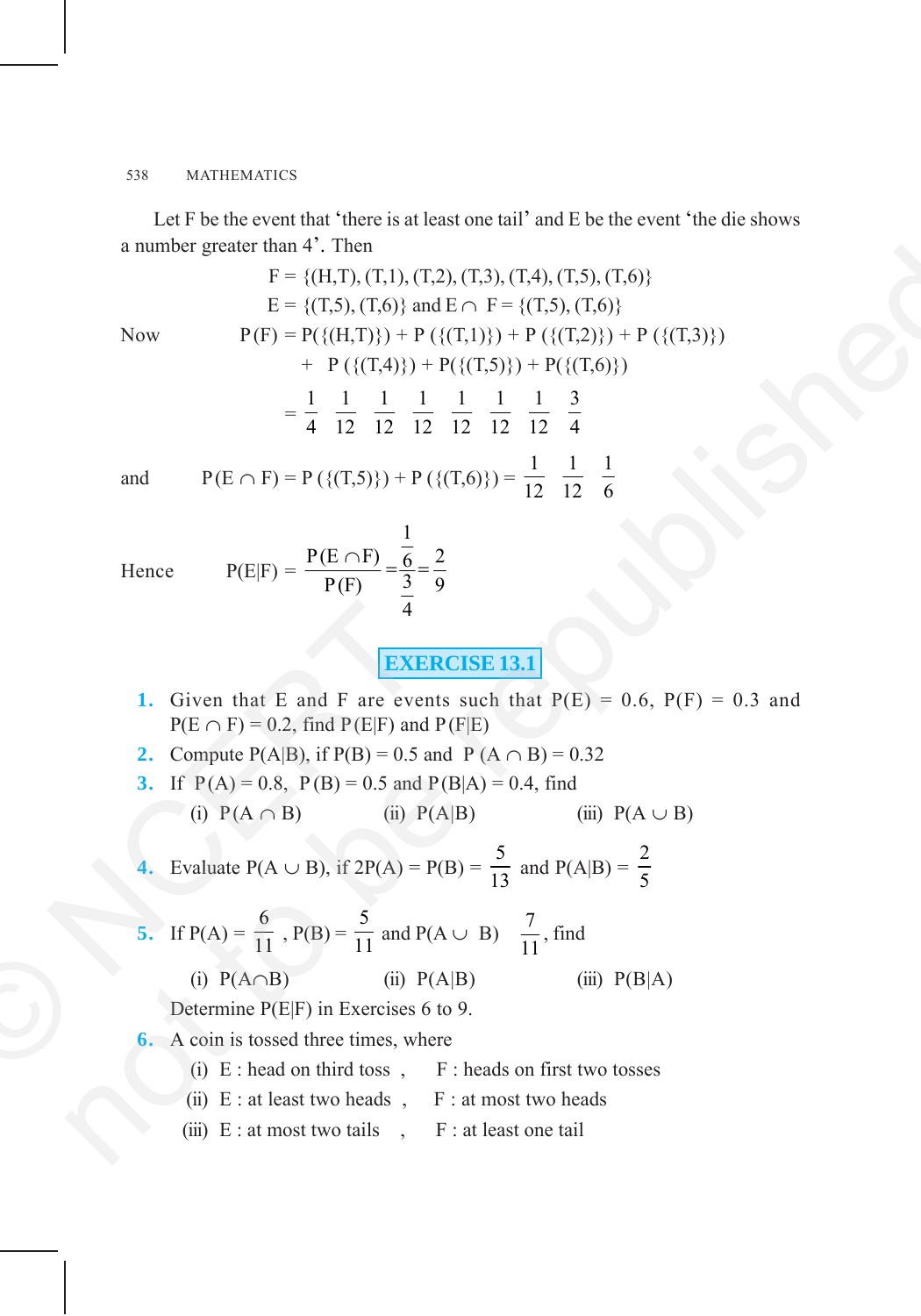- **7.** Two coins are tossed once, where
- (i)  $E$  : tail appears on one coin,  $F$  : one coin shows head
- (ii)  $E$  : no tail appears,  $F$  : no head appears
- **8.** A die is thrown three times,
- 
- $E: 4$  appears on the third toss,  $F: 6$  and 5 appears respectively on first two tosses
- **9.** Mother, father and son line up at random for a family picture E : son on one end, F : father in middle
- **10.** A black and a red dice are rolled.
	- (a) Find the conditional probability of obtaining a sum greater than 9, given that the black die resulted in a 5.
	- (b) Find the conditional probability of obtaining the sum 8, given that the red die resulted in a number less than 4.
- **11.** A fair die is rolled. Consider events  $E = \{1,3,5\}$ ,  $F = \{2,3\}$  and  $G = \{2,3,4,5\}$ **Find** 
	- (i)  $P(E|F)$  and  $P(F|E)$  (ii)  $P(E|G)$  and  $P(G|E)$
	- (iii)  $P((E \cup F)|G)$  and  $P((E \cap F)|G)$
- **12.** Assume that each born child is equally likely to be a boy or a girl. If a family has two children, what is the conditional probability that both are girls given that (i) the youngest is a girl, (ii) at least one is a girl?
- **13.** An instructor has a question bank consisting of 300 easy True / False questions, 200 difficult True / False questions, 500 easy multiple choice questions and 400 difficult multiple choice questions. If a question is selected at random from the question bank, what is the probability that it will be an easy question given that it is a multiple choice question? (i) P(E|F) and P(F|E)<br>
(iii) P((E  $\cup$  F)|G) and P((E  $\cup$ <br>
12. Assume that each born child is e<br>
two children, what is the condition<br>
(i) the youngest is a girl, (ii) at lot<br>
13. An instructor has a question ban<br>
200 dif o E : an appears on one cont,<br>
F : one beliable shown three times,<br>
f : in b head appears<br>
8. A die is htrown three times,<br>
F : fo and S uppears respectively<br>
F : δ and S uppears respectively<br>
F : δ and S uppears respect
	- **14.** Given that the two numbers appearing on throwing two dice are different. Find the probability of the event 'the sum of numbers on the dice is 4'.
	- **15.** Consider the experiment of throwing a die, if a multiple of 3 comes up, throw the die again and if any other number comes, toss a coin. Find the conditional probability of the event 'the coin shows a tail', given that 'at least one die shows a 3'.

In each of the Exercises 16 and 17 choose the correct answer:

**16.** If 
$$
P(A) = \frac{1}{2}
$$
,  $P(B) = 0$ , then  $P(A|B)$  is  
\n(A) 0\n(B)  $\frac{1}{2}$   
\n(C) not defined\n(D) 1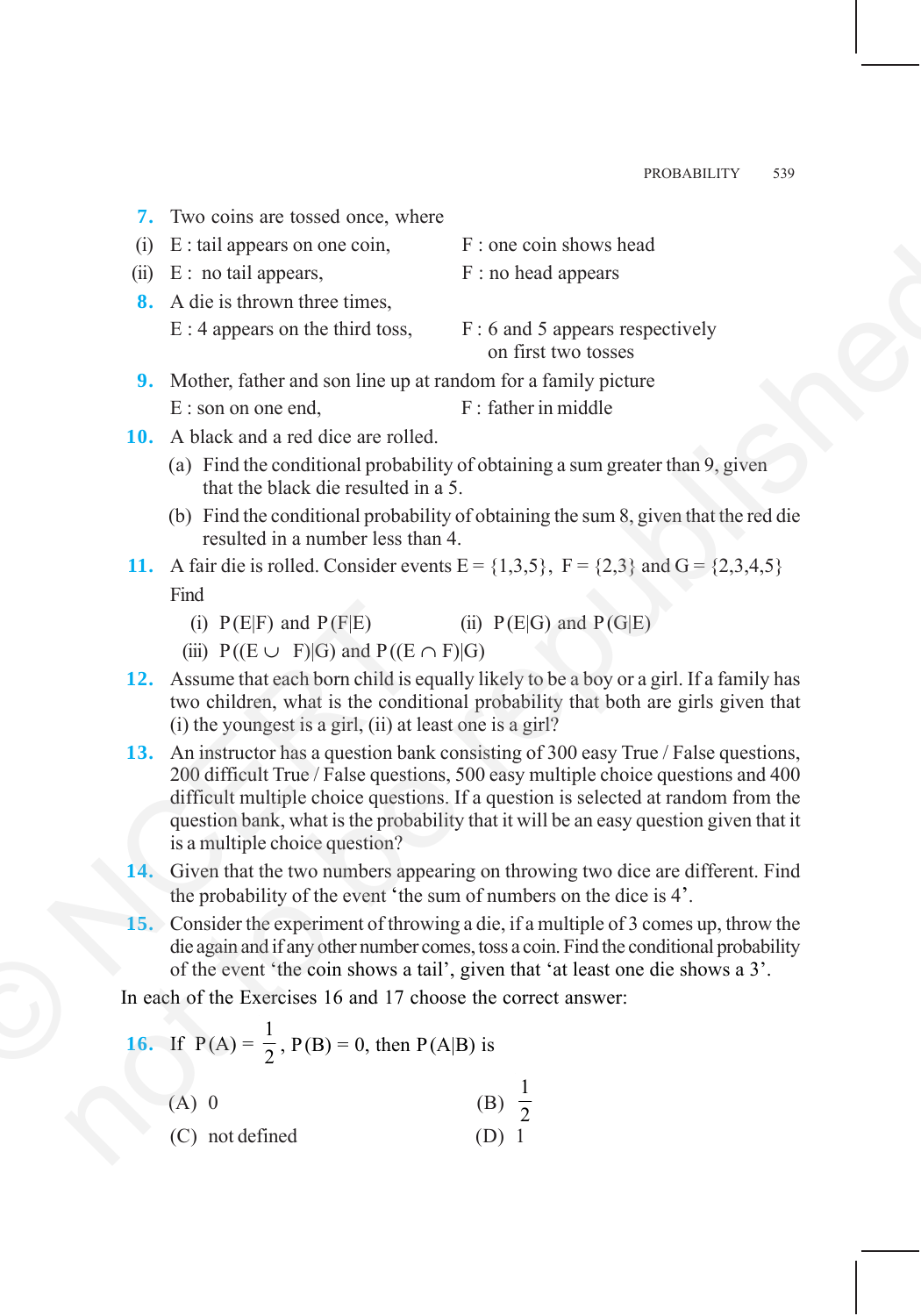- **17.** If A and B are events such that  $P(A|B) = P(B|A)$ , then
	- (A)  $A \subset B$  but  $A \neq B$  (B)  $A = B$ (C)  $A \cap B = \emptyset$  (D)  $P(A) = P(B)$

# **13.3 Multiplication Theorem on Probability**

Let E and F be two events associated with a sample space S. Clearly, the set  $E \cap F$ denotes the event that both E and F have occurred. In other words,  $E \cap F$  denotes the simultaneous occurrence of the events E and F. The event  $E \cap F$  is also written as EF.

Very often we need to find the probability of the event EF. For example, in the experiment of drawing two cards one after the other, we may be interested in finding the probability of the event 'a king and a queen'. The probability of event EF is obtained by using the conditional probability as obtained below : (A) A  $\simeq$  B but A  $\neq$  H (B) A  $\simeq$  H (B)  $P(A) = P(B)$ <br>
13.3 Multiplication Theorem on Probability<br>
Let E and F he two events associated with a sample space S. Clearly, the set E  $\cap$  F<br>
denotes the event that both is an

We know that the conditional probability of event E given that F has occurred is denoted by  $P(E|F)$  and is given by

$$
P(E|F) = \frac{P(E \cap F)}{P(F)}, P(F) \neq 0
$$

From this result, we can write

$$
P(E \cap F) = P(F) \cdot P(E|F) \qquad \dots (1)
$$

Also, we know that

$$
P(F|E) = \frac{P(F \cap E)}{P(E)}, P(E) \neq 0
$$

or 
$$
P(F|E) = \frac{P(E \cap F)}{P(E)}
$$
 (since  $E \cap F = F \cap E$ )

Thus,  $P(E \cap F) = P(E)$ .  $P(F|E)$  .... (2)

Combining (1) and (2), we find that

$$
P(E \cap F) = P(E) P(F|E)
$$

 $= P(F) P(E|F)$  provided  $P(E) \neq 0$  and  $P(F) \neq 0$ .

The above result is known as the *multiplication rule of probability*.

Let us now take up an example.

**Example 8** An urn contains 10 black and 5 white balls. Two balls are drawn from the urn one after the other without replacement. What is the probability that both drawn balls are black? From this result, we can write<br>  $P(E \cap F) =$ <br>
Also, we know that<br>  $P(F|E) =$ <br>
or<br>  $P(F|E) =$ <br>
Thus,  $P(E \cap F) =$ <br>
Combining (1) and (2), we find that<br>  $P(E \cap F) =$ <br>  $=$ <br>
The above result is known as the *mu*<br>
Let us now take up an exa

> **Solution** Let E and F denote respectively the events that first and second ball drawn are black. We have to find  $P(E \cap F)$  or  $P(EF)$ .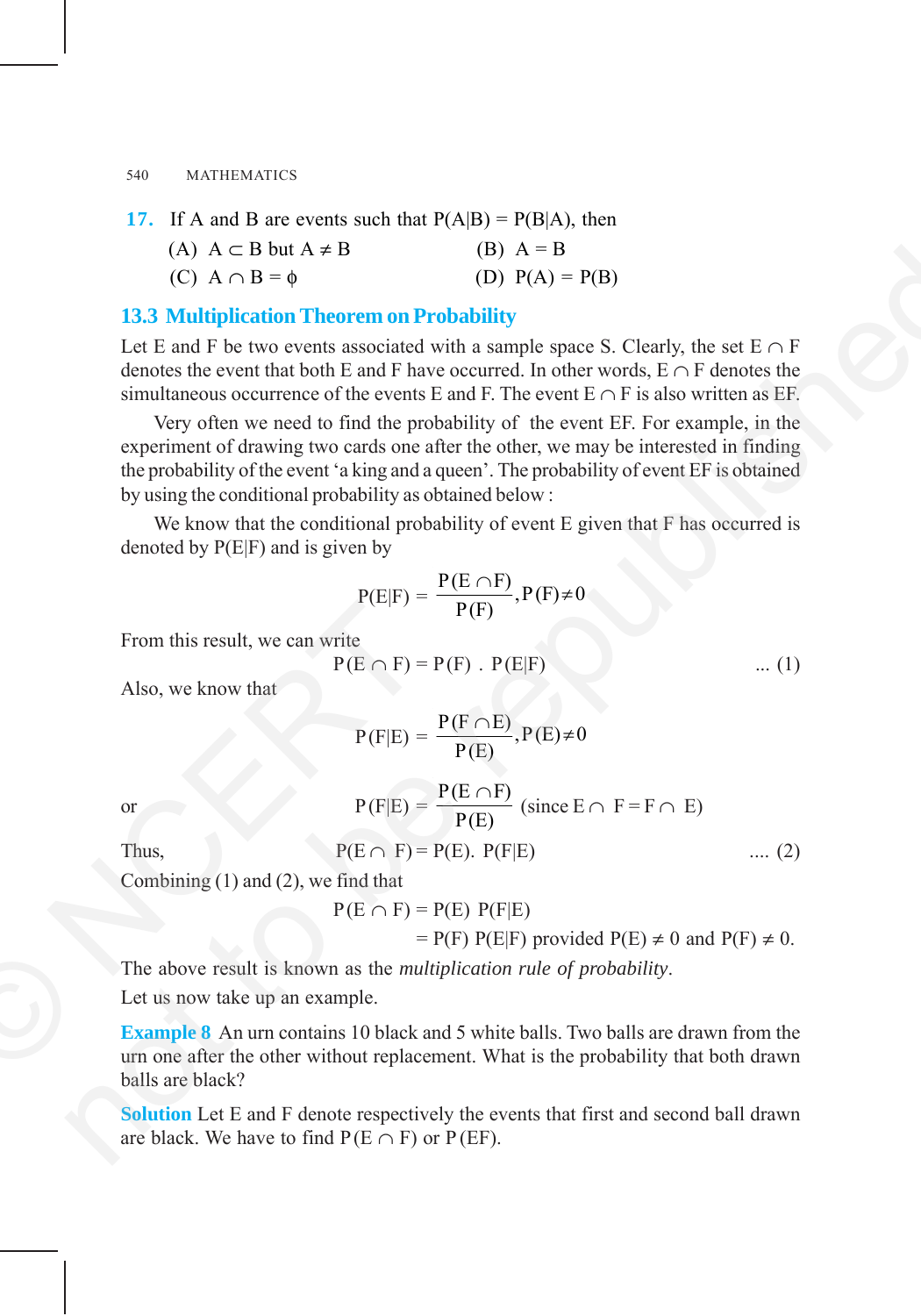Now  $P(E) = P$  (black ball in first draw) = 10 15

Also given that the first ball drawn is black, i.e., event E has occurred, now there are 9 black balls and five white balls left in the urn. Therefore, the probability that the second ball drawn is black, given that the ball in the first draw is black, is nothing but the conditional probability of F given that E has occurred. Note that the rest of state of the relation in the term of the republished state of the second and the second behind but the second bull draw is black, i.e., event F has occurred, are second bull drawn is black, eiver but

i.e. 
$$
P(F|E) = \frac{9}{14}
$$

By multiplication rule of probability, we have

$$
P(E \cap F) = P(E) P(F|E)
$$
  
=  $\frac{10}{15} \frac{9}{14} \frac{3}{7}$ 

*Multiplication rule of probability for more than two events* If E, F and G are three events of sample space, we have

 $P(E \cap F \cap G) = P(E) P(F|E) P(G|(E \cap F)) = P(E) P(F|E) P(G|EF)$ 

Similarly, the multiplication rule of probability can be extended for four or more events.

The following example illustrates the extension of multiplication rule of probability for three events.

**Example 9** Three cards are drawn successively, without replacement from a pack of 52 well shuffled cards. What is the probability that first two cards are kings and the third card drawn is an ace? three events of sample space, we hav<br>  $P(E \cap F \cap G) = P(E) P(F$ <br>
Similarly, the multiplication rule<br>
more events.<br>
The following example illustrates t<br>
for three events.<br> **Example 9** Three cards are drawn suc<br>
52 well shuffled ca

**Solution** Let K denote the event that the card drawn is king and A be the event that the card drawn is an ace. Clearly, we have to find P (KKA)

Now 
$$
P(K) = \frac{4}{52}
$$

Also,  $P(K|K)$  is the probability of second king with the condition that one king has already been drawn. Now there are three kings in  $(52 - 1) = 51$  cards.

Therefore 
$$
P(K|K) = \frac{3}{51}
$$

Lastly, P(A|KK) is the probability of third drawn card to be an ace, with the condition that two kings have already been drawn. Now there are four aces in left 50 cards.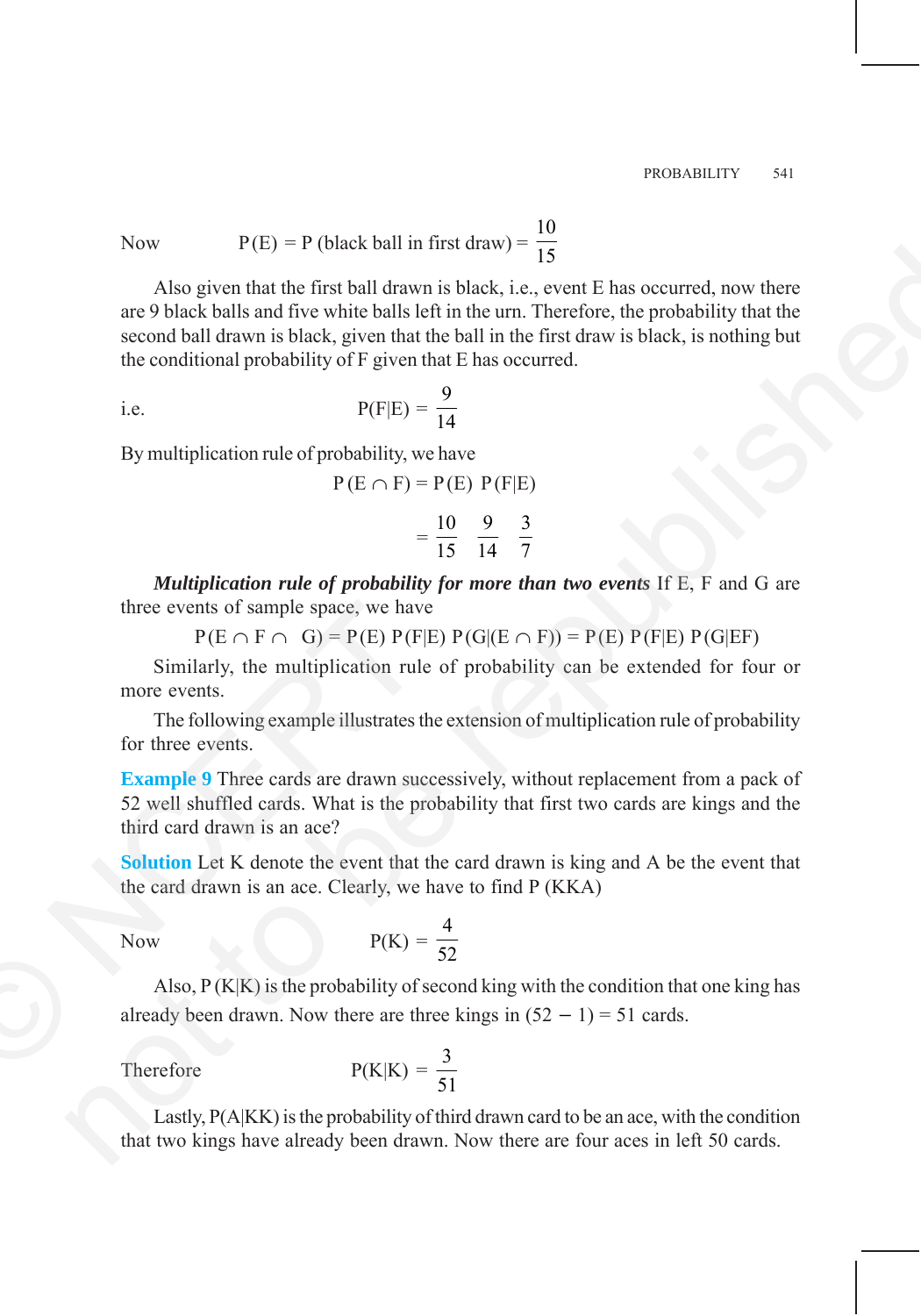Therefore 
$$
P(A|KK) = \frac{4}{50}
$$

By multiplication law of probability, we have

$$
P(KKA) = P(K) \quad P(K|K) \quad P(A|KK)
$$

$$
= \frac{4}{52} \quad \frac{3}{51} \quad \frac{4}{50} \quad \frac{2}{5525}
$$

#### **13.4 Independent Events**

Consider the experiment of drawing a card from a deck of 52 playing cards, in which the elementary events are assumed to be equally likely. If E and F denote the events 'the card drawn is a spade' and 'the card drawn is an ace' respectively, then

$$
P(E) = \frac{13}{52} - \frac{1}{4}
$$
 and  $P(F) = \frac{4}{52} - \frac{1}{13}$ 

Also E and F is the event ' the card drawn is the ace of spades' so that

$$
P(E \cap F) = \frac{1}{52}
$$
  
 
$$
P(E|F) = \frac{P(E \cap F)}{P(F)} = \frac{\frac{1}{52}}{\frac{1}{13}} = \frac{1}{4}
$$

Hence

Since  $P(E) =$ 1  $\frac{1}{4}$  = P (E|F), we can say that the occurrence of event F has not affected the probability of occurrence of the event E. P(E/F) =<br>
Hence  $P(E) = \frac{1}{4} = P(E|F)$ , we can<br>
diffected the probability of occurrence<br>
We also have<br>  $P(F|E) = \frac{P(F|E)}{P(F|E)}$ <br>
Again,  $P(F) = \frac{1}{13} = P(F|E)$  show<br>
the probability of occurrence of the ev Entertaine Intertainment of transform of the republished with the probability of occurrence of the entertainment of the republished of  $P(E|K) = P(K|K)$  P(K|KK)  $= \frac{4}{52} - \frac{3}{51} - \frac{4}{50} - \frac{2}{525}$ <br>
1.3.4 Independent Event

We also have

$$
P(F|E) = \frac{P(E - F)}{P(E)} = \frac{\frac{1}{52}}{\frac{1}{4}} = \frac{1}{13}
$$
  $P(F)$ 

Again,  $P(F) =$ 1  $\frac{1}{13}$  = P(F|E) shows that occurrence of event E has not affected the probability of occurrence of the event F.

Thus, E and F are two events such that the probability of occurrence of one of them is not affected by occurrence of the other.

Such events are called *independent events*.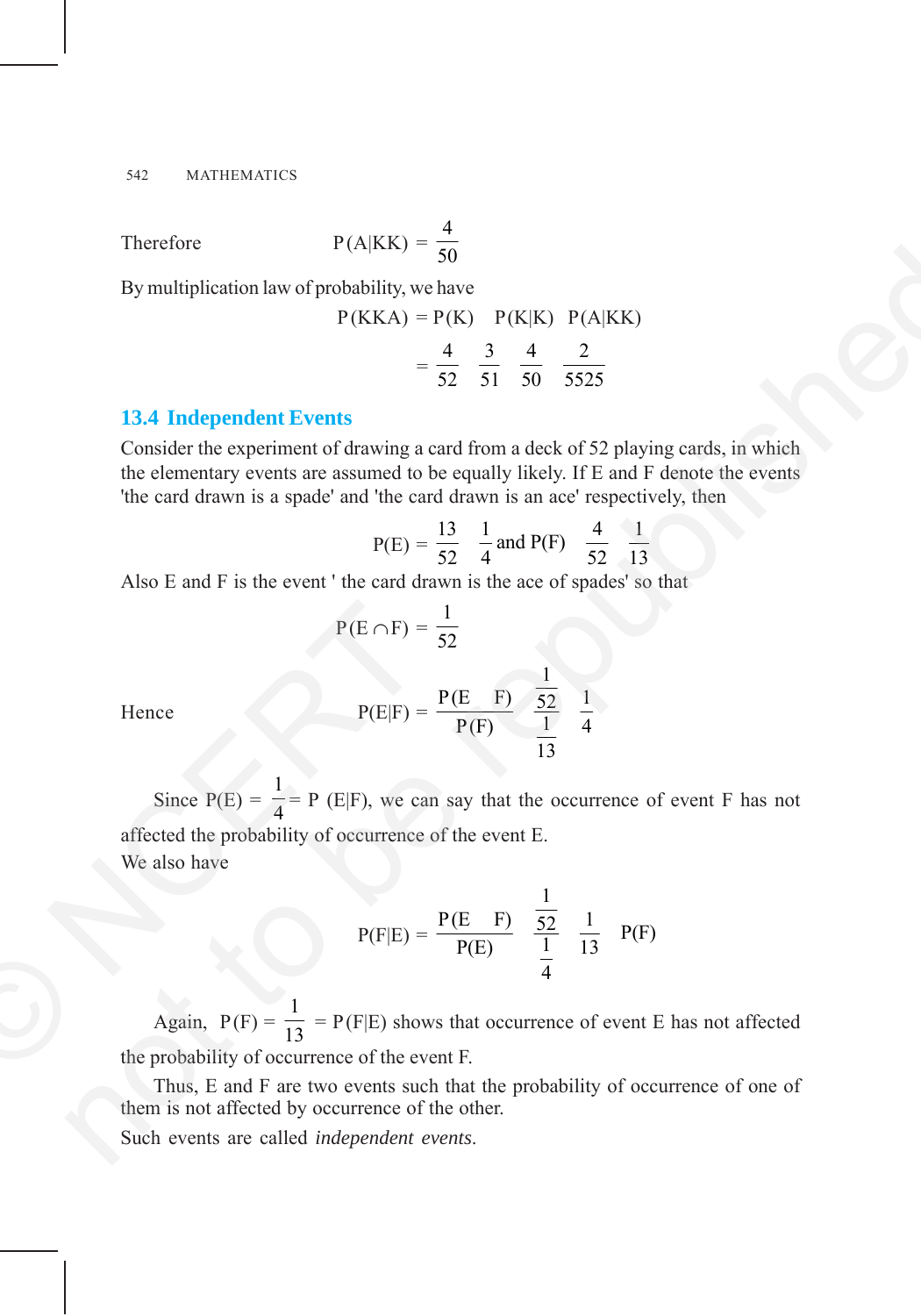**Definition 2** Two events E and F are said to be independent, if

$$
P(F|E) = P(F) \text{ provided } P(E) \neq 0
$$

and  $P(E|F) = P(E)$  provided  $P(F) \neq 0$ 

Thus, in this definition we need to have  $P(E) \neq 0$  and  $P(F) \neq 0$ 

Now, by the multiplication rule of probability, we have

$$
P(E \cap F) = P(E) . P (F|E)
$$
 ... (1)

If E and F are independent, then (1) becomes

$$
P(E \cap F) = P(E) \cdot P(F) \tag{2}
$$

Thus, using (2), the independence of two events is also defined as follows:

**Definition 3** Let E and F be two events associated with the same random experiment, then E and F are said to be independent if

$$
P(E \cap F) = P(E) . P(F)
$$

# *Remarks*

- (i) Two events E and F are said to be dependent if they are not independent, i.e. if  $P(E \cap F) \neq P(E)$ .  $P(F)$
- (ii) Sometimes there is a confusion between independent events and mutually exclusive events. Term 'independent' is defined in terms of 'probability of events' whereas mutually exclusive is defined in term of events (subset of sample space). Moreover, mutually exclusive events never have an outcome common, but independent events, may have common outcome. Clearly, 'independent' and 'mutually exclusive' do not have the same meaning. (1) Two events E and F are said to 1<br>
P(E  $\cap$  F<br>
(ii) Sometimes there is a confusion<br>
exclusive events. Term 'independ<br>
whereas mutually exclusive is de<br>
Moreover, mutually exclusive<br>
independent events, may have<br>
'mutua and<br>
and<br>  $P(E|F) = P(E)$  provided  $P(E) \neq 0$ <br>
Thus, in this definition we need to have  $P(E|F) \neq 0$ <br>
Thus, in this definition we have obtained that<br>  $P(E \cap F) = P(E)$ .  $P$  ( $E|F \neq 0$ <br>
Now, by the multiplication we define the  $P(E$

In other words, two independent events having nonzero probabilities of occurrence can not be mutually exclusive, and conversely, i.e. two mutually exclusive events having nonzero probabilities of occurrence can not be independent.

- Two experiments are said to be independent if for every pair of events  $E$  and  $F$ , where E is associated with the first experiment and F with the second experiment, the probability of the simultaneous occurrence of the events E and F when the two experiments are performed is the product of P(E) and P(F) calculated separately on the basis of two experiments, i.e.,  $P(E \cap F) = P(E)$ .  $P(F)$
- (iv) Three events A, B and C are said to be mutually independent, if

$$
P(A \cap B) = P(A) P(B)
$$
  
\n
$$
P(A \cap C) = P(A) P(C)
$$
  
\n
$$
P(B \cap C) = P(B) P(C)
$$
  
\nand  
\n
$$
P(A \cap B \cap C) = P(A) P(B) P(C)
$$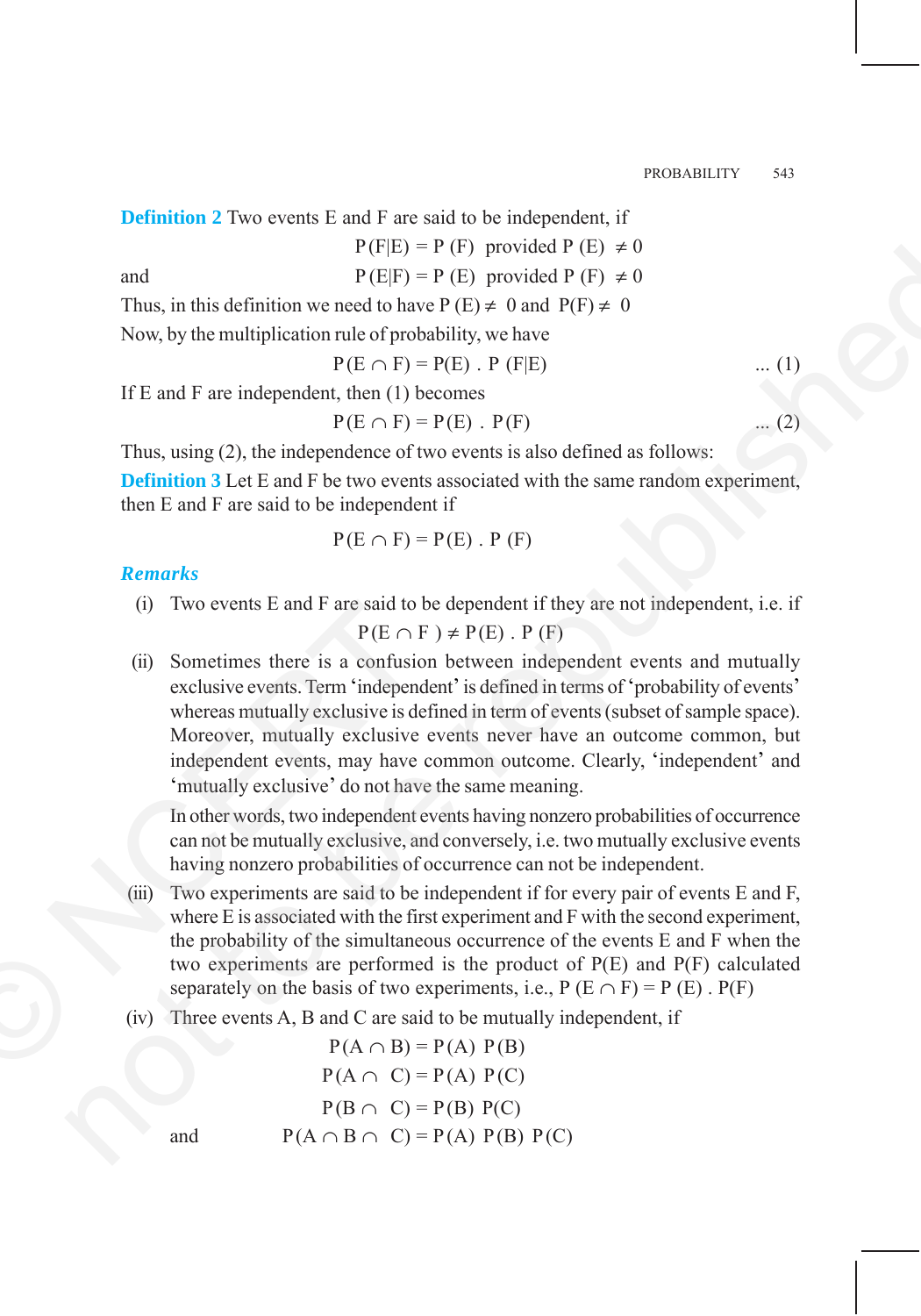If at least one of the above is not true for three given events, we say that the events are not independent.

**Example 10** A die is thrown. If E is the event 'the number appearing is a multiple of 3' and F be the event 'the number appearing is even' then find whether E and F are independent ?

**Solution** We know that the sample space is  $S = \{1, 2, 3, 4, 5, 6\}$ Now  $E = \{ 3, 6 \}$ ,  $F = \{ 2, 4, 6 \}$  and  $E \cap F = \{ 6 \}$ 

Then  $P(E) = \frac{2}{6} = \frac{1}{3}$ ,  $P(F) = \frac{3}{6} = \frac{1}{2}$  and  $P(E \cap F) = \frac{1}{6}$ 

Clearly  $P(E \cap F) = P(E)$ . P (F)

Hence E and F are independent events.

**Example 11** An unbiased die is thrown twice. Let the event A be 'odd number on the first throw' and B the event 'odd number on the second throw'. Check the independence of the events A and B.

**Solution** If all the 36 elementary events of the experiment are considered to be equally likely, we have

$$
P(A) = \frac{18}{36} = \frac{1}{2} \text{ and } P(B) \frac{18}{36} = \frac{1}{2}
$$
  
Also  

$$
P(A \cap B) = P \text{ (odd number on both throws)}
$$

$$
=\frac{9}{36}=\frac{1}{4}
$$

Now

$$
P(A) P(B) = \frac{1}{2} \times \frac{1}{2} = \frac{1}{4}
$$

Clearly  $P(A \cap B) = P(A) \times P(B)$ 

Thus, A and B are independent events

**Example 12** Three coins are tossed simultaneously. Consider the event E 'three heads' or three tails', F 'at least two heads' and G 'at most two heads'. Of the pairs (E,F), (E,G) and (F,G), which are independent? which are dependent? of the events A and B.<br>
Solution If all the 36 elementary event<br>
likely, we have<br>  $P(A) =$ <br>
Also<br>  $P(A \cap B) =$ <br>  $=$ <br>
Now<br>  $P(A) P(B) =$ <br>
Clearly<br>  $P(A \cap B) =$ <br>
Thus,<br>
A and B are independence<br>
Example 12 Three coins are tossed sir<br>
o **Example 10. A** die is thrown If Fi is the event 'the number appearing is a multiple of<br> **3'** and F' be event 'the number appearing is event 'then find whether F. and F' are<br>
independent?<br> **3** Solution We know that the sa

**Solution** The sample space of the experiment is given by

 $S = \{HHH, HHT, HTH, THH, HTT, THT, TTH, TTT\}$ Clearly  $E = \{HHH, TTT\}$ ,  $F = \{HHH, HHT, HTH, THH\}$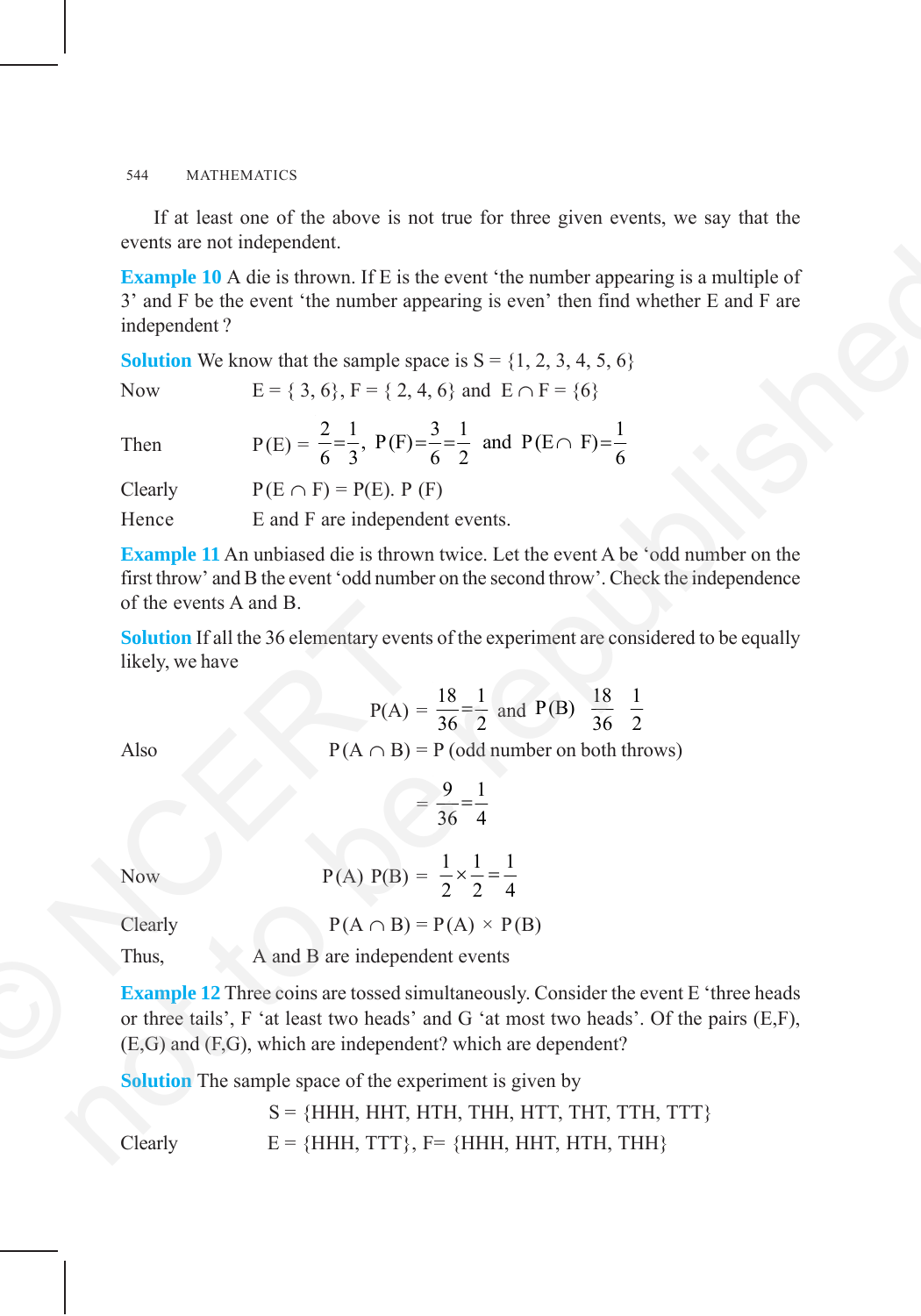and 
$$
G = \{HHT, HTH, THH, HTT, THT, TTH, TTT\}
$$
  
Also  $E \cap F = \{HHH\}, E \cap G = \{TTT\}, F \cap G = \{HHT, HTH, THH\}$ 

Therefore  $\frac{2}{8} = \frac{1}{4}$ , P(F) =  $\frac{4}{8} = \frac{1}{2}$ , P(G) =  $\frac{7}{8}$ 

and

$$
P(E \cap F) = \frac{1}{8}
$$
,  $P(E \cap G) = \frac{1}{8}$ ,  $P(F \cap G) = \frac{3}{8}$ 

Also 
$$
P(E) \cdot P(F) = \frac{1}{4} - \frac{1}{2} - \frac{1}{8}
$$
,  $P(E) \cdot P(G) = \frac{1}{4} - \frac{7}{8} - \frac{7}{32}$ 

and 
$$
P(F) \cdot P(G) = \frac{1}{2} \cdot \frac{7}{8} \cdot \frac{7}{16}
$$

Thus 
$$
P(E \cap F) = P(E) \cdot P(F)
$$
  
\n $P(E \cap G) \neq P(E) \cdot P(G)$   
\nand  $P(F \cap G) \neq P(F) \cdot P(G)$ 

Hence, the events (E and F) are independent, and the events (E and G) and (F and G) are dependent.

**Example 13** Prove that if E and F are independent events, then so are the events E and F′.

**Solution** Since E and F are independent, we have

$$
P(E \cap F) = P(E) \cdot P(F) \tag{1}
$$

From the venn diagram in Fig 13.3, it is clear that  $E \cap F$  and  $E \cap F'$  are mutually exclusive events and also  $E = (E \cap F) \cup (E \cap F')$ .





Hence, E and F' are independent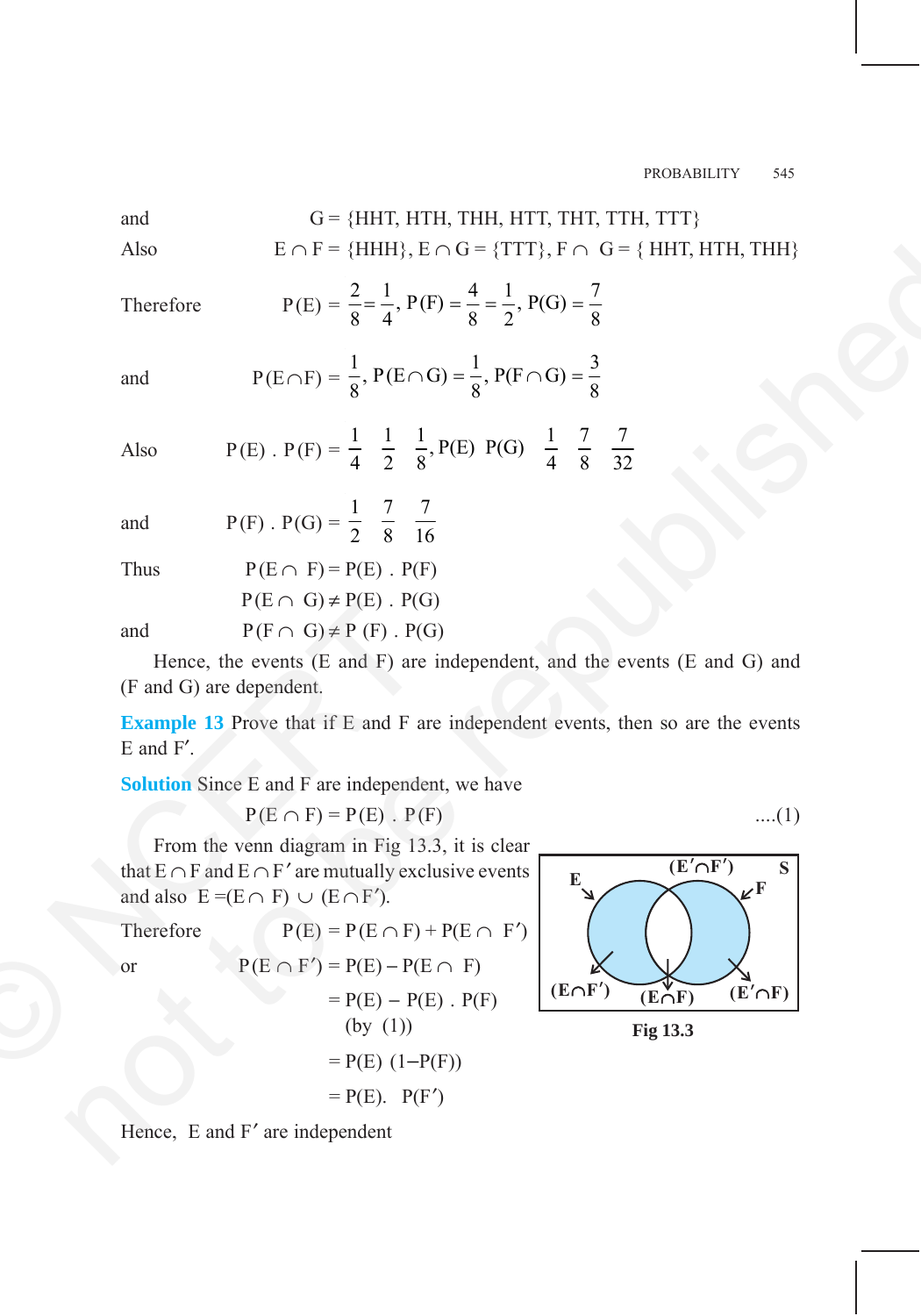**The In a similar manner, it can be shown that if the events E and F are** independent, then

- (a) E′ and F are independent,
- (b) E′ and F′ are independent

**Example 14** If A and B are two independent events, then the probability of occurrence of at least one of A and B is given by  $1 - P(A') P(B')$ 

**Solution** We have

P(at least one of A and B) =  $P(A \cup B)$  $= P(A) + P(B) - P(A \cap B)$  $= P(A) + P(B) - P(A) P(B)$  $= P(A) + P(B) [1-P(A)]$  $= P(A) + P(B)$ .  $P(A')$  $= 1 - P(A') + P(B) P(A')$  $= 1 - P(A')$  [1–  $P(B)$ ]  $= 1 - P(A') P(B')$ independent),<br>
(a) F' and F are independent<br>
(b) fix and F are independent<br>
Example 14 If A and B in extreme increment events, then the probability of occurrence<br>
of at least one of A and B is given by 1- P(A) P(B)<br>
Solut

**EXERCISE 13.2**

**1.** If P(A) 3  $\frac{1}{5}$  and P(B) 1  $\frac{1}{5}$ , find P (A  $\cap$  B) if A and B are independent events.

- **2.** Two cards are drawn at random and without replacement from a pack of 52 playing cards. Find the probability that both the cards are black.
- **3.** A box of oranges is inspected by examining three randomly selected oranges drawn without replacement. If all the three oranges are good, the box is approved for sale, otherwise, it is rejected. Find the probability that a box containing 15 oranges out of which 12 are good and 3 are bad ones will be approved for sale. **EXE**<br>
1. If P(A)  $\frac{3}{5}$  and P(B)  $\frac{1}{5}$ , find<br>
2. Two cards are drawn at random<br>
playing cards. Find the probabil<br>
3. A box of oranges is inspected b<br>
drawn without replacement. If all<br>
for sale, otherwise, it is r
	- **4.** A fair coin and an unbiased die are tossed. Let A be the event 'head appears on the coin' and B be the event '3 on the die'. Check whether A and B are independent events or not.
	- **5.** A die marked 1, 2, 3 in red and 4, 5, 6 in green is tossed. Let A be the event, 'the number is even,' and B be the event, 'the number is red'. Are A and B independent?

6. Let E and F be events with P(E) 
$$
\frac{3}{5}
$$
, P(F) =  $\frac{3}{10}$  and P (E  $\cap$  F) =  $\frac{1}{5}$ . Are E and F independent?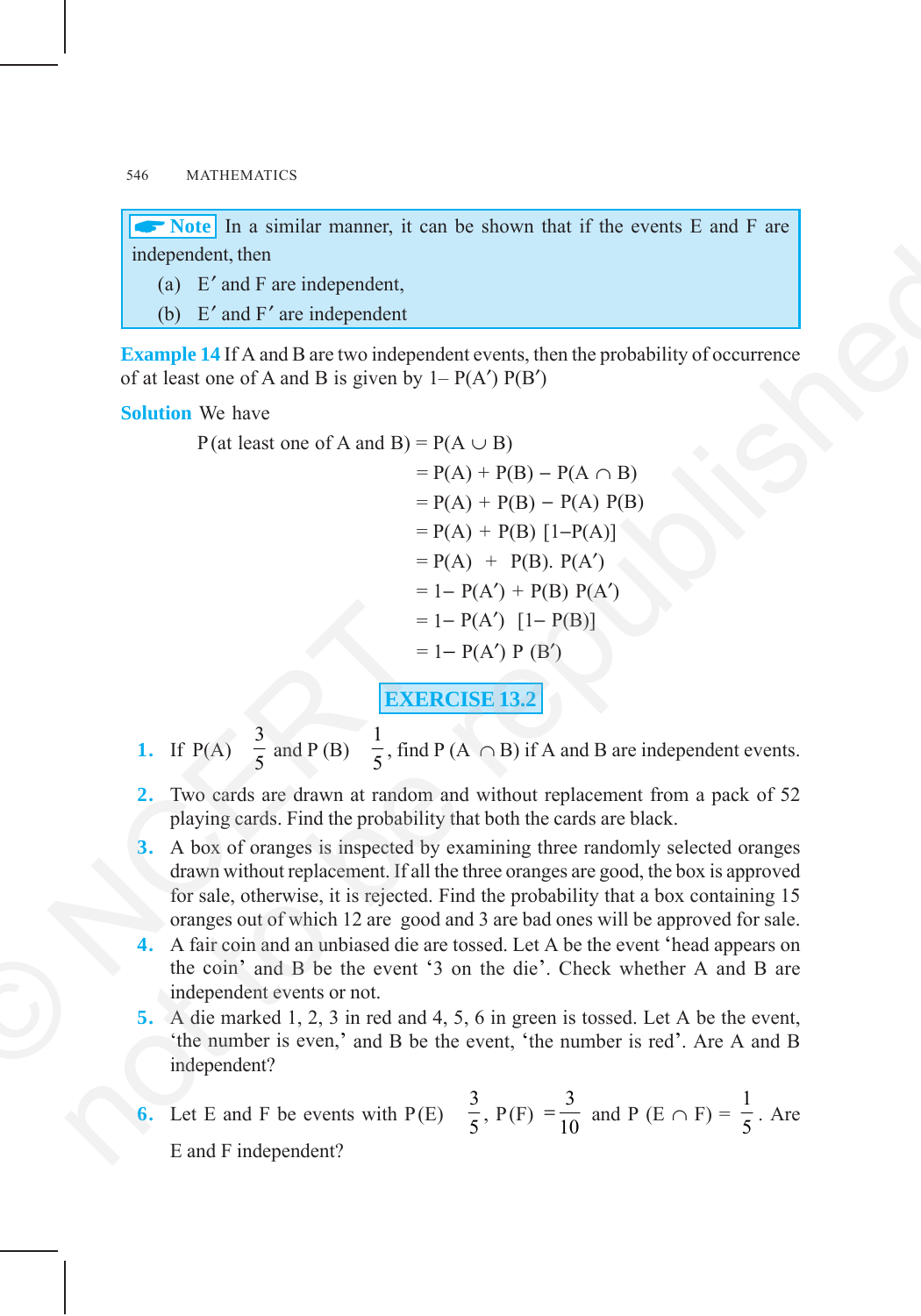**7.** Given that the events A and B are such that  $P(A) =$ 1  $\frac{1}{2}$ , P(A  $\cup$  B) = 3  $\frac{5}{5}$  and  $P(B) = p$ . Find *p* if they are (i) mutually exclusive (ii) independent.

**8.** Let A and B be independent events with  $P(A) = 0.3$  and  $P(B) = 0.4$ . Find

(i) 
$$
P(A \cap B)
$$
 (ii)  $P(A \cup B)$ 

$$
(iii) P(A|B) \t\t (iv) P(B|A)
$$

**9.** If A and B are two events such that  $P(A) =$ 1  $\frac{1}{4}$ , P(B) = 1  $\frac{1}{2}$  and P(A ∩ B) = 1  $\frac{1}{8}$ , find P (not A and not B).

**10.** Events A and B are such that  $P(A) =$ 1  $\frac{1}{2}$ , P(B) = 7  $\frac{1}{12}$  and P(not A or not B) = 1  $\frac{1}{4}$ . State whether A and B are independent ?

- **11.** Given two independent events A and B such that  $P(A) = 0.3$ ,  $P(B) = 0.6$ . Find
	- (i)  $P(A \text{ and } B)$  (ii)  $P(A \text{ and not } B)$
	- (iii)  $P(A \text{ or } B)$  (iv)  $P(\text{neither } A \text{ nor } B)$
- **12.** A die is tossed thrice. Find the probability of getting an odd number at least once.
- **13.** Two balls are drawn at random with replacement from a box containing 10 black and 8 red balls. Find the probability that
	- (i) both balls are red.
	- (ii) first ball is black and second is red.
	- (iii) one of them is black and other is red.
- **14.** Probability of solving specific problem independently by A and B are 1  $\frac{1}{2}$  and 1 3 respectively. If both try to solve the problem independently, find the probability that (1)  $P(A \text{ and } B)$ <br>
(ii)  $P(A \text{ or } B)$ <br>
12. A die is tossed thrice. Find the pr<br>
13. Two balls are drawn at random w<br>
and 8 red balls. Find the probabi<br>
(i) both balls are red.<br>
(ii) first ball is black and seco<br>
(iii) one of P(B) = p. Find p if they are 0 in untained view of  $2 + 1$ .<br>
P(B) = p. Find p if they are 0 in untailly exclusive (ii) independent.<br>
8. Let A and B to independent events with  $P(A) = 0.3$  and  $P(B) = 0.4$ . Find<br>
(ii)  $P(A|B)$  (
	- (i) the problem is solved (ii) exactly one of them solves the problem. **15.** One card is drawn at random from a well shuffled deck of 52 cards. In which of the following cases are the events E and F independent ?
		- (i) E : 'the card drawn is a spade'
			- F : 'the card drawn is an ace'
		- (ii)  $E$  : 'the card drawn is black'
			- F : 'the card drawn is a king'
		- (iii) E : 'the card drawn is a king or queen'
			- F : 'the card drawn is a queen or jack'.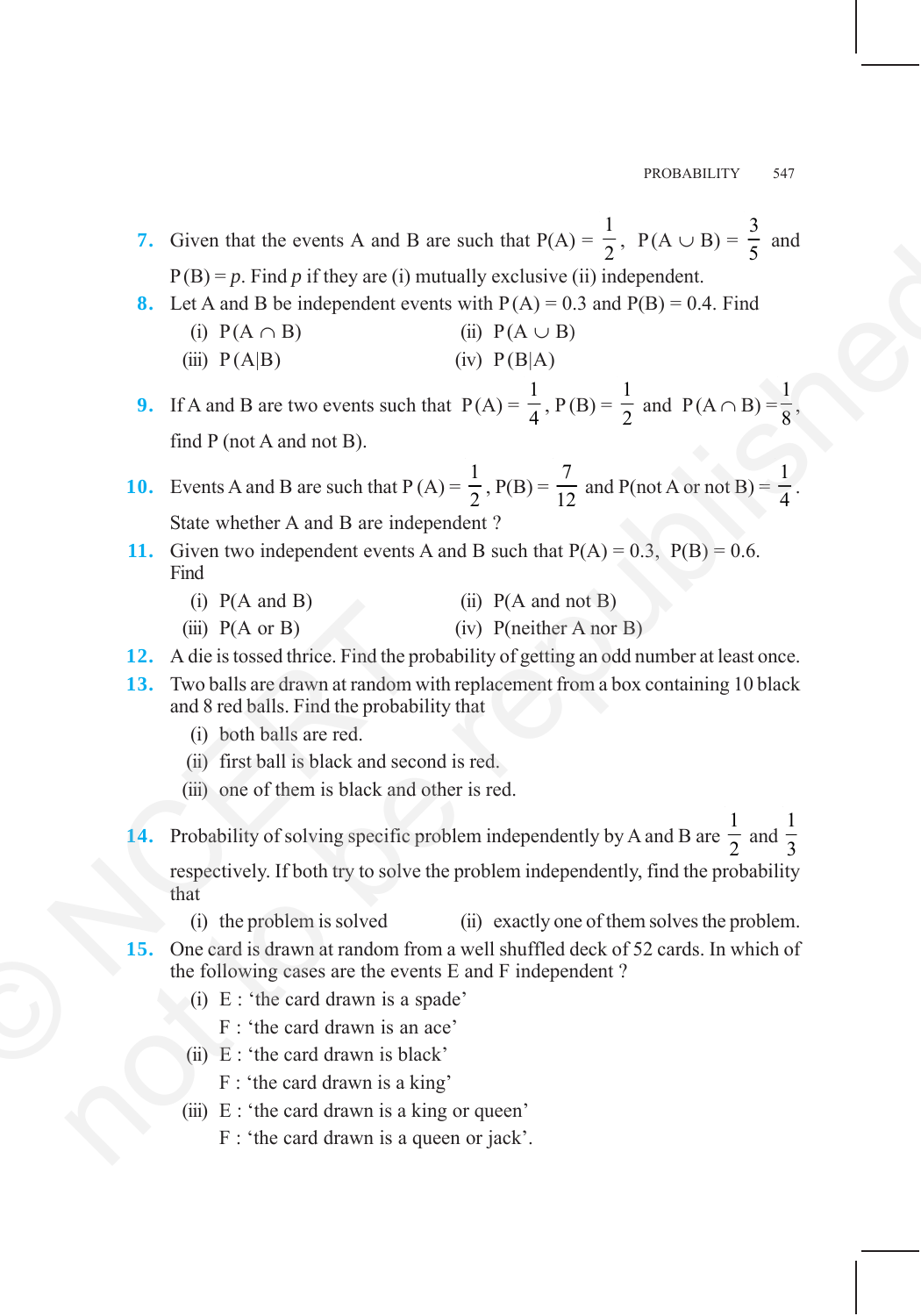- **16.** In a hostel, 60% of the students read Hindi news paper, 40% read English news paper and 20% read both Hindi and English news papers. A student is selected at random.
	- (a) Find the probability that she reads neither Hindi nor English news papers.
	- (b) If she reads Hindi news paper, find the probability that she reads English news paper.
	- (c) If she reads English news paper, find the probability that she reads Hindi news paper.

Choose the correct answer in Exercises 17 and 18.

**17.** The probability of obtaining an even prime number on each die, when a pair of dice is rolled is

(A) 0 (B) 
$$
\frac{1}{3}
$$
 (C)  $\frac{1}{12}$  (D)  $\frac{1}{36}$ 

- **18.** Two events A and B will be independent, if
	- (A) A and B are mutually exclusive

(B) 
$$
P(A'B') = [1 - P(A)] [1 - P(B)]
$$

- $(C) P(A) = P(B)$
- (D)  $P(A) + P(B) = 1$

# **13.5 Bayes' Theorem**

Consider that there are two bags I and II. Bag I contains 2 white and 3 red balls and Bag II contains 4 white and 5 red balls. One ball is drawn at random from one of the

bags. We can find the probability of selecting any of the bags (i.e. 1  $\frac{1}{2}$ ) or probability of

drawing a ball of a particular colour (say white) from a particular bag (say Bag I). In other words, we can find the probability that the ball drawn is of a particular colour, if we are given the bag from which the ball is drawn. But, can we find the probability that the ball drawn is from a particular bag (say Bag II), if the colour of the ball drawn is given? Here, we have to find the reverse probability of Bag II to be selected when an event occurred after it is known. Famous mathematician, John Bayes' solved the problem of finding reverse probability by using conditional probability. The formula developed by him is known as *'Bayes theorem'* which was published posthumously in 1763. Before stating and proving the Bayes' theorem, let us first take up a definition and some preliminary results. (B)  $P(A'B') = [1 - P(A)] [1 -$ <br>
(C)  $P(A) = P(B)$ <br>
(D)  $P(A) + P(B) = 1$ <br> **13.5 Bayes' Theorem**<br>
Consider that there are two bags I and<br>
Bag II contains 4 white and 5 red ball<br>
bags. We can find the probability of se<br>
drawing a ball of a pa neutron. The conduction of the probability that the relation of the same properties of the film of the probability that she reads the relation of the film of the reads Hindi on the reads English news paper. Find the prob

# **13.5.1** *Partition of a sample space*

A set of events  $E_1, E_2, ..., E_n$  is said to represent a partition of the sample space S if

(a)  $E_i \cap E_j = \emptyset$ ,  $i \neq j$ ,  $i, j = 1, 2, 3, ..., n$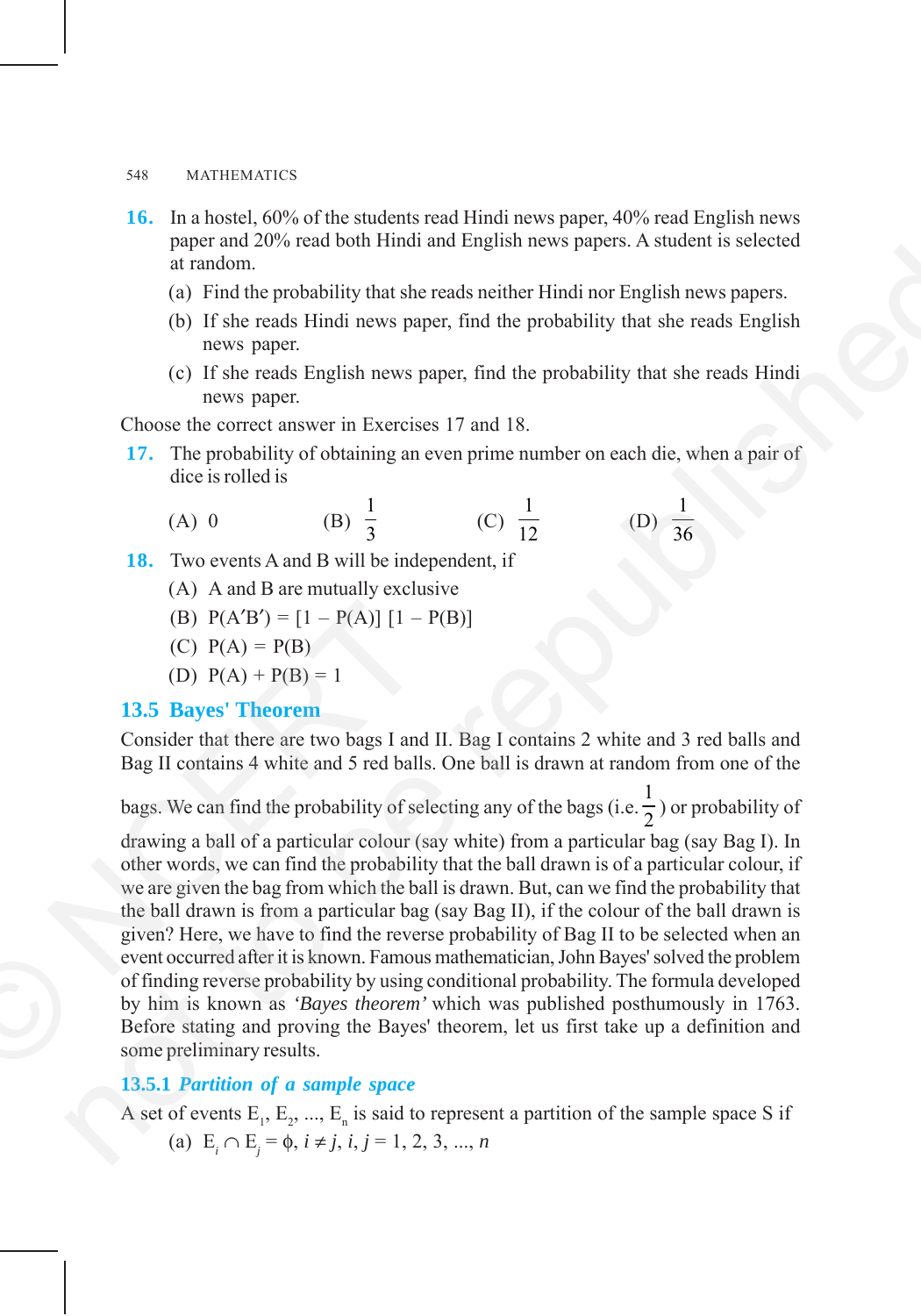- (b)  $E_1 \cup E_2 \cup ... \cup E_n = S$  and
- (c)  $P(E_i) > 0$  for all  $i = 1, 2, ..., n$ .

In other words, the events  $E_1, E_2, ..., E_n$  represent a partition of the sample space S if they are pairwise disjoint, exhaustive and have nonzero probabilities.

As an example, we see that any nonempty event E and its complement E′ form a partition of the sample space S since they satisfy  $E \cap E' = \emptyset$  and  $E \cup E' = S$ .

From the Venn diagram in Fig 13.3, one can easily observe that if E and F are any two events associated with a sample space S, then the set  $\{E \cap F', E \cap F, E' \cap F, E' \cap F'\}$ is a partition of the sample space S. It may be mentioned that the partition of a sample space is not unique. There can be several partitions of the same sample space. (c)  $W(\cdot) > 0$  for all  $i = 1, 2, ..., n$ .<br>
In other words, the events  $E_{\mu} E_{\nu}$ , ...,  $E_{\mu}$  represent a partition of the sample space<br>
Sirbey are pairwise chaigoing, echoinary more<br>  $A$ s are example, we see that any more<br>

We shall now prove a theorem known as *Theorem of total probability*.

# **13.5.2** *Theorem of total probability*

Let  ${E_1, E_2,...,E_n}$  be a partition of the sample space S, and suppose that each of the events  $E_1, E_2, ..., E_n$  has nonzero probability of occurrence. Let A be any event associated with S, then

$$
P(A) = P(E_1) P(A|E_1) + P(E_2) P(A|E_2) + ... + P(E_n) P(A|E_n)
$$
  
= 
$$
\sum_{j=1}^{n} P(E_j) P(A|E_j)
$$

**Proof** Given that  $E_1, E_2, \ldots, E_n$  is a partition of the sample space S (Fig 13.4). Therefore,  $S = E_1 \cup E_2 \cup ... \cup E_n$  ... (1)

and  $E_i \cap E_j = \emptyset, i \neq j, i, j = 1, 2, ..., n$ Now, we know that for any event A,

$$
A = A \cap S
$$
  
=  $A \cap (E_1 \cup E_2 \cup ... \cup E_n)$   
=  $(A \cap E_1) \cup (A \cap E_2) \cup ... \cup (A \cap E_n)$ 



Also  $A \cap E_i$  and  $A \cap E_j$  are respectively the subsets of  $E_i$  and  $E_j$ . We know that  $E_i$  and  $E_j$  are disjoint, for *i* ≠ *j*, therefore, A ∩  $E_i$  and A ∩  $E_j$  are also disjoint for all  $i \neq j$ ,  $i, j = 1, 2, ..., n$ . with S, then<br>  $P(A) = P(E_1) P(A|E_1)$ <br>  $= \sum_{j=1}^{n} P(E_j) P(A|E_2)$ <br>  $= \sum_{j=1}^{n} P(E_j) P(A|E_1)$ <br> **Proof** Given that  $E_1, E_2, ..., E_n$  is a partit<br>  $S = E_1 \cup E_2 \cup ... \cup$ <br>
and<br>  $E_i \cap E_j = \emptyset, i \neq j, i, j = 1,$ <br>
Now, we know that for any event A,<br>

Thus,  
\n
$$
P(A) = P [(A \cap E_1) \cup (A \cap E_2) \cup \dots \cup (A \cap E_n)]
$$
\n
$$
= P (A \cap E_1) + P (A \cap E_2) + \dots + P (A \cap E_n)
$$

Now, by multiplication rule of probability, we have

 $P(A \cap E_i) = P(E_i) P(A|E_i)$  as  $P(E_i) \neq 0 \forall i = 1, 2, ..., n$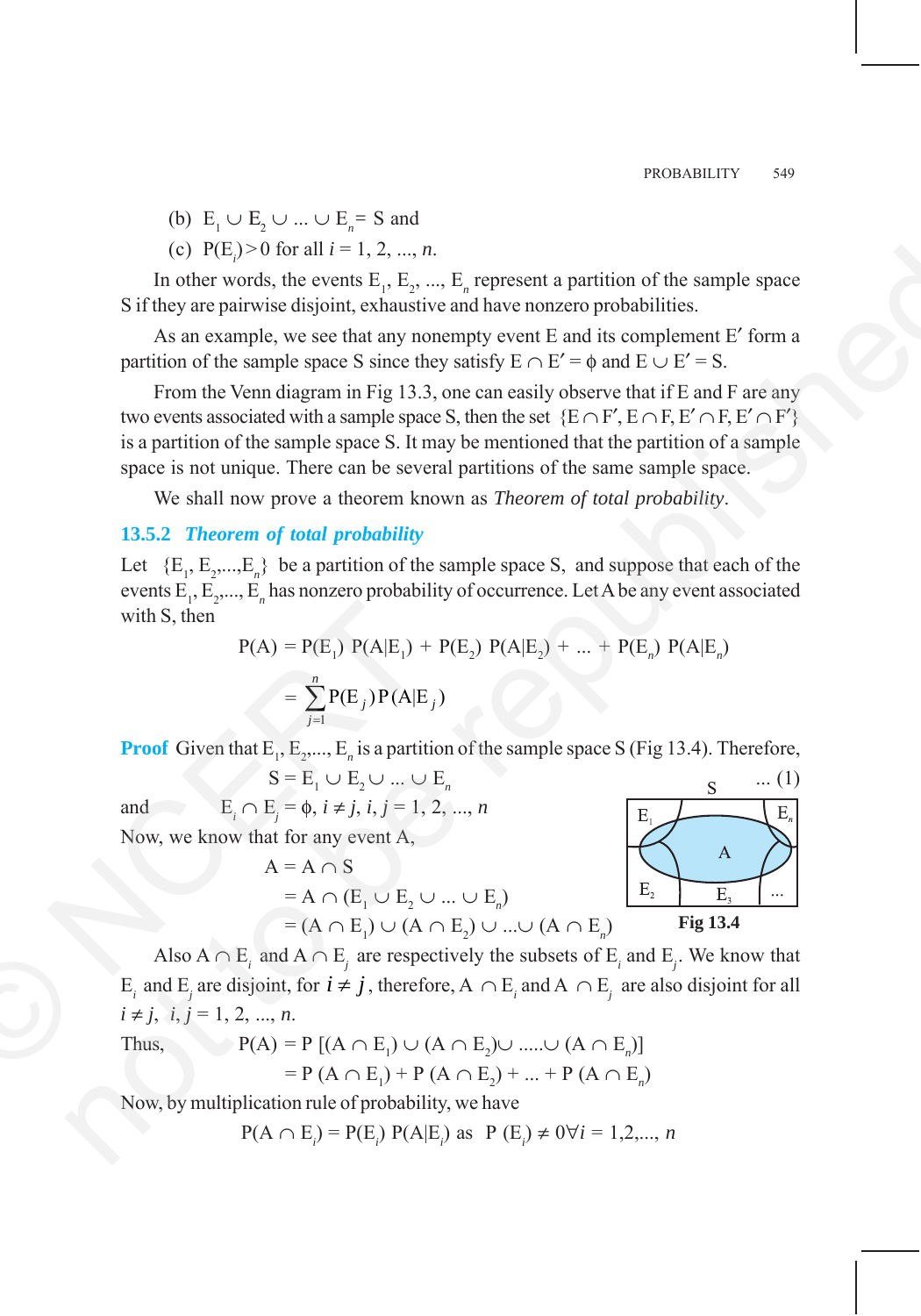Therefore,

$$
P (A) = P (E1) P (A|E1) + P (E2) P (A|E2) + ... + P (En)P(A|En)
$$

or 
$$
P(A) = \sum_{j=1}^{n} P(E_j) P(A|E_j)
$$

**Example 15** A person has undertaken a construction job. The probabilities are 0.65 that there will be strike, 0.80 that the construction job will be completed on time if there is no strike, and 0.32 that the construction job will be completed on time if there is a strike. Determine the probability that the construction job will be completed on time.

**Solution** Let A be the event that the construction job will be completed on time, and B be the event that there will be a strike. We have to find P(A). We have

$$
P(B) = 0.65, P(no strike) = P(B') = 1 - P(B) = 1 - 0.65 = 0.35
$$
  
P(A|B) = 0.32, P(A|B') = 0.80

Since events B and B′ form a partition of the sample space S, therefore, by theorem on total probability, we have

$$
P(A) = P(B) P(A|B) + P(B') P(A|B')
$$
  
= 0.65 × 0.32 + 0.35 × 0.8  
= 0.208 + 0.28 = 0.488

Thus, the probability that the construction job will be completed in time is 0.488.

We shall now state and prove the Bayes' theorem.

**Bayes' Theorem** If  $E_1, E_2, ..., E_n$  are *n* non empty events which constitute a partition of sample space S, i.e.  $E_1, E_2, ..., E_n$  are pairwise disjoint and  $E_1 \cup E_2 \cup ... \cup E_n = S$  and A is any event of nonzero probability, then

$$
P(E_i|A) = \frac{P(E_i)P(A|E_i)}{\sum_{j=1}^{n} P(E_j)P(A|E_j)}
$$
 for any  $i = 1, 2, 3, ..., n$ 

**Proof** By formula of conditional probability, we know that

or 
$$
P(A) = \sum_{r=1}^{n} P(E_{r})P(A|E_{r})
$$
  
\nExample 15 A person has undertaken a construction job. The probabilities are 0.65  
\nthat there will be strike, 0.80 that the construction job will be completed on time if there  
\nis no strike, and 0.32 that the construction job will be completed on time if there  
\nis not like, better than the probability that the construction job will be completed on time,  
\nSolution Let A be the event that the construction job will be completed on time,  
\nbe the event that there will be a strike. We have to find  $P(A)$ .  
\nWe have  
\n $P(B) = 0.65$ ,  $P(no strike) = P(B') = 1 - P(B) = 1 - 0.65 = 0.35$   
\n $P(A|B) = 0.32$ ,  $P(A|B') = 0.80$   
\nSince events B and B' form a partition of the sample space S, therefore, by theorem  
\non total probability, we have  
\n $P(A) = P(B) P(A|B) + P(B') P(A|B')$   
\n $= 0.65 \times 0.32 + 0.35 \times 0.8$   
\n $= 0.208 + 0.28 = 0.488$   
\nThus, the probability that the construction job will be completed in time is 0.488.  
\nWe shall now state and prove the Bayes' theorem.  
\nBayes' Theorem If E<sub>1</sub>, E<sub>2</sub>, ..., E<sub>n</sub> are non empty events which constitute a partition  
\nof sample space S, i.e. E<sub>1</sub>, E<sub>2</sub>, ..., E<sub>n</sub> are pairwise disjoint and E<sub>1</sub>∪ E<sub>2</sub>∪...∪ E<sub>n</sub> = S and  
\nA is any event of nonzero probability, then  
\n $P(E|A) = \frac{P(E_1)P(A|E_1)}{\sum_{j=1}^{n} P(E_j)P(A|E_j)}$  for any  $i = 1, 2, 3, ..., n$   
\nProof By formula of conditional probability, we know that  
\n $P(E|A) = \frac{P(A \cap E_1)}{P(A)}$   
\n $= \frac{P(E_1)P(A|E_1)}{P(A)}$  (by multiplication rule of probability)  
\n $= \frac{P(E_1)P(A|E_1)}{\sum_{j=1}^{n} P(E_j)P(A|E_j)}$  (by the result of theorem of total probability)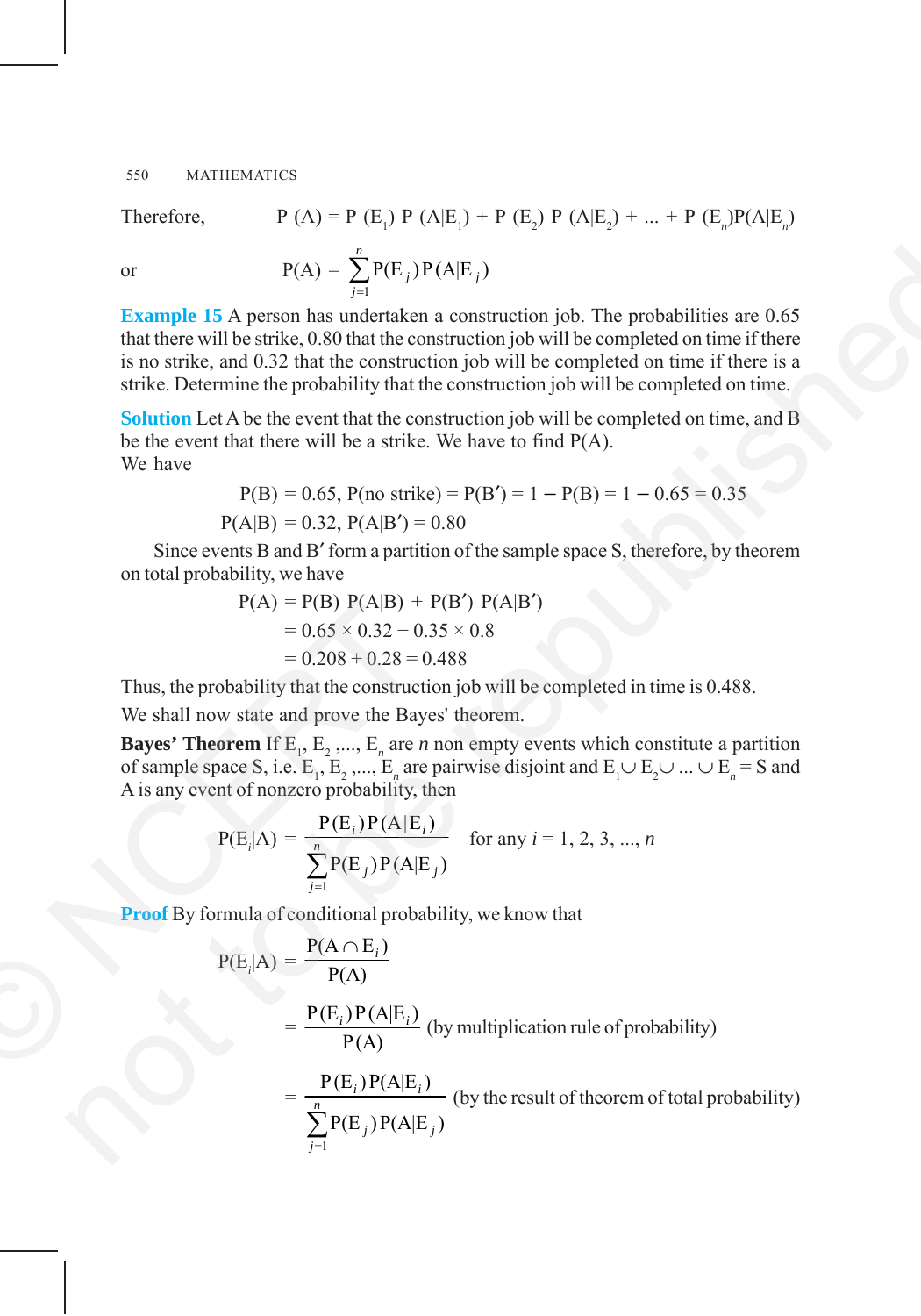*Remark* The following terminology is generally used when Bayes' theorem is applied. The events  $E_1$ ,  $E_2$ , ...,  $E_n$  are called *hypotheses*.

The probability  $P(E_i)$  is called the *priori probability* of the hypothesis  $E_i$ 

The conditional probability P(E*i* |A) is called *a posteriori probability* of the hypothesis E*<sup>i</sup>* .

Bayes' theorem is also called the formula for the probability of "causes". Since the E<sub>i</sub>'s are a partition of the sample space S, one and only one of the events E<sub>*i*</sub> occurs (i.e. one of the events  $E_i$  must occur and only one can occur). Hence, the above formula gives us the probability of a particular  $E_i$  (i.e. a "Cause"), given that the event A has occurred. The reents  $E_1, ..., E_k$  or called *hypothesis*. The republishity  $P(E_j)$  is called *the priori probability* of the hypothesis F<sub>1</sub>.<br>The probability  $P(E_j)$  is called the *formula for the probability* of "accuses". Since the hy

The Bayes' theorem has its applications in variety of situations, few of which are illustrated in following examples.

**Example 16** Bag I contains 3 red and 4 black balls while another Bag II contains 5 red and 6 black balls. One ball is drawn at random from one of the bags and it is found to be red. Find the probability that it was drawn from Bag II.

**Solution** Let  $E_1$  be the event of choosing the bag I,  $E_2$  the event of choosing the bag II and A be the event of drawing a red ball.

3

Then  $P(E_1) = P(E_2) =$ 1 2

Also

and

$$
P(A|E_1) = P(\text{drawing a red ball from Bag I}) = \frac{1}{7}
$$
  

$$
P(A|E_2) = P(\text{drawing a red ball from Bag II}) = \frac{5}{11}
$$

Now, the probability of drawing a ball from Bag II, being given that it is red, is  $P(E_2|A)$ 

By using Bayes' theorem, we have

be red. Find the probability that it was drawn from Bag II.  
\n**Solution** Let E<sub>1</sub> be the event of choosing the bag I, E<sub>2</sub> the event of choosing  
\nand A be the event of drawing a red ball.  
\nThen 
$$
P(E_1) = P(E_2) = \frac{1}{2}
$$
  
\nAlso  $P(A|E_1) = P(\text{drawing a red ball from Bag I}) = \frac{3}{7}$   
\nand  $P(A|E_2) = P(\text{drawing a red ball from Bag II}) = \frac{5}{11}$   
\nNow, the probability of drawing a ball from Bag II, being given that  
\nis  $P(E_2|A)$   
\nBy using Bayes' theorem, we have  
\n $P(E_2|A) = \frac{P(E_2)P(A|E_2)}{P(E_1)P(A|E_1) + P(E_2)P(A|E_2)} = \frac{\frac{1}{2} \times \frac{5}{11}}{\frac{1}{2} \times \frac{3}{7} + \frac{1}{2} \times \frac{5}{11}}$   
\nExample 17 Given three identical boxes I. II and III. each containing two

**Example 17** Given three identical boxes I, II and III, each containing two coins. In box I, both coins are gold coins, in box II, both are silver coins and in the box III, there is one gold and one silver coin. A person chooses a box at random and takes out a coin. If the coin is of gold, what is the probability that the other coin in the box is also of gold?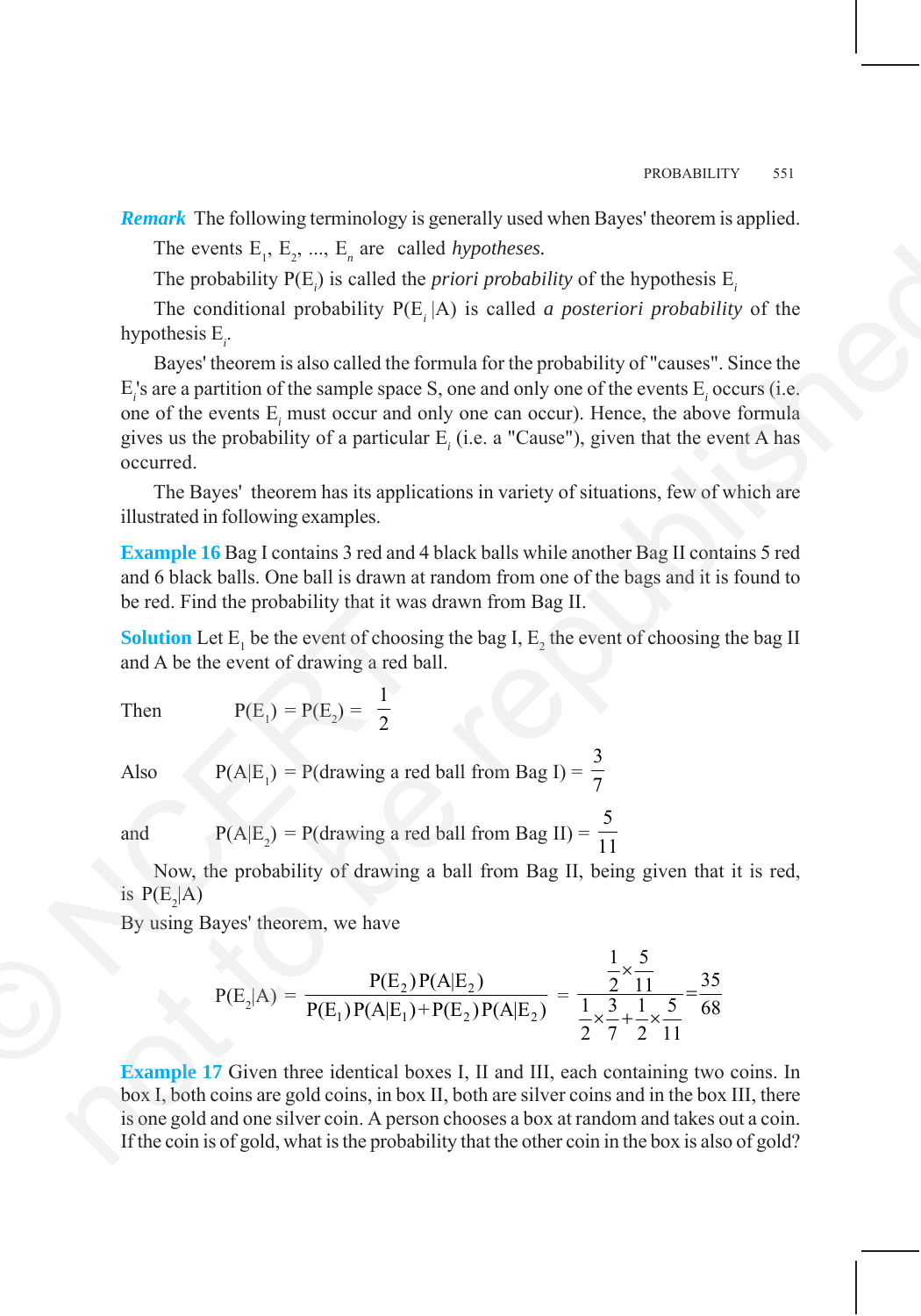**Solution** Let  $E_1$ ,  $E_2$  and  $E_3$  be the events that boxes I, II and III are chosen, respectively.

Then  $P(E_1) = P(E_2) = P(E_3) =$ 1 3

Also, let A be the event that 'the coin drawn is of gold'

Then

$$
P(A|E_1) = P(a \text{ gold coin from bag I}) = \frac{2}{2} = 1
$$
  

$$
P(A|E_2) = P(a \text{ gold coin from bag II}) = 0
$$
  

$$
P(A|E_3) = P(a \text{ gold coin from bag III}) = \frac{1}{2}
$$

Now, the probability that the other coin in the box is of gold

= the probability that gold coin is drawn from the box I.  $= P(E_1|A)$ 

By Bayes' theorem, we know that

Then 
$$
P(E_1) = P(E_2) = P(E_3) = \frac{1}{3}
$$
  
\nAlso, let A be the event that 'the coin drawn is of gold'  
\nThen  $P(A|E_1) = P(a \text{ gold coin from bag } I) = \frac{2}{2} = I$   
\n $P(A|E_2) = P(a \text{ gold coin from bag } II) = 0$   
\n $P(A|E_3) = P(a \text{ gold coin from bag } III) = \frac{1}{2}$   
\nNow, the probability that the other coin in the box is of gold  
\n $=$  the probability that gold coin is drawn from the box I,  
\n $= P(E_1|A)$   
\nBy Bayes' theorem, we know that  
\n $P(E_1|A) = \frac{P(E_1)P(A|E_1)}{P(E_1)P(A|E_1) + P(E_2)P(A|E_2) + P(E_3)P(A|E_3)}$   
\n $= \frac{\frac{1}{3} \times 1}{\frac{1}{3} \times 1 + \frac{1}{3} \times 0 + \frac{1}{3} \times \frac{1}{2}} = \frac{2}{3}$   
\nExample 18 Suppose that the reliability of a HIV test is specified as follows:  
\nOf people having HIV, 90% of the test defect the disease but 10% go undetected. Of  
\npeople free of HIV, 99% of the test are judged HIV–ive but 1% are diagnosed as  
\nshowing HIV+ive. From a large population of which only 0.1% have HIV, or person  
\nis selected at random, given the HIV test, and the pathologies reports him/her as  
\nHIV+ive. What is the probability that the person selected is actually having HIV and A  
\nthe event that the person's HIV test is diagnosed as +ive. We need to find P(E|A).  
\nAlso E' denotes the event that the person selected is actually having HIV and A  
\nthe event that the person's HIV test is diagnosed as +ive. We need to find P(E|A).  
\nAlso E' denotes the event that the person selected is actually not having HIV.  
\nClearly,  $E_1, E_2'$  is a partition of the sample space of all people in the population.  
\nWe are given that  
\n $P(E) = 0.1\%$   $\frac{0.1}{100}$  0.001

**Example 18** Suppose that the reliability of a HIV test is specified as follows:

Of people having HIV, 90% of the test detect the disease but 10% go undetected. Of people free of HIV, 99% of the test are judged HIV–ive but 1% are diagnosed as showing HIV+ive. From a large population of which only 0.1% have HIV, one person is selected at random, given the HIV test, and the pathologist reports him/her as HIV+ive. What is the probability that the person actually has HIV?

**Solution** Let E denote the event that the person selected is actually having HIV and A the event that the person's HIV test is diagnosed as +ive. We need to find  $P(E|A)$ .

Also E′ denotes the event that the person selected is actually not having HIV.

Clearly, {E, E′} is a partition of the sample space of all people in the population. We are given that

$$
P(E) = 0.1\% \quad \frac{0.1}{100} \quad 0.001
$$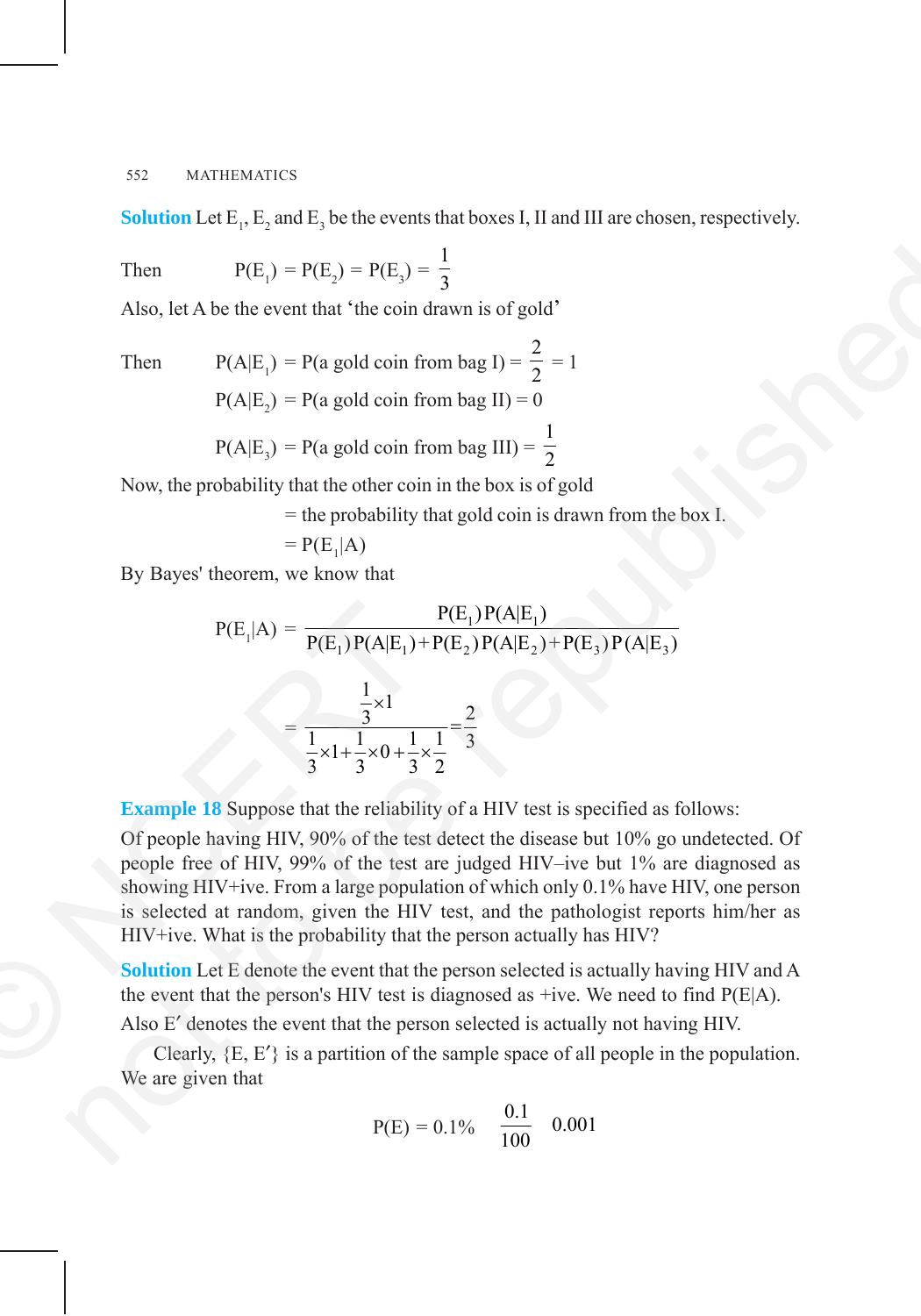$$
P(E') = 1 - P(E) = 0.999
$$
  
P(A|E) = P(Person tested as HIV+ive given that he/she  
is actually having HIV)

$$
= 90\% \quad \frac{90}{100} \quad 0.9
$$

and  $P(A|E') = P(Person tested as HIV +ive given that he/she$ is actually not having HIV)

$$
= 1\% = \frac{1}{100} = 0.01
$$

Now, by Bayes' theorem

$$
P(E|A) = \frac{P(E)P(A|E)}{P(E)P(A|E) + P(E)P(A|E)}
$$
  
= 
$$
\frac{0.001 \times 0.9}{0.001 \times 0.9 + 0.999 \times 0.01} = \frac{90}{1089}
$$
  
= 0.083 approx.

Thus, the probability that a person selected at random is actually having HIV given that he/she is tested HIV+ive is 0.083.

**Example 19** In a factory which manufactures bolts, machines A, B and C manufacture respectively 25%, 35% and 40% of the bolts. Of their outputs, 5, 4 and 2 percent are respectively defective bolts. A bolt is drawn at random from the product and is found to be defective. What is the probability that it is manufactured by the machine B? **Solution** Let events  $B_1$ ,  $B_2$ ,  $B_3$  be the following : Thus, the probability that a pers<br>given that he/she is tested HIV+ive is<br>**Example 19** In a factory which manufa<br>respectively 25%, 35% and 40% of the<br>respectively defective bolts. A bolt is to<br>to be defective. What is the P(A)F) = P(PER) = P(Person leaded as HIV + Yve given that he/she<br>
= 90%  $\frac{90}{100}$  0.9<br>
and<br>  $P(A|E') = P(P$  erson to be a BHV + Yve given that he/she<br>
= 1% =  $\frac{1}{100} = 0.01$ <br>
Now, by Bayes' theorem<br>  $P(E|A) = \frac{P(P|B)P(A|E) + P$ 

 $B_1$ : the bolt is manufactured by machine A

 $B_2$ : the bolt is manufactured by machine B

 $B_3$ : the bolt is manufactured by machine C

Clearly,  $B_1$ ,  $B_2$ ,  $B_3$  are mutually exclusive and exhaustive events and hence, they represent a partition of the sample space.

Let the event E be 'the bolt is defective'.

The event E occurs with  $B_1$  or with  $B_2$  or with  $B_3$ . Given that,

 $P(B_1) = 25\% = 0.25$ ,  $P(B_2) = 0.35$  and  $P(B_3) = 0.40$ 

Again  $P(E|B_1) =$  Probability that the bolt drawn is defective given that it is manufactured by machine  $A = 5\% = 0.05$ 

Similarly,  $= 0.04, P(E|B<sub>3</sub>) = 0.02.$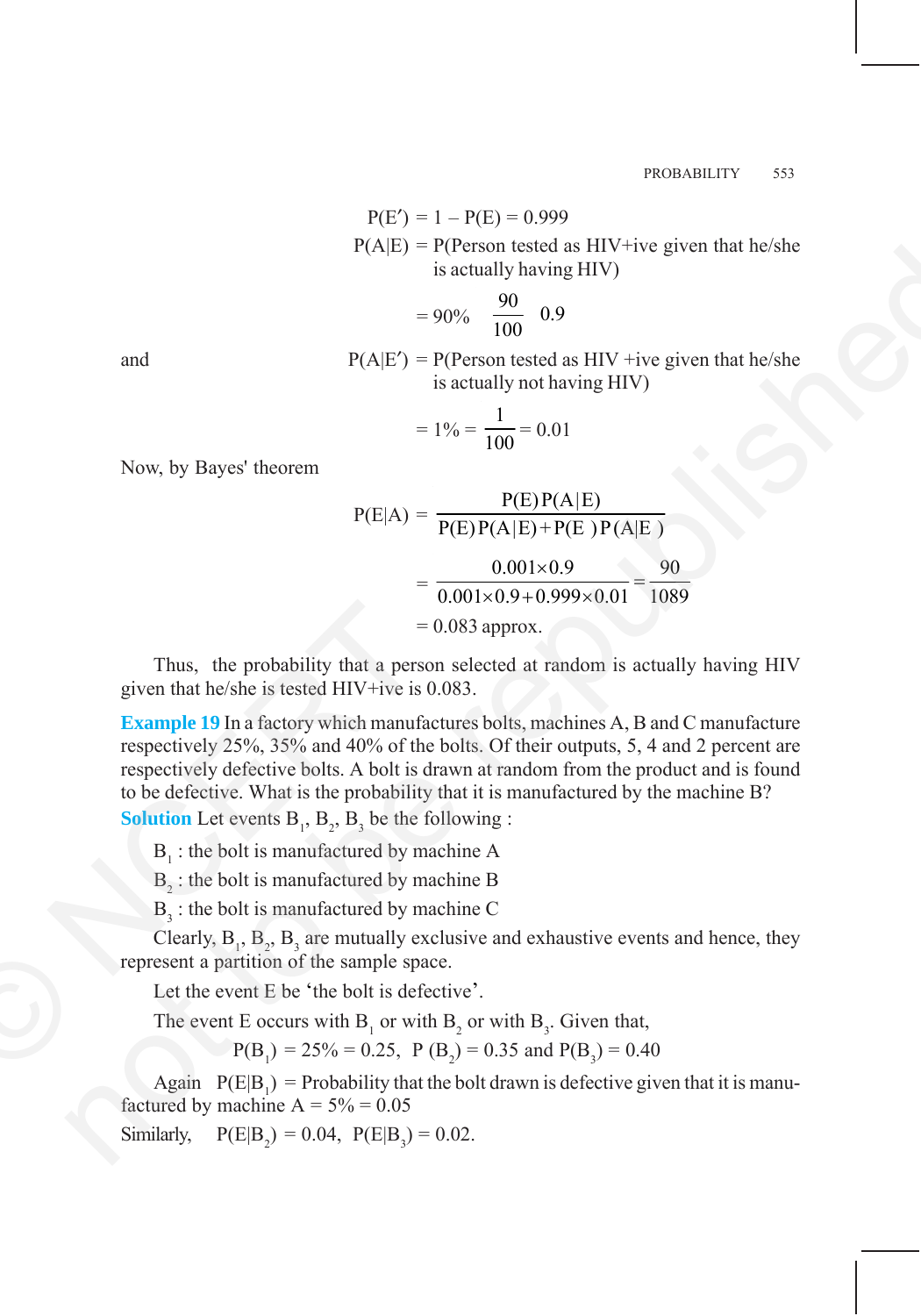Hence, by Bayes' Theorem, we have

$$
P(B_2|E) = \frac{P(B_2)P(E|B_2)}{P(B_1)P(E|B_1) + P(B_2)P(E|B_2) + P(B_3)P(E|B_3)}
$$
  
= 
$$
\frac{0.35 \times 0.04}{0.25 \times 0.05 + 0.35 \times 0.04 + 0.40 \times 0.02}
$$
  
= 
$$
\frac{0.0140}{0.0345} = \frac{28}{69}
$$

**Example 20** A doctor is to visit a patient. From the past experience, it is known that the probabilities that he will come by train, bus, scooter or by other means of transport are respectively  $\frac{3}{10}$ ,  $\frac{1}{5}$ ,  $\frac{1}{10}$  and  $\frac{2}{5}$ . The probabilities that he will be late are  $\frac{1}{4}$ ,  $\frac{1}{3}$ , and  $\frac{1}{12}$ , if he comes by train, bus and scooter respectively, but if he comes by other means of transport, then he will not be late. When he arrives, he is late. What is the probability that he comes by train? P(B<sub>1</sub>F) =  $\frac{P(B_1F_1)}{P(B_1)} = \frac{P(B_2F_1(E_2F_3))}{P(B_1F_2) + P(B_1)P(P(B_1))}$ <br>
=  $\frac{0.35 \times 0.04}{0.25 \times 0.04 + 0.40 \times 0.02}$ <br>
=  $\frac{0.340 - 2.8}{0.035 \times 0.04 + 0.40 \times 0.02}$ <br>
=  $\frac{0.0140 - 2.8}{0.035 \times 0.04 + 0.40 \times 0.02}$ <br>
Example 20

**Solution** Let E be the event that the doctor visits the patient late and let  $T_1$ ,  $T_2$ ,  $T_3$ ,  $T_4$ be the events that the doctor comes by train, bus, scooter, and other means of transport respectively.

Then

$$
P(T_1) = \frac{3}{10}, P(T_2) = \frac{1}{5}, P(T_3) = \frac{1}{10}
$$
 and  $P(T_4) = \frac{2}{5}$  (given)

 $P(E|T_1)$  = Probability that the doctor arriving late comes by train = 1 4

Similarly,  $P(E|T_2) =$ 1  $\frac{1}{3}$ , P(E|T<sub>3</sub>) = 1  $\frac{1}{12}$  and P(E|T<sub>4</sub>) = 0, since he is not late if he

comes by other means of transport.

Therefore, by Bayes' Theorem, we have

 $P(T_1|E)$  = Probability that the doctor arriving late comes by train

**Solution** Let E be the event that the doctor visits the patient late and let T<sub>1</sub>, T<sub>2</sub>, T<sub>3</sub>,  
be the events that the doctor comes by train, bus, scooter, and other means of transpose  
respectively.  
Then 
$$
P(T_1) = \frac{3}{10}, P(T_2) = \frac{1}{5}, P(T_3) = \frac{1}{10}
$$
 and  $P(T_4) = \frac{2}{5}$  (given)  
 $P(E|T_1) =$  Probability that the doctor arriving late comes by train =  $\frac{1}{4}$   
Similarly,  $P(E|T_2) = \frac{1}{3}$ ,  $P(E|T_3) = \frac{1}{12}$  and  $P(E|T_4) = 0$ , since he is not late if 1  
comes by other means of transport.  
Therefore, by Bayes' Theorem, we have  
 $P(T_1|E) =$  Probability that the doctor arriving late comes by train  

$$
= \frac{P(T_1)P(E|T_1)}{P(T_1)P(E|T_1) + P(T_2)P(E|T_2) + P(T_3)P(E|T_3) + P(T_4)P(E|T_4)}
$$

$$
= \frac{\frac{3}{10} - \frac{1}{10}}{\frac{3}{10} - \frac{1}{10} - \frac{1}{10}} = \frac{1}{10} \times \frac{120}{18} = \frac{1}{2}
$$

Hence, the required probability is  $\frac{1}{2}$ 2 .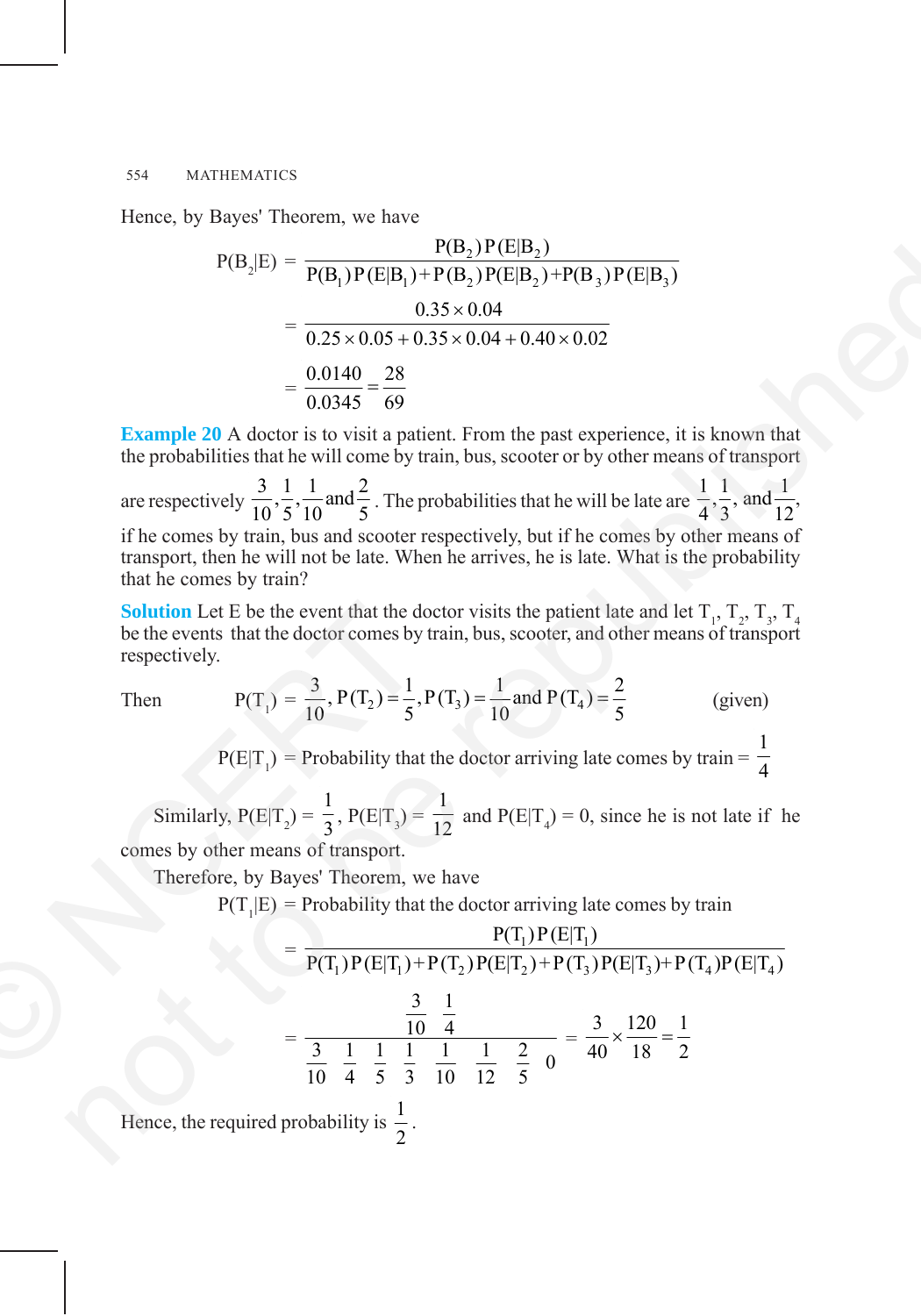**Example 21** A man is known to speak truth 3 out of 4 times. He throws a die and reports that it is a six. Find the probability that it is actually a six.

**Solution** Let E be the event that the man reports that six occurs in the throwing of the die and let  $S_1$  be the event that six occurs and  $S_2$  be the event that six does not occur.

Equation Let E be the event that the man reports that six occurs in the throwing of the die and let S<sub>1</sub> be the event that six occurs and S<sub>2</sub> be the event that six occurs and S<sub>2</sub> be the event that six occurs and S<sub>2</sub> be the event that six occurs and S<sub>2</sub> be the event that six does not occur.

\nThen

\n
$$
P(S_1) = \text{Probability that six occurs} = \frac{1}{6}
$$
\n
$$
P(S_2) = \text{Probability that six occurs} = \frac{5}{6}
$$
\n
$$
P(E|S_1) = \text{Probability that the man reports that six occurs when six has actually occurred on the die
$$
\n
$$
= \text{Probability that the man reports that six occurs when six has not actually occurred on the die
$$
\n
$$
= \text{Probability that the man does not speak the truth } 1 \frac{3}{4} \frac{1}{4}
$$
\n
$$
P(S_1|E) = \text{Probability that the report of the man that six has occurred is actually a six actually as it.\n
$$
= \frac{P(S_1)P(E|S_1)}{P(S_1)P(E|S_1) + P(S_2)P(E|S_2)}
$$
\n
$$
= \frac{1}{P(S_1)P(E|S_1) + P(S_2)P(E|S_2)}
$$
\n
$$
= \frac{1}{1} \frac{3}{3} \frac{5}{5} \frac{1}{6} \frac{1}{6} \frac{24}{4} \frac{3}{6} \frac{3}{8}
$$
\nHence, the required probability is  $\frac{3}{8}$ .

\nEXERCISE 13.3

\n1. An urn contains 5 red and 5 black balls. A ball is drawn at random, its colour is noted and is returned to the urn. Moreover, 2 additional balls of the colour drawn are put in the urn and then a ball is drawn at random. What is the probability that the second ball is red?
$$

1351 888  $\frac{1}{6}$   $\frac{5}{4}$   $\frac{5}{6}$   $\frac{1}{4}$ 

Hence, the required probability is  $\frac{3}{2}$ . 8

**EXERCISE 13.3**

**1.** An urn contains 5 red and 5 black balls. A ball is drawn at random, its colour is noted and is returned to the urn. Moreover, 2 additional balls of the colour drawn are put in the urn and then a ball is drawn at random. What is the probability that the second ball is red?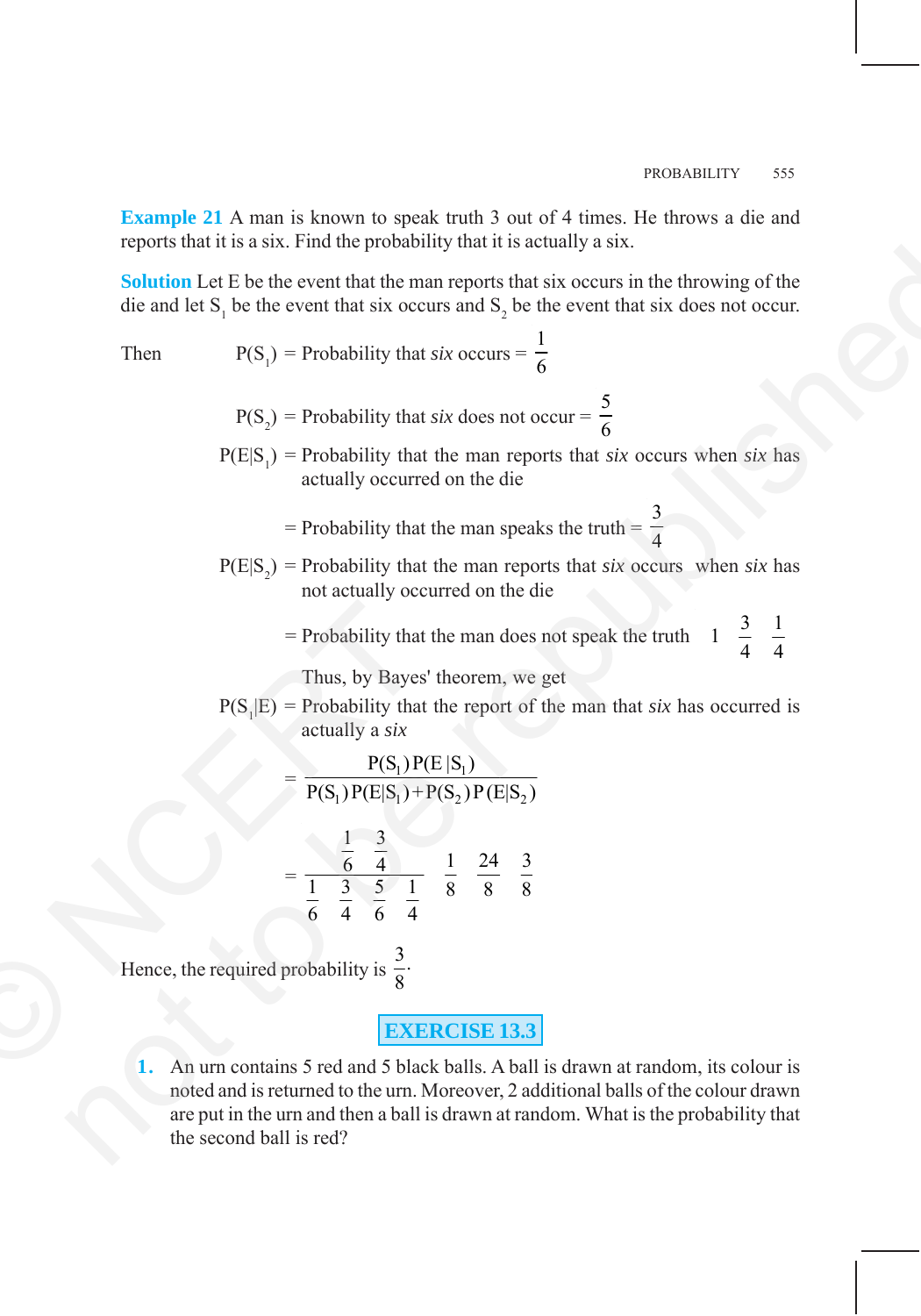- **2.** A bag contains 4 red and 4 black balls, another bag contains 2 red and 6 black balls. One of the two bags is selected at random and a ball is drawn from the bag which is found to be red. Find the probability that the ball is drawn from the first bag.
- **3.** Of the students in a college, it is known that 60% reside in hostel and 40% are day scholars (not residing in hostel). Previous year results report that 30% of all students who reside in hostel attain A grade and 20% of day scholars attain A grade in their annual examination. At the end of the year, one student is chosen at random from the college and he has an A grade, what is the probability that the student is a hostlier?
- **4.** In answering a question on a multiple choice test, a student either knows the answer or guesses. Let 3  $\frac{1}{4}$  be the probability that he knows the answer and 1 4 be the probability that he guesses. Assuming that a student who guesses at the answer will be correct with probability 1  $\frac{1}{4}$ . What is the probability that the student knows the answer given that he answered it correctly? which is found to be read. Tractation probability that the bull is drawn from the last in the found to be red. Find the probability that the bull is drawn from the fits in the fits in the stellar and noticealing in horsel
- **5.** A laboratory blood test is 99% effective in detecting a certain disease when it is in fact, present. However, the test also yields a false positive result for 0.5% of the healthy person tested (i.e. if a healthy person is tested, then, with probability 0.005, the test will imply he has the disease). If 0.1 percent of the population actually has the disease, what is the probability that a person has the disease given that his test result is positive ? 5. A laboratory blood test is 99% e<br>in fact, present. However, the te<br>the healthy person tested (i.e. if a<br>0.005, the test will imply he ha<br>actually has the disease, what i<br>given that his test result is positi<br>6. There are
	- **6.** There are three coins. One is a two headed coin (having head on both faces), another is a biased coin that comes up heads 75% of the time and third is an unbiased coin. One of the three coins is chosen at random and tossed, it shows heads, what is the probability that it was the two headed coin ?
	- **7.** An insurance company insured 2000 scooter drivers, 4000 car drivers and 6000 truck drivers. The probability of an accidents are 0.01, 0.03 and 0.15 respectively. One of the insured persons meets with an accident. What is the probability that he is a scooter driver?
	- **8.** A factory has two machines A and B. Past record shows that machine A produced 60% of the items of output and machine B produced 40% of the items. Further, 2% of the items produced by machine A and 1% produced by machine B were defective. All the items are put into one stockpile and then one item is chosen at random from this and is found to be defective. What is the probability that it was produced by machine B?
	- **9.** Two groups are competing for the position on the Board of directors of a corporation. The probabilities that the first and the second groups will win are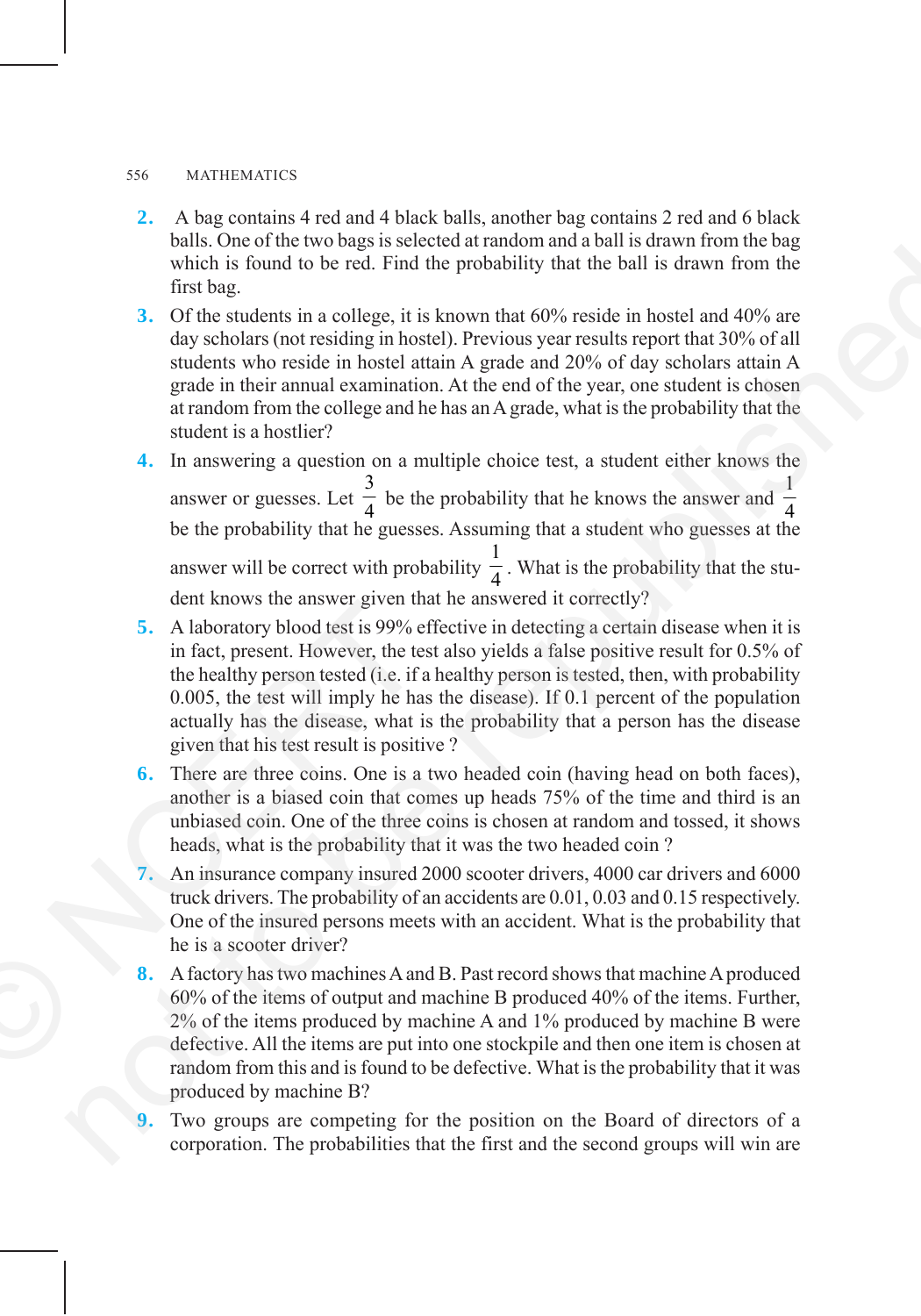0.6 and 0.4 respectively. Further, if the first group wins, the probability of introducing a new product is 0.7 and the corresponding probability is 0.3 if the second group wins. Find the probability that the new product introduced was by the second group.

- **10.** Suppose a girl throws a die. If she gets a 5 or 6, she tosses a coin three times and notes the number of heads. If she gets 1, 2, 3 or 4, she tosses a coin once and notes whether a head or tail is obtained. If she obtained exactly one head, what is the probability that she threw 1, 2, 3 or 4 with the die?
- **11.** A manufacturer has three machine operators A, B and C. The first operator A produces 1% defective items, where as the other two operators B and C produce 5% and 7% defective items respectively. A is on the job for 50% of the time, B is on the job for 30% of the time and C is on the job for 20% of the time. A defective item is produced, what is the probability that it was produced by A? motonion gradient produces So at an interestigation and so an interestigation of the second group wins. Find the probability that the new product introduced was by<br>the second group wins. Find the probability that the new
	- **12.** A card from a pack of 52 cards is lost. From the remaining cards of the pack, two cards are drawn and are found to be both diamonds. Find the probability of the lost card being a diamond.
	- **13.** Probability that A speaks truth is 4  $\frac{1}{5}$ . A coin is tossed. A reports that a head appears. The probability that actually there was head is

(A) 
$$
\frac{4}{5}
$$
 (B)  $\frac{1}{2}$  (C)  $\frac{1}{5}$  (D)  $\frac{2}{5}$ 

**14.** If A and B are two events such that  $A \subset B$  and  $P(B) \neq 0$ , then which of the following is correct?

| $\underline{P(B)}$<br>$(A)$ $P(A B)$<br>$\overline{P(A)}$ | (B) $P(A B) < P(A)$ |
|-----------------------------------------------------------|---------------------|
| (C) $P(A B) \ge P(A)$                                     | (D) None of these   |

# **13.6 Random Variables and its Probability Distributions**

We have already learnt about random experiments and formation of sample spaces. In most of these experiments, we were not only interested in the particular outcome that occurs but rather in some number associated with that outcomes as shown in following examples/experiments. 13. Probability that A speaks truth<br>appears. The probability that accrossing a diamond.<br>
13. Probability that A speaks truth<br>appears. The probability that accrossing that accrossing the such<br>
following is correct?<br>
(A)  $P$ 

- (i) In tossing two dice, we may be interested in the sum of the numbers on the two dice.
- (ii) In tossing a coin 50 times, we may want the number of heads obtained.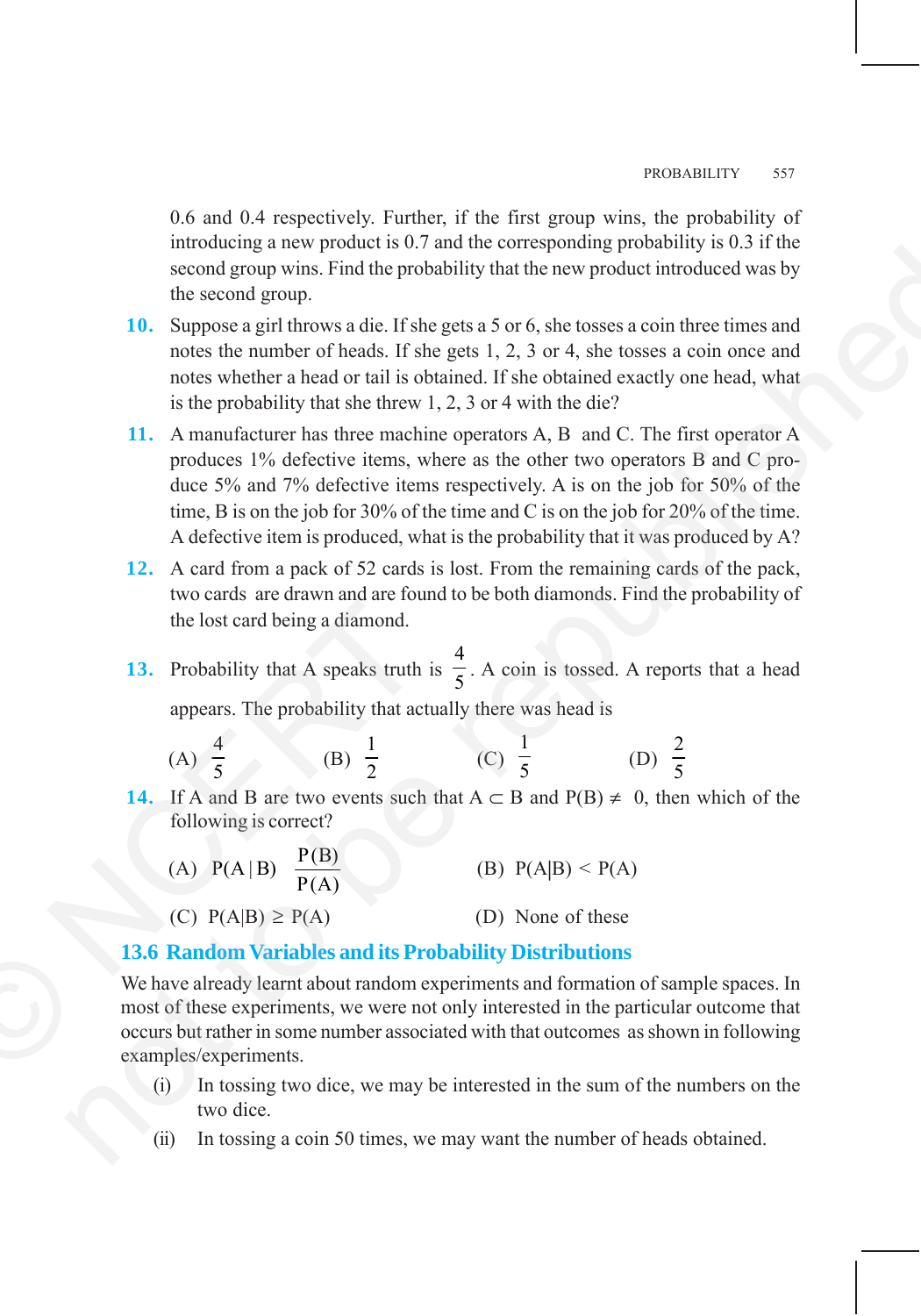(iii) In the experiment of taking out four articles (one after the other) at random from a lot of 20 articles in which 6 are defective, we want to know the number of defectives in the sample of four and not in the particular sequence of defective and nondefective articles.

In all of the above experiments, we have a rule which assigns to each outcome of the experiment a single real number. This single real number may vary with different outcomes of the experiment. Hence, it is a variable. Also its value depends upon the outcome of a random experiment and, hence, is called random variable. A random variable is usually denoted by X.

If you recall the definition of a function, you will realise that the random variable X is really speaking a function whose domain is the set of outcomes (or sample space) of a random experiment. A random variable can take any real value, therefore, its co-domain is the set of real numbers. Hence, a random variable can be defined as follows : manned of the constraints in the concertive, we wanted to the principal number of dielectives in the sample of four and not four the particular sequence<br>
in all of the chose experiments, we have a rule whiteh assigns to e

**Definition 4** A random variable is a real valued function whose domain is the sample space of a random experiment.

For example, let us consider the experiment of tossing a coin two times in succession. The sample space of the experiment is  $S = \{HH, HT, TH, TT\}$ .

If X denotes the number of heads obtained, then X is a random variable and for each outcome, its value is as given below :

 $X(HH) = 2$ ,  $X(HT) = 1$ ,  $X(TH) = 1$ ,  $X(TT) = 0$ .

More than one random variables can be defined on the same sample space. For example, let Y denote the number of heads minus the number of tails for each outcome of the above sample space S.

Then  $Y(HH) = 2$ ,  $Y(HT) = 0$ ,  $Y(TH) = 0$ ,  $Y(TT) = -2$ .

Thus, X and Y are two different random variables defined on the same sample space S.

**Example** 22 A person plays a game of tossing a coin thrice. For each head, he is given Rs 2 by the organiser of the game and for each tail, he has to give Rs 1.50 to the organiser. Let X denote the amount gained or lost by the person. Show that X is a random variable and exhibit it as a function on the sample space of the experiment. For example, let us consider the experiment.<br>
For example, let us consider the experiment is<br>
If X denotes the number of heads<br>
each outcome, its value is as given bel<br>  $X(HH) = 2$ ,  $X(HT) = 1$ ,<br>
More than one random variable

**Solution** X is a number whose values are defined on the outcomes of a random experiment. Therefore, X is a random variable.

Now, sample space of the experiment is

 $S = \{HHH, HHT, HTH, THH, HTT, THT, TTH, TTT\}$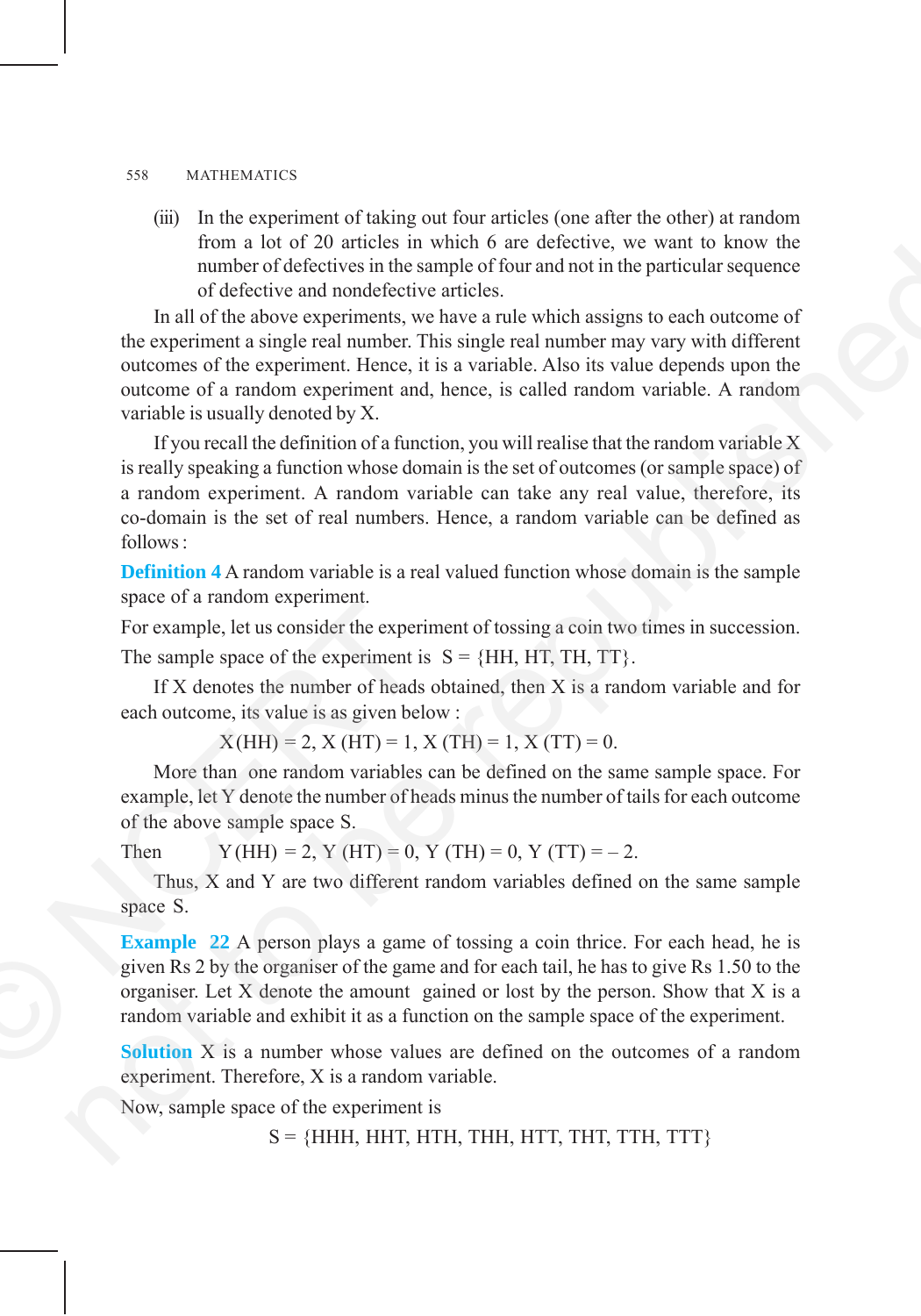Then 
$$
X(HHH) = Rs (2 \times 3) = Rs 6
$$
  
\n $X(HHT) = X(HTH) = X(THH) = Rs (2 \times 2 - 1 \times 1.50) = Rs 2.50$   
\n $X(HTT) = X(THT) = (TTH) = Rs (1 \times 2) - (2 \times 1.50) = -Re 1$   
\nand  $X(TTT) = - Rs (3 \times 1.50) = -Rs 4.50$ 

where, minus sign shows the loss to the player. Thus, for each element of the sample space, X takes a unique value, hence, X is a function on the sample space whose range is X(HIT) = X(1H) = N(1H) = Rs (2 × 2 - 1 × 1.50) = Rs 2.50<br>
x(HTT) = N(1H) = Rs (1 × 2) - (2 × 1.50) = Rs 2.50<br>
and X(TTT) - Rs (3 × 1.50) = - Rs 4.50<br>
where, minus sign shows the loss to the player. Thus, for each element

$$
\{-1, 2.50, -4.50, 6\}
$$

**Example 23** A bag contains 2 white and 1 red balls. One ball is drawn at random and then put back in the box after noting its colour. The process is repeated again. If X denotes the number of red balls recorded in the two draws, describe X.

**Solution** Let the balls in the bag be denoted by  $w_1$ ,  $w_2$ , *r*. Then the sample space is

$$
S = \{w_1 \, w_1, w_1 \, w_2, w_2 \, w_2, w_2 \, w_1, w_1 \, r, w_2 \, r, w_1, w_2, r \, r\}
$$

Now, for  $\omega \in S$ 

 $X(\omega)$  = number of red balls

Therefore

$$
X({w_1 w_1}) = X({w_1 w_2}) = X({w_2 w_2}) = X({w_2 w_1}) = 0
$$
  
 
$$
X({w_1 r}) = X({w_2 r}) = X({r w_1}) = X({r w_2}) = 1
$$
 and 
$$
X({r r}) = 2
$$

Thus, X is a random variable which can take values 0, 1 or 2.

# **13.6.1** *Probability distribution of a random variable*

Let us look at the experiment of selecting one family out of ten families  $f_1, f_2, ..., f_{10}$  in such a manner that each family is equally likely to be selected. Let the families  $f_1, f_2$ ,  $...$ ,  $f_{10}$  have 3, 4, 3, 2, 5, 4, 3, 6, 4, 5 members, respectively. Now, for  $\omega \in S$ <br>  $X(\omega) =$  number of red b<br>
Therefore<br>  $X(\{w_1 w_1\}) = X(\{w_1 w_2\}) = 2$ <br>  $X(\{w_1 r\}) = X(\{w_2 r\}) = X$ <br>
Thus, X is a random variable which ca<br>
13.6.1 Probability distribution of a 1<br>
Let us look at the experiment of

Let us select a family and note down the number of members in the family denoting X. Clearly, X is a random variable defined as below :

$$
X(f_1) = 3, X(f_2) = 4, X(f_3) = 3, X(f_4) = 2, X(f_5) = 5,X(f_6) = 4, X(f_7) = 3, X(f_8) = 6, X(f_9) = 4, X(f_{10}) = 5
$$

Thus, X can take any value 2,3,4,5 or 6 depending upon which family is selected.

Now, X will take the value 2 when the family  $f_4$  is selected. X can take the value 3 when any one of the families  $f_1, f_3, f_7$  is selected.

| Similarly, | $X = 4$ , when family $f_2, f_6$ or $f_9$ is selected, |
|------------|--------------------------------------------------------|
|            | $X = 5$ , when family $f_5$ or $f_{10}$ is selected    |
| and        | $X = 6$ , when family $f8$ is selected.                |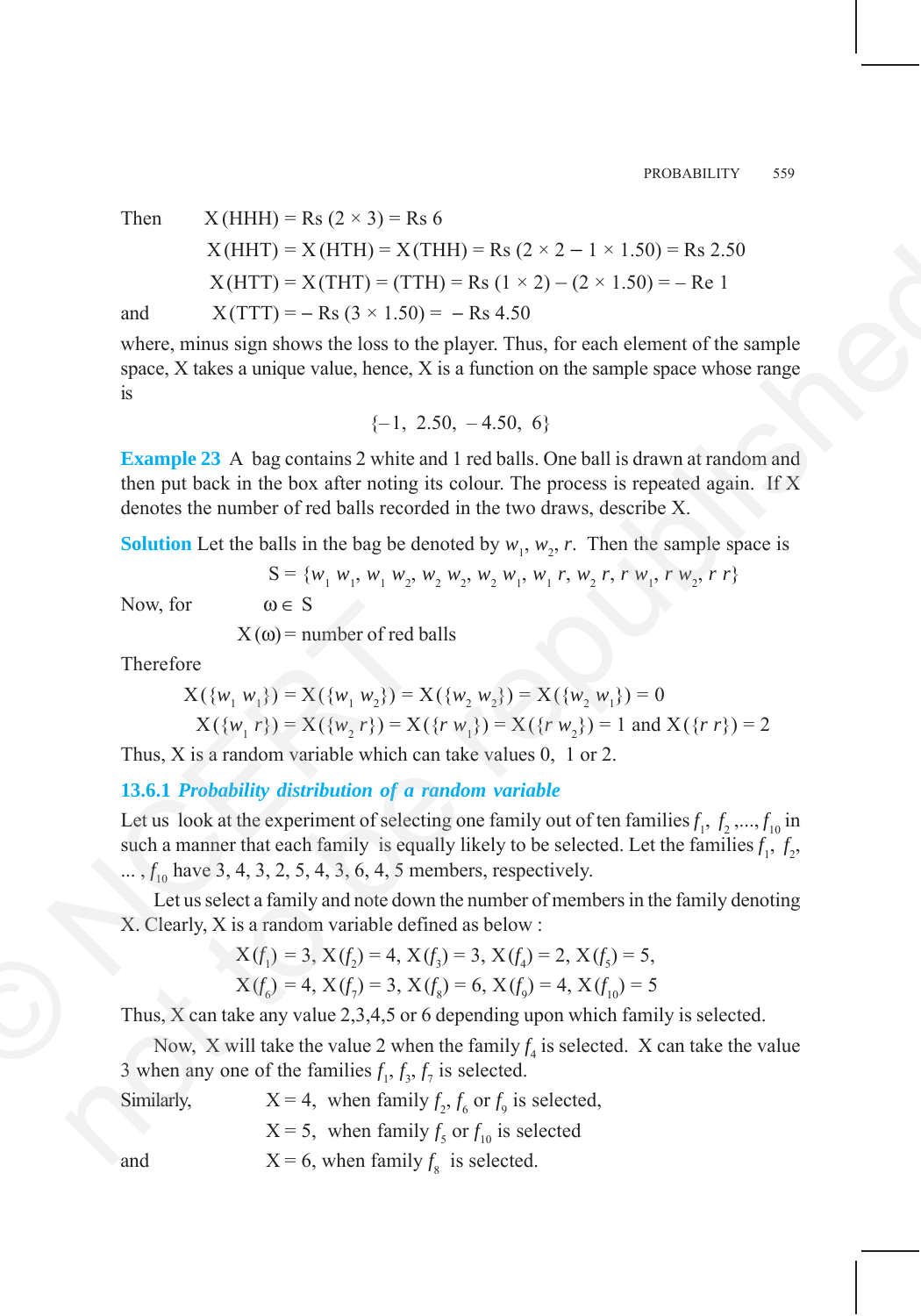Since we had assumed that each family is equally likely to be selected, the probability that family  $f_4$  is selected is  $\frac{1}{10}$ .

Thus, the probability that  $X$  can take the value 2 is 1  $\frac{1}{10}$ . We write P(X = 2) = 1 10 Also, the probability that any one of the families  $f_1, f_3$  or  $f_7$  is selected is

$$
P(\{f_1, f_3, f_7\}) = \frac{3}{10}
$$

Thus, the probability that X can take the value  $3 = \frac{3}{16}$ 10

We write  $P($ 

$$
X=3)=\frac{3}{10}
$$

Similarly, we obtain

$$
P(X = 4) = P(\{f_2, f_6, f_9\}) = \frac{3}{10}
$$
  
 
$$
P(X = 5) = P(\{f_5, f_{10}\}) = \frac{2}{10}
$$
  
and  
 
$$
P(X = 6) = P(\{f_8\}) = \frac{1}{10}
$$

Such a description giving the values of the random variable along with the corresponding probabilities is called the *probability distribution of the random variable X*.

In general, the probability distribution of a random variable X is defined as follows: **Definition 5** The probability distribution of a random variable X is the system of numbers

|             |                                                                                                                         | $P(X = 4) = P(\{f_2, f_6, f_9\}) = \frac{3}{10}$ |  |         |
|-------------|-------------------------------------------------------------------------------------------------------------------------|--------------------------------------------------|--|---------|
|             |                                                                                                                         | $P(X = 5) = P(\{f_s, f_{10}\}) = \frac{2}{10}$   |  |         |
| and         |                                                                                                                         | $P(X = 6) = P({f8}) = \frac{1}{10}$              |  |         |
| variable X. | Such a description giving the values of the random<br>corresponding probabilities is called the <i>probability dist</i> |                                                  |  |         |
|             | In general, the probability distribution of a random variable                                                           |                                                  |  |         |
|             | <b>Definition 5</b> The probability distribution of a random variable $\lambda$                                         |                                                  |  |         |
|             |                                                                                                                         |                                                  |  | $x_{n}$ |
|             | $X$ : $x_1$ $x_2$<br>$P(X)$ : $p_1$ $p_2$                                                                               |                                                  |  | $p_{n}$ |
| where,      |                                                                                                                         | $p_i$ 0, $p_i = 1, i = 1, 2, , n$                |  |         |

The real numbers  $x_1, x_2, ..., x_n$  are the possible values of the random variable X and  $p_i$  (*i* = 1,2,..., *n*) is the probability of the random variable X taking the value  $x_i$  i.e.,  $P(X = x_i) = p_i$ that lamily  $f_x$  is selected is  $\frac{1}{10}$ .<br>
Thus, the probability that X can take the value 2 is  $\frac{1}{10}$ . We write  $P(X = 2) = \frac{1}{10}$ <br>
Also, the probability that any one of the families  $f_y, f_y$  or  $f_y$  is selected is<br>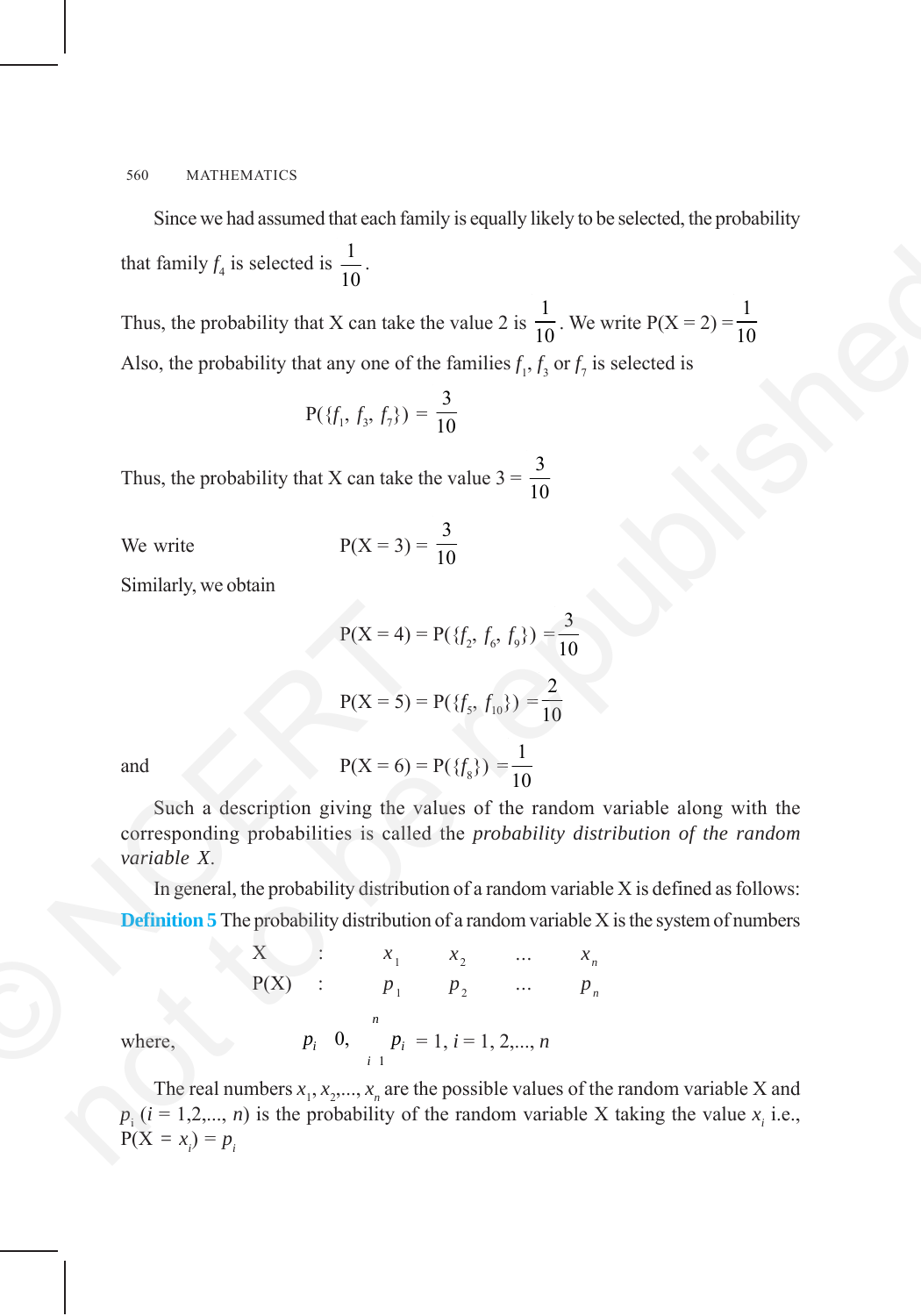$\bullet$  **Note** If  $x_i$  is one of the possible values of a random variable X, the statement  $X = x_i$  is true only at some point (s) of the sample space. Hence, the probability that X takes value  $x_i$  is always nonzero, i.e.  $P(X = x_i) \neq 0$ .

Also for all possible values of the random variable X, all elements of the sample space are covered. Hence, the sum of all the probabilities in a probability distribution must be one. X = x, is the complex is one point (s) of the sumple space. Hence, the probability that<br>
X lakes value x<sub>1</sub> is always nonzero, i.e. P(X = x<sub>1</sub>) z 0.<br>
Also for all possible values of the random variable X, all elements of

**Example 24** Two cards are drawn successively with replacement from a well-shuffled deck of 52 cards. Find the probability distribution of the number of aces.

**Solution** The number of aces is a random variable. Let it be denoted by X. Clearly, X can take the values 0, 1, or 2.

Now, since the draws are done with replacement, therefore, the two draws form independent experiments.

# Therefore,  $P(X = 0) = P($ non-ace and non-ace)

 $= P$ (non-ace) × P(non-ace)

$$
=\frac{48}{52} \times \frac{48}{52} = \frac{144}{169}
$$

 $P(X = 1) = P(\text{ace and non-ace or non-ace and ace})$ 

 $= P(ace and non-ace) + P(non-ace and ace)$ 

 $= P(ace)$ . P(non-ace) + P (non-ace) . P(ace)

$$
=\frac{4}{52} \times \frac{48}{52} + \frac{48}{52} \times \frac{4}{52} = \frac{24}{169}
$$

$$
=\frac{4}{52} \frac{4}{52} \frac{1}{169}
$$

| $\frac{48}{52} \times \frac{48}{52} = \frac{144}{169}$<br>$P(X = 1) = P(\text{ace and non-ace})$<br>$= P(ace and non-ace)$<br>$= P(ace)$ . $P(non-ace)$<br>$=\frac{4}{52} \times \frac{48}{52} + \frac{48}{52} \times \frac{4}{52} =$<br>$P(X = 2) = P$ (ace and ace)<br>and<br>$=\frac{4}{52}$ $\frac{4}{52}$ $\frac{1}{169}$<br>Thus, the required probability distribution is<br>X<br>$\boldsymbol{0}$<br>$\overline{2}$<br>144<br>24<br>P(X)<br>$\overline{169}$<br>169<br>169 |  |  | $-$ r (HOII-ace) $\wedge$ r (HOI |  |  |  |
|------------------------------------------------------------------------------------------------------------------------------------------------------------------------------------------------------------------------------------------------------------------------------------------------------------------------------------------------------------------------------------------------------------------------------------------------------------------------------------|--|--|----------------------------------|--|--|--|
|                                                                                                                                                                                                                                                                                                                                                                                                                                                                                    |  |  |                                  |  |  |  |
|                                                                                                                                                                                                                                                                                                                                                                                                                                                                                    |  |  |                                  |  |  |  |
|                                                                                                                                                                                                                                                                                                                                                                                                                                                                                    |  |  |                                  |  |  |  |
|                                                                                                                                                                                                                                                                                                                                                                                                                                                                                    |  |  |                                  |  |  |  |
|                                                                                                                                                                                                                                                                                                                                                                                                                                                                                    |  |  |                                  |  |  |  |
|                                                                                                                                                                                                                                                                                                                                                                                                                                                                                    |  |  |                                  |  |  |  |
|                                                                                                                                                                                                                                                                                                                                                                                                                                                                                    |  |  |                                  |  |  |  |
|                                                                                                                                                                                                                                                                                                                                                                                                                                                                                    |  |  |                                  |  |  |  |
|                                                                                                                                                                                                                                                                                                                                                                                                                                                                                    |  |  |                                  |  |  |  |
|                                                                                                                                                                                                                                                                                                                                                                                                                                                                                    |  |  |                                  |  |  |  |

**Example 25** Find the probability distribution of number of doublets in three throws of a pair of dice.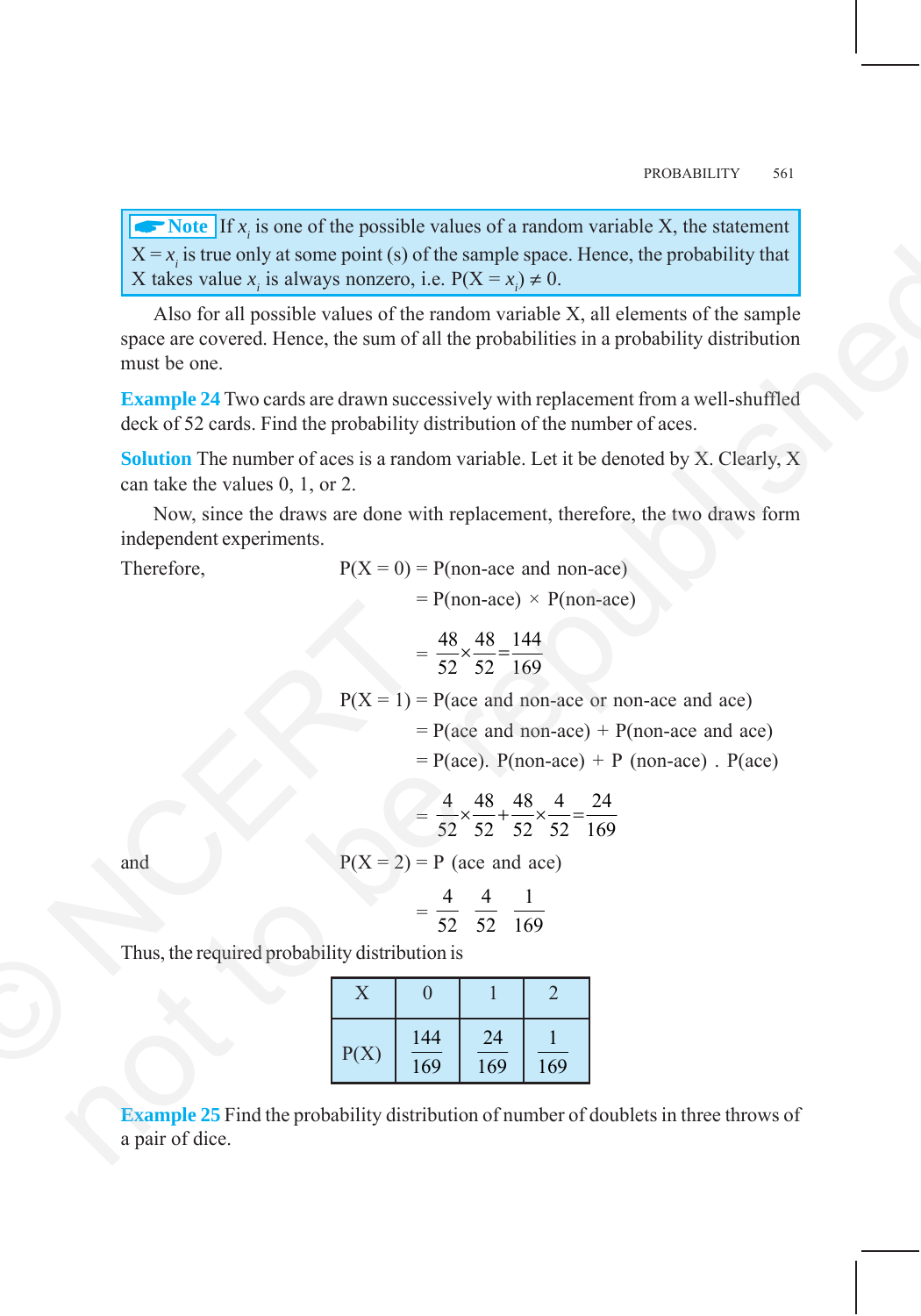$(1,1)$ ,  $(2,2)$ ,  $(3,3)$ ,  $(4,4)$ ,  $(5,5)$ ,  $(6,6)$ Clearly, X can take the value 0, 1, 2, or 3. Probability of getting a doublet  $\frac{6}{36}$   $\frac{1}{6}$ Probability of not getting a doublet  $1 \frac{1}{6} \frac{5}{6}$ Now  $P(X = 0) = P$  (no doublet) =  $\frac{5}{6}$   $\frac{5}{6}$   $\frac{5}{6}$   $\frac{125}{216}$  $P(X = 1) = P$  (one doublet and two non-doublets)  $=\frac{1}{6}$   $\frac{5}{6}$   $\frac{5}{6}$   $\frac{5}{6}$   $\frac{1}{6}$   $\frac{5}{6}$   $\frac{5}{6}$   $\frac{5}{6}$   $\frac{1}{6}$ = 2  $3\frac{1}{6} \frac{5^2}{6^2} \frac{75}{216}$  $6 \t6^2 \t216$  $P(X = 2) = P$  (two doublets and one non-doublet)  $=\frac{1}{6}$   $\frac{1}{6}$   $\frac{5}{6}$   $\frac{1}{6}$   $\frac{5}{6}$   $\frac{1}{6}$   $\frac{5}{6}$   $\frac{1}{6}$   $\frac{1}{6}$   $\frac{3}{6}$   $\frac{1}{6^2}$   $\frac{5}{6}$   $\frac{15}{214}$  $6 \t6 \t6 \t6 \t6 \t6 \t6 \t6 \t6 \t6 \t6^2 \t6 \t216$ and  $P(X = 3) = P$  (three doublets)  $=\frac{1}{6} \quad \frac{1}{6} \quad \frac{1}{6} \quad \frac{1}{216}$ Thus, the required probability distribution is  $= 3 \frac{1}{6} \frac{5^2}{6^2} - \frac{7}{2}$ <br>  $P(X = 2) = P$  (two doublets<br>  $= \frac{1}{6} \frac{1}{6} \frac{5}{6} \frac{1}{6}$ <br>
and  $P(X = 3) = P$  (three double<br>  $= \frac{1}{6} \frac{1}{6} \frac{1}{6} \frac{1}{6} \frac{1}{21}$ <br>
Thus, the required probability distribut<br>  $\boxed{X}$  0<br>  $P(X)$ Clearly, X can take the value 0, 1, 2, or 3, 4(44), (5, 3), (6,6)<br>
Probability of getting a doublet  $\frac{6}{36}$   $\frac{1}{6}$ <br>
Probability of getting a doublet  $\frac{6}{36}$   $\frac{1}{6}$ <br>
Probability of and getting a doublet  $\frac{5}{8$ 

**Solution** Let X denote the number of doublets. Possible doublets are

| P(X) | 125<br>216 | 75<br>216 | 15<br>216 | 216 |
|------|------------|-----------|-----------|-----|

**Verification** Sum of the probabilities

$$
\sum_{i=1}^{n} p_i = \frac{125}{216} \quad \frac{75}{216} \quad \frac{15}{216} \quad \frac{1}{216}
$$

$$
= \frac{125 \quad 75 \quad 15 \quad 1}{216} \quad \frac{216}{216} \quad 1
$$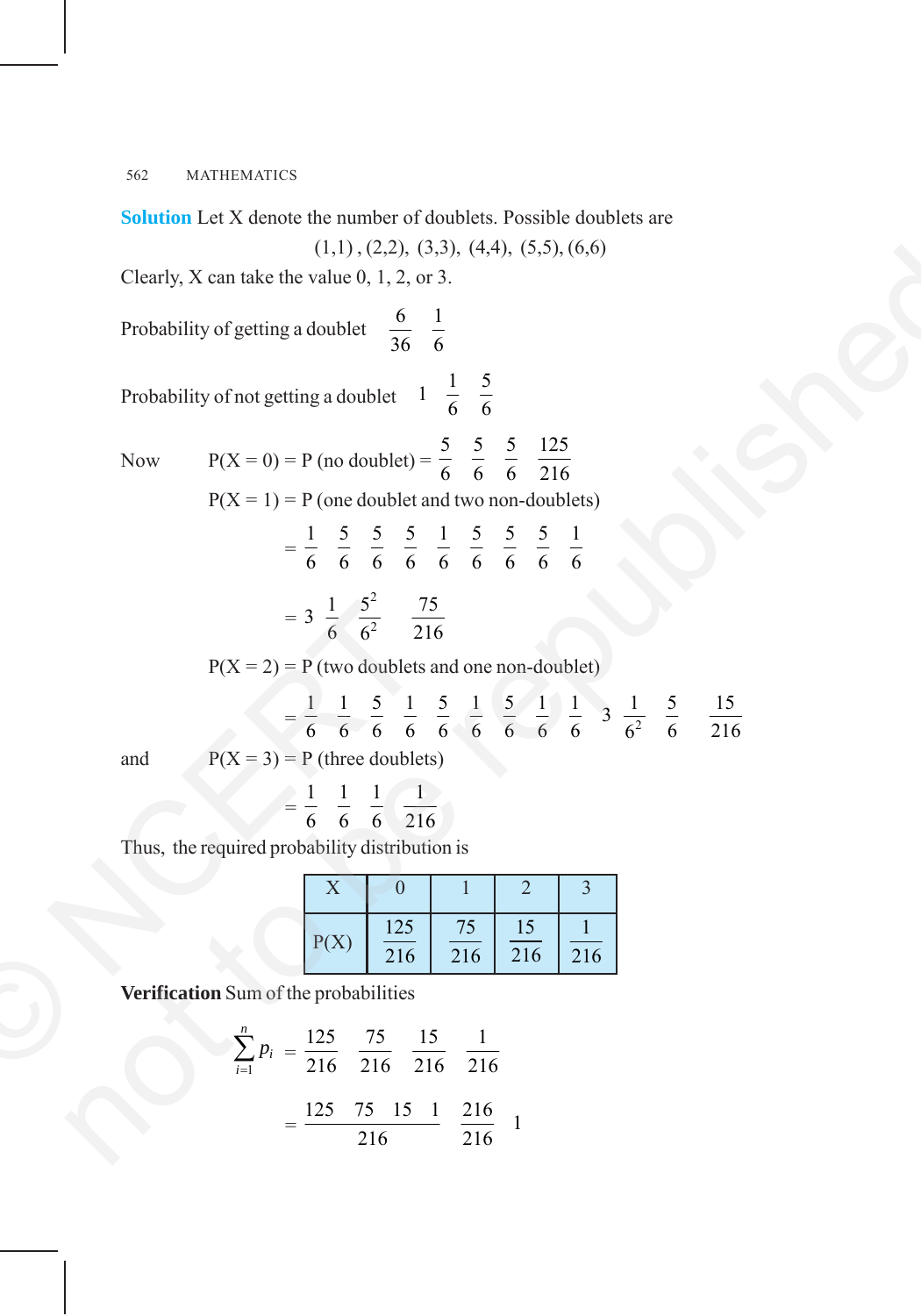**Example 26** Let X denote the number of hours you study during a randomly selected school day. The probability that  $X$  can take the values  $x$ , has the following form, where *k* is some unknown constant.

$$
P(X = x) = \begin{cases} 0.1, \text{ if } x = 0\\ kx, \text{ if } x = 1 \text{ or } 2\\ k(5-x), \text{ if } x = 3 \text{ or } 4\\ 0, \text{ otherwise} \end{cases}
$$

- (a) Find the value of *k*.
- (b) What is the probability that you study at least two hours ? Exactly two hours? At most two hours?

| $k$ is some unknown constant.                                      | SCHOOL Gay. THE PROBABILLY that A Call take the values $\lambda$ , has the following form, where                                                                                                                                                                                                                                                                 |
|--------------------------------------------------------------------|------------------------------------------------------------------------------------------------------------------------------------------------------------------------------------------------------------------------------------------------------------------------------------------------------------------------------------------------------------------|
|                                                                    | $\left[0.1, \text{if } x = 0\right]$<br>P(X = x) = $\begin{cases} kx, \text{ if } x = 1 \text{ or } 2 \\ k(5-x), \text{ if } x = 3 \text{ or } 4 \\ 0, \text{ otherwise} \end{cases}$                                                                                                                                                                            |
| (a) Find the value of $k$ .<br>most two hours?                     | (b) What is the probability that you study at least two hours? Exactly two hours? At                                                                                                                                                                                                                                                                             |
| <b>Solution</b> The probability distribution of X is               |                                                                                                                                                                                                                                                                                                                                                                  |
| $\mathbf X$<br>$\boldsymbol{0}$<br>0.1<br>$\boldsymbol{k}$<br>P(X) | $\overline{2}$<br>$\overline{3}$<br>$\overline{4}$<br>2k<br>2k<br>$\boldsymbol{k}$                                                                                                                                                                                                                                                                               |
| (a) We know that                                                   | $\sum_{i=1}^{n} p_i = 1$                                                                                                                                                                                                                                                                                                                                         |
| Therefore<br>$0.1 + k + 2k + 2k + k = 1$<br>i.e.                   | $k = 0.15$                                                                                                                                                                                                                                                                                                                                                       |
| (b) P(you study at least two hours)                                | $= P(X \ge 2)$<br>$= P(X = 2) + P(X = 3) + P(X = 4)$<br>$= 2k + 2k + k = 5k = 5 \times 0.15 = 0.75$                                                                                                                                                                                                                                                              |
| P(you study exactly two hours)                                     | $= P(X = 2)$<br>$= 2k = 2 \times 0.15 = 0.3$                                                                                                                                                                                                                                                                                                                     |
| P(you study at most two hours)                                     | $= P(X \leq 2)$<br>$= P (X = 0) + P(X = 1) + P(X = 2)$<br>$= 0.1 + k + 2k = 0.1 + 3k = 0.1 + 3 \times 0.15$<br>$= 0.55$                                                                                                                                                                                                                                          |
| 13.6.2 Mean of a random variable                                   |                                                                                                                                                                                                                                                                                                                                                                  |
| middle or average value of the random variable.                    | In many problems, it is desirable to describe some feature of the random variable by<br>means of a single number that can be computed from its probability distribution. Few<br>such numbers are mean, median and mode. In this section, we shall discuss mean only.<br>Mean is a measure of location or central tendency in the sense that it roughly locates a |
|                                                                    |                                                                                                                                                                                                                                                                                                                                                                  |

# **13.6.2** *Mean of a random variable*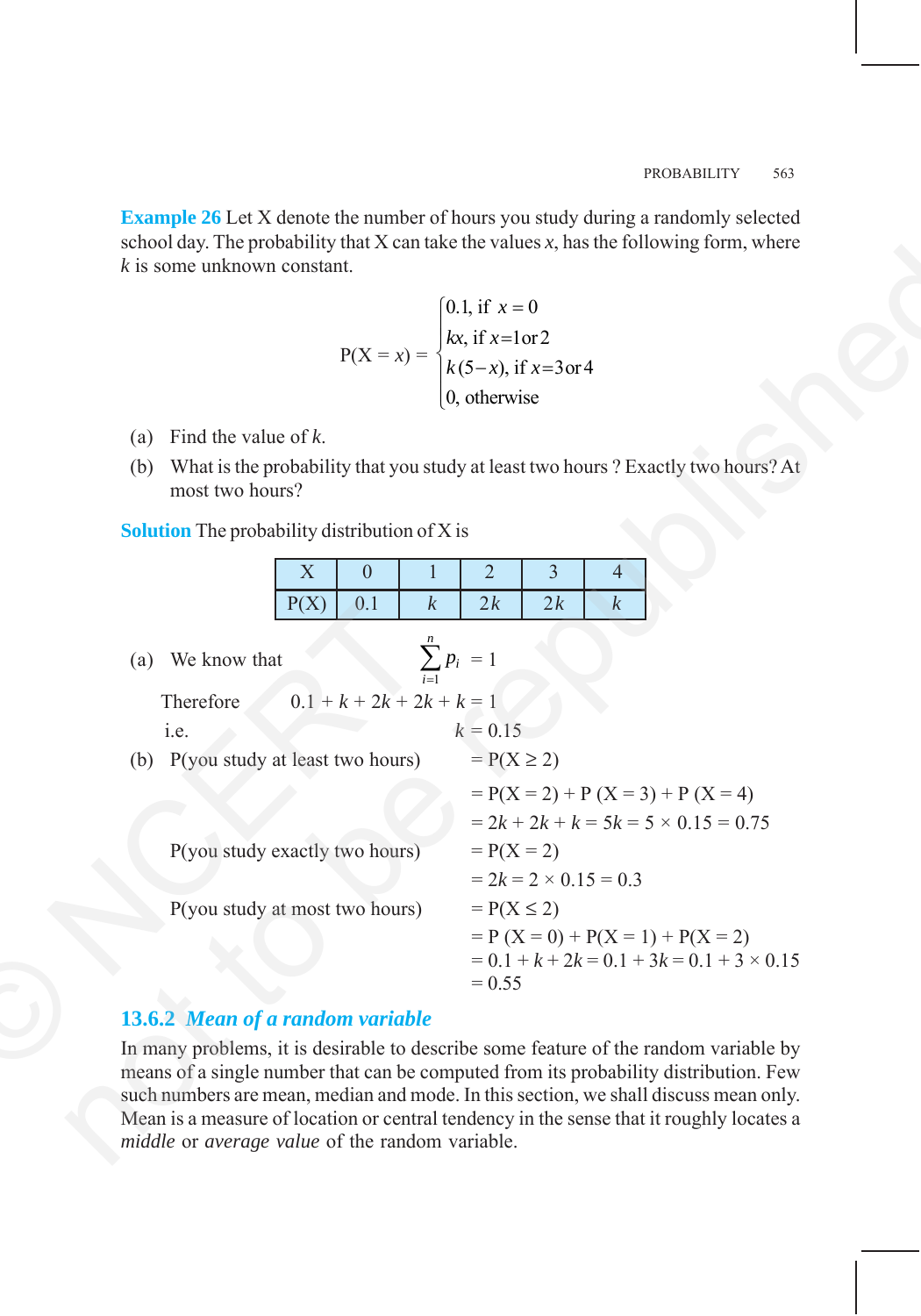**Definition 6** Let X be a random variable whose possible values  $x_1, x_2, x_3, ..., x_n$  occur with probabilities  $p_1, p_2, p_3, \dots, p_n$ , respectively. The mean of X, denoted by  $\mu$ , is the

number 1 *n*  $iPi$ *i x p*  $\sum_{i=1} x_i p_i$  i.e. the mean of X is the weighted average of the possible values of X,

each value being weighted by its probability with which it occurs.

The mean of a random variable X is also called the expectation of X, denoted by  $E(X)$ .

Thus, 
$$
E(X) = \mu = \int_{i=1}^{n} x_i p_i = x_1 p_1 + x_2 p_2 + ... + x_n p_n
$$

In other words, the mean or expectation of a random variable X is the sum of the products of all possible values of X by their respective probabilities.

.

**Example 27** Let a pair of dice be thrown and the random variable X be the sum of the numbers that appear on the two dice. Find the mean or expectation of X.

**Solution** The sample space of the experiment consists of 36 elementary events in the form of ordered pairs  $(x_i, y_i)$ , where  $x_i = 1, 2, 3, 4, 5, 6$  and  $y_i = 1, 2, 3, 4, 5, 6$ .

The random variable X i.e. the sum of the numbers on the two dice takes the values 2, 3, 4, 5, 6, 7, 8, 9, 10, 11 or 12.

Now  $P(X = 2) = P(\{(1,1)\})$ 1 36  $P(X = 3) = P(\{(1,2), (2,1)\})$ 2 36  $P(X = 4) = P({(1,3), (2,2), (3,1)})$ 3 36  $P(X = 5) = P({(1,4), (2,3), (3,2), (4,1)})$ 4 36  $P(X = 6) = P({(1,5), (2,4), (3,3), (4,2), (5,1)})$ 5 36  $P(X = 7) = P({(1,6), (2,5), (3,4), (4,3), (5,2), (6,1)})$ 6 36  $P(X = 8) = P({(2,6), (3,5), (4,4), (5,3), (6,2)})$ 5 36 **Solution** The sample space of the exp<br>form of ordered pairs  $(x_i, y_i)$ , where  $x_i$ <br>The random variable X i.e. the s<br>values 2, 3, 4, 5, 6, 7, 8, 9, 10, 11 or 12<br>Now  $P(X = 2) = P({{(1,1)}})$   $\frac{1}{36}$ <br> $P(X = 3) = P({{(1,2)}, (2,1)})$ <br> $P(X = 4)$ were probabilities  $p_1, p_2, p_3, \ldots, p_n$ , respectively, the mean of  $x$ , denoted by  $\mu_1$ , so de-<br>number  $\sum_{k=2}^{\infty} x_i p_i$ , i.e. the mean of X is the weighted average of the possible values of X,<br>each value being weighte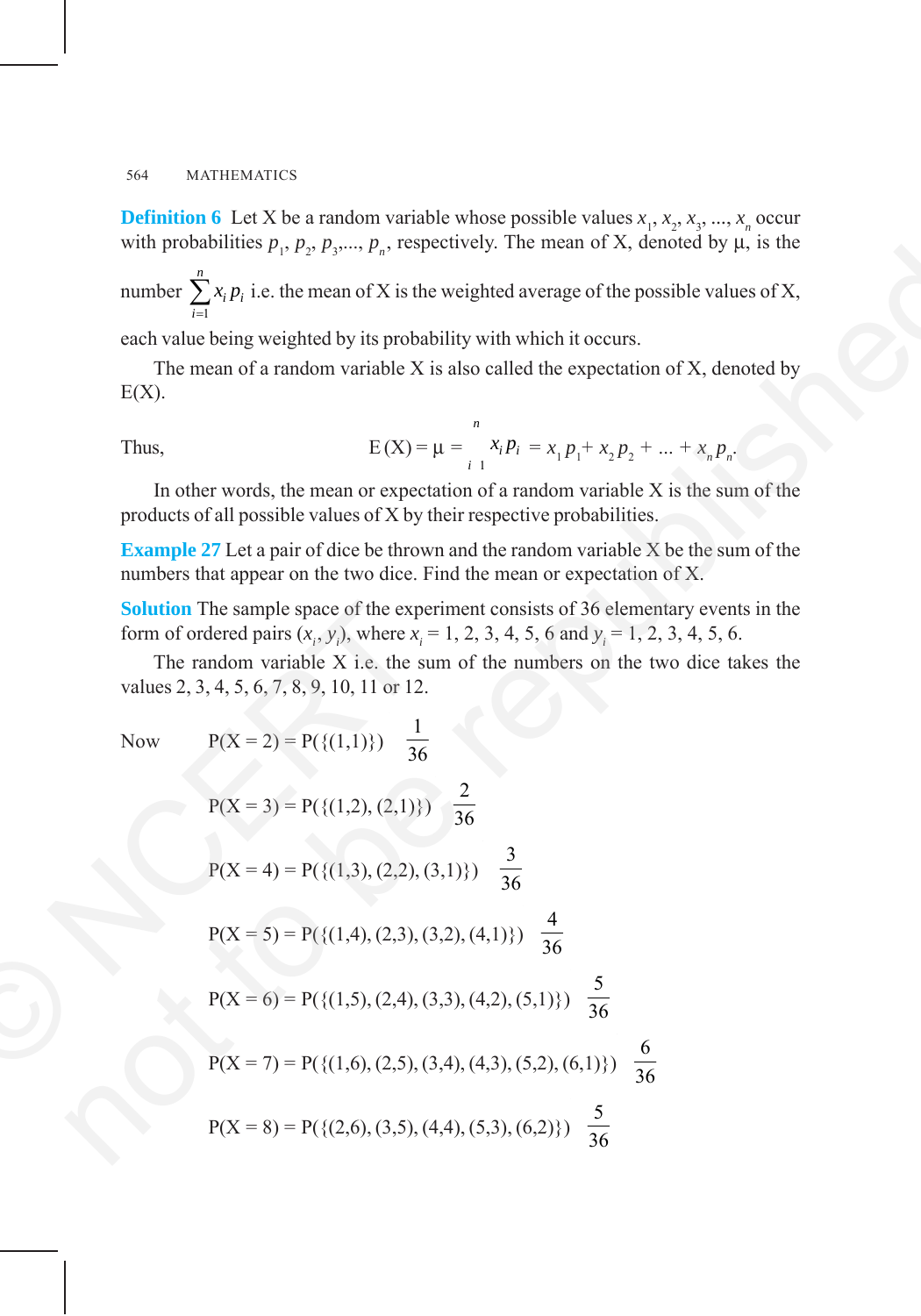$$
P(X = 9) = P(\{(3,6), (4,5), (5,4), (6,3)\}) \frac{4}{36}
$$
  
\n
$$
P(X = 10) = P(\{(4,6), (5,5), (6,4)\}) \frac{3}{36}
$$
  
\n
$$
P(X = 11) = P(\{(5,6), (6,5)\}) \frac{2}{36}
$$
  
\n
$$
P(X = 12) = P(\{(6,6)\}) \frac{1}{36}
$$

The probability distribution of X is

| $X$ or $x_i$                     |  |  |                                                                                                                       |          |  |  |
|----------------------------------|--|--|-----------------------------------------------------------------------------------------------------------------------|----------|--|--|
| $\left  P(X)$ or $p_i \right $ . |  |  | $\frac{1}{2}$ $\frac{2}{2}$ $\frac{3}{2}$ $\frac{4}{2}$ $\frac{5}{2}$ $\frac{6}{2}$<br>$6 \mid$<br> 36 36 36 36 36 36 | $5 \mid$ |  |  |

Therefore,

F(X-9) = F(
$$
(3, 9), (4, 3), (3, 4), (9, 3))
$$
 36  
\nP(X = 10) = P( $(4, 6), (5, 5), (6, 4)$ )  $\frac{3}{36}$   
\nP(X = 11) = P( $((5, 6), (6, 5))$ )  $\frac{2}{36}$   
\nP(X = 12) = P( $((6, 6))$ )  $\frac{1}{36}$   
\nThe probability distribution of X is  
\n $\frac{1}{36}$  or  $x_i$  2 3 4 5 6 7 8 9 10 11 12  
\nP(X) or  $p_i$   $\frac{1}{36}$   $\frac{2}{36}$   $\frac{3}{36}$   $\frac{4}{36}$   $\frac{5}{36}$   $\frac{6}{36}$   $\frac{5}{36}$   $\frac{4}{36}$   $\frac{3}{36}$   $\frac{2}{36}$   $\frac{1}{36}$   
\nTherefore,  
\n $\mu = E(X) = \sum_{i=1}^{n} x_i p_i = 2x \frac{1}{36} + 3x \frac{2}{36} + 4x \frac{3}{36} + 5 \times \frac{4}{36}$   
\n $\frac{5}{36}$  7  $\frac{6}{36}$  8  $\frac{5}{36}$  9  $\frac{4}{36}$  10  $\frac{3}{36}$  11  $\frac{2}{36}$  12  $\frac{1}{36}$   
\n=  $\frac{2}{36}$  6 12 20 30 42 40 36 30 22 12 = 7  
\nThus, the mean of the sum of the numbers that appear on throwing two fair dice is 7.  
\n13.6.3 *Variance of a random variable*  
\nThe mean of a random variable one to give us information about the variability in the values of the random variable. In fact, if the variance is small, then the values of the random variable are close to the mean. Also random variables with different probability distributions can have equal means, as shown in the following distributions of X and Y.  
\n $\frac{X}{8}$   $\frac{1}{8}$   $\frac{2}{8}$   $\frac{3}{8}$   $\frac{2}{8}$ 

Thus, the mean of the sum of the numbers that appear on throwing two fair dice is 7.

# **13.6.3** *Variance of a random variable*

The mean of a random variable does not give us information about the variability in the values of the random variable. In fact, if the variance is small, then the values of the random variable are close to the mean. Also random variables with different probability distributions can have equal means, as shown in the following distributions of X and Y.

| РC<br>∡ ∎ |  |  |
|-----------|--|--|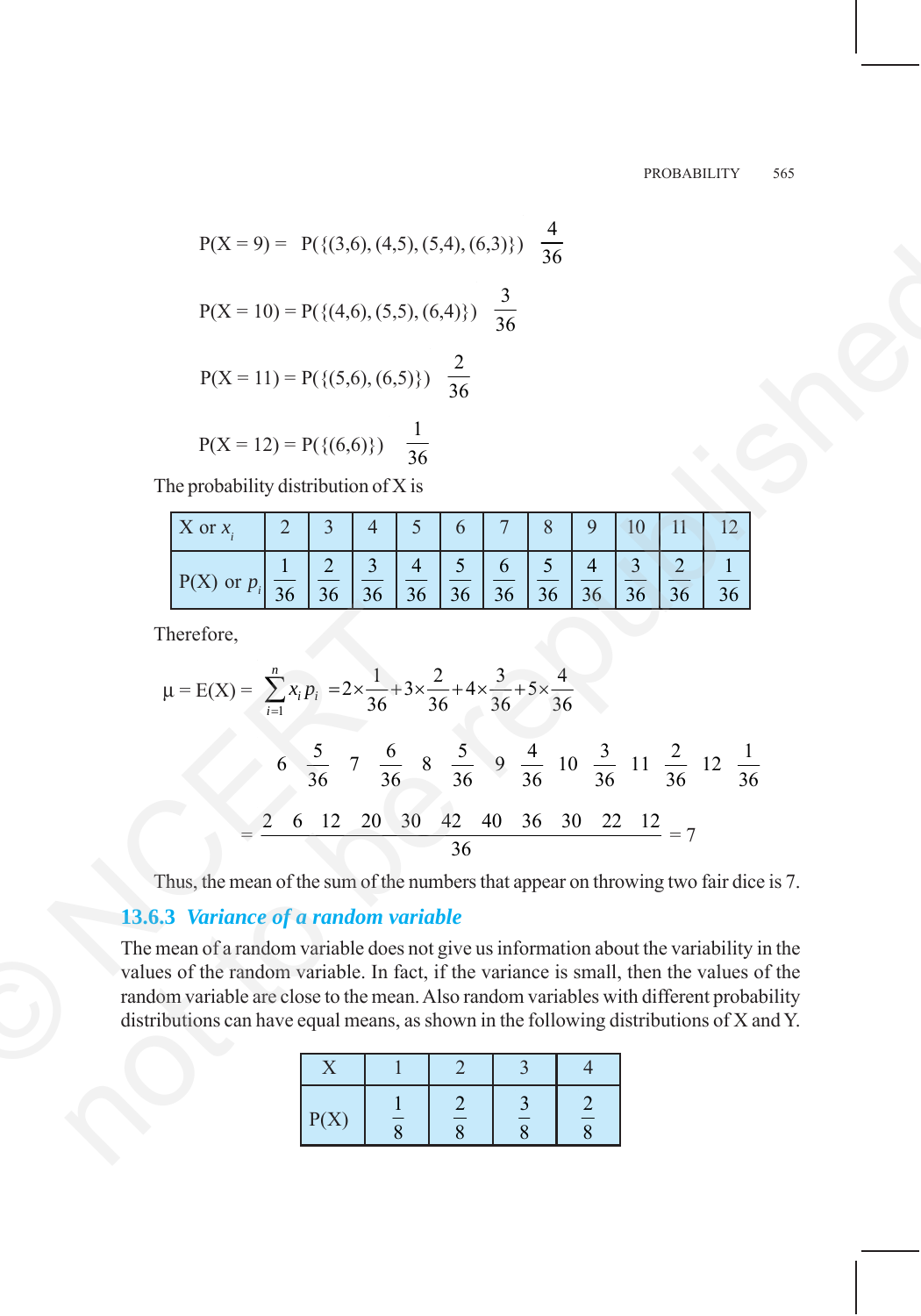| م جات |  |  |  |
|-------|--|--|--|

Clearly  $E(X) = 1 \times \frac{1}{2} + 2 \times \frac{2}{2} + 3 \times \frac{3}{2} + 4 \times \frac{2}{2} = \frac{22}{2} = 2.75$ 

| $E(Y) = -1 \times \frac{1}{8} + 0 \times \frac{2}{8} + 4 \times \frac{3}{8} + 5 \times \frac{1}{8} = 6 \times \frac{1}{8} = \frac{22}{8} = 2.75$ |  |  |  |  |
|--------------------------------------------------------------------------------------------------------------------------------------------------|--|--|--|--|
|                                                                                                                                                  |  |  |  |  |

8 8 8 8  $x - 1$  + 2 $\times -$  + 3 $\times -$  + 4 $\times -$  =  $\frac{22}{\pi}$  =

and

The variables X and Y are different, however their means are same. It is also easily observable from the diagramatic representation of these distributions (Fig 13.5).



To distinguish X from Y, we require a measure of the extent to which the values of the random variables spread out. In Statistics, we have studied that the variance is a measure of the spread or scatter in data. Likewise, the variability or spread in the values of a random variable may be measured by variance.

**Definition 7** Let X be a random variable whose possible values  $x_1, x_2, \ldots, x_n$  occur with probabilities  $p(x_1)$ ,  $p(x_2)$ ,...,  $p(x_n)$  respectively.

Let  $\mu = E(X)$  be the mean of X. The variance of X, denoted by Var (X) or  $\chi^2$  is defined as

$$
\sigma_x^2 = \text{Var}(X) = \sum_{i=1}^n (x_i - \mu)^2 p(x_i)
$$

or equivalently <sup>2</sup>

$$
x^2 = E(X - \mu)^2
$$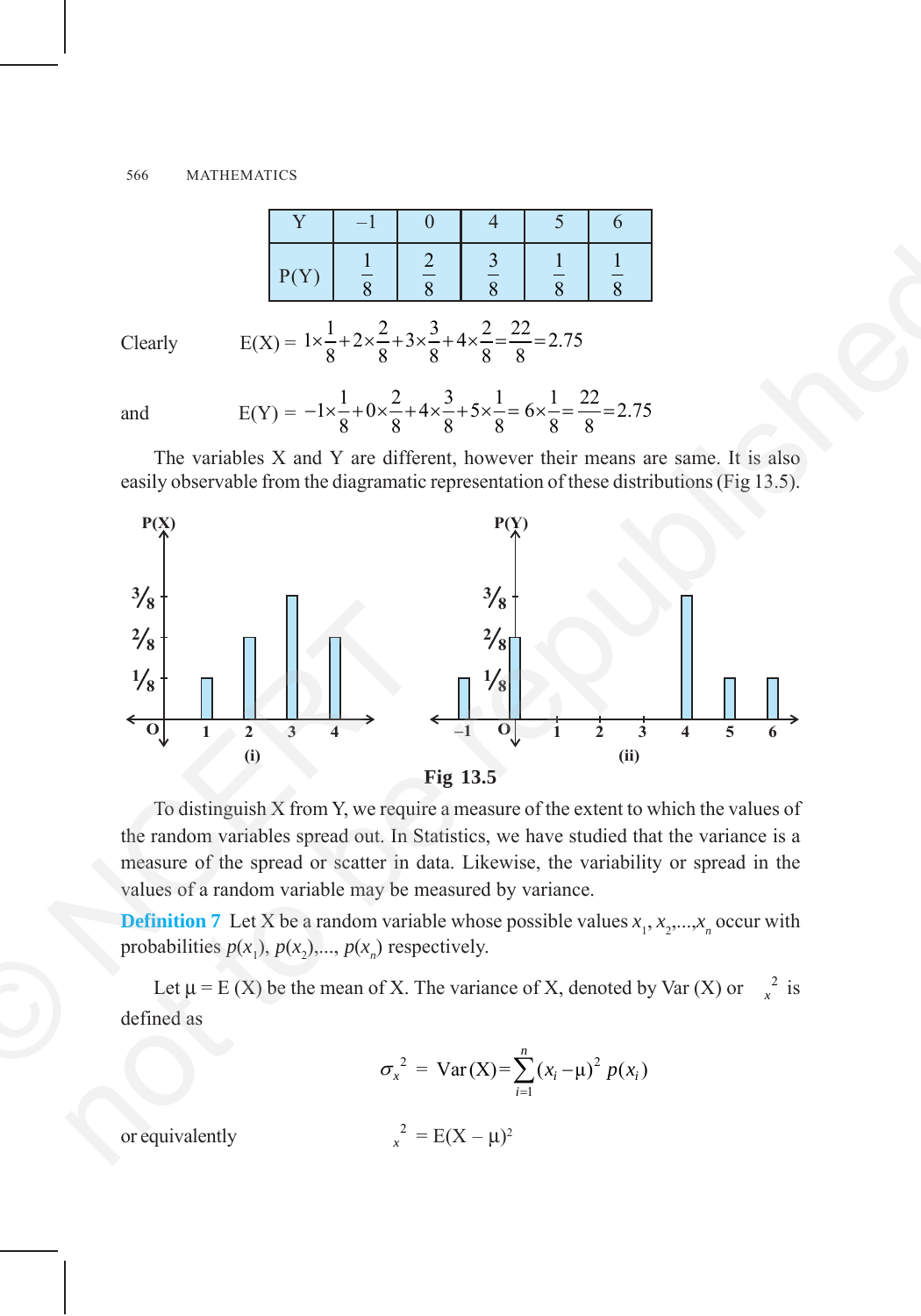The non-negative number

$$
\sigma_x = \sqrt{\text{Var}(X)} = \sqrt{\sum_{i=1}^n (x_i - \mu)^2 p(x_i)}
$$

is called the *standard deviation* of the random variable X.

**Another formula to find the variance of a random variable.** We know that,

$$
\sigma_x = \sqrt{\text{Var}(X)} = \sqrt{\sum_{i=1}^{n} (x_i - \mu)^2 p(x_i)}
$$
  
is called the *standard deviation* of the random variable X.  
**Another formula to find the variance of a random variable.** We know that,  

$$
\text{Var}(X) = \sum_{i=1}^{n} (x_i - \mu)^2 p(x_i)
$$

$$
= \sum_{i=1}^{n} (x_i^2 - \mu^2 - 2\mu x_i) p(x_i)
$$

$$
= \sum_{i=1}^{n} x_i^2 p(x_i) + \sum_{i=1}^{n} \mu^2 p(x_i) - \sum_{i=1}^{n} 2\mu x_i p(x_i)
$$

$$
= \sum_{i=1}^{n} x_i^2 p(x_i) + \mu^2 \sum_{i=1}^{n} p(x_i) - 2\mu \sum_{i=1}^{n} x_i p(x_i)
$$

$$
= \sum_{i=1}^{n} x_i^2 p(x_i) + \mu^2 - 2\mu^2 \left[ \text{since } \sum_{i=1}^{n} p(x_i) = 1 \text{ and } \mu = \sum_{i=1}^{n} x_i p(x_i) \right]
$$

$$
= \sum_{i=1}^{n} x_i^2 p(x_i) - \mu^2
$$
  
or 
$$
\text{Var}(X) = \sum_{i=1}^{n} x_i^2 p(x_i) - \left( \sum_{i=1}^{n} x_i p(x_i) \right)^2
$$

$$
\text{or } \text{Var}(X) = E(X^2) - [E(X)]^2, \text{ where } E(X^2) = \sum_{i=1}^{n} x_i^2 p(x_i)
$$
**Example 28 Find the variance of the number obtained on a throw of an unbiased die.Solution** The sample space of the experiment is S = {1, 2, 3, 4, 5, 6}.  
Let X denote the number obtained on the throw. Then X is a random variable which can take values 1, 2, 3, 4, 5, or 6.

or Var  $(X) = E(X^2) - [E(X)]^2$ , where  $E(X^2) = \sum x_i^2$ 

**Example 28** Find the variance of the number obtained on a throw of an unbiased die.

1

 $\sum_{i=1}$ 

*i*

 $(x_i)$ 

 $i$   $P(\lambda_i)$ 

 $x_i^2 p(x)$ 

**Solution** The sample space of the experiment is  $S = \{1, 2, 3, 4, 5, 6\}.$ 

Let X denote the number obtained on the throw. Then X is a random variable which can take values 1, 2, 3, 4, 5, or 6.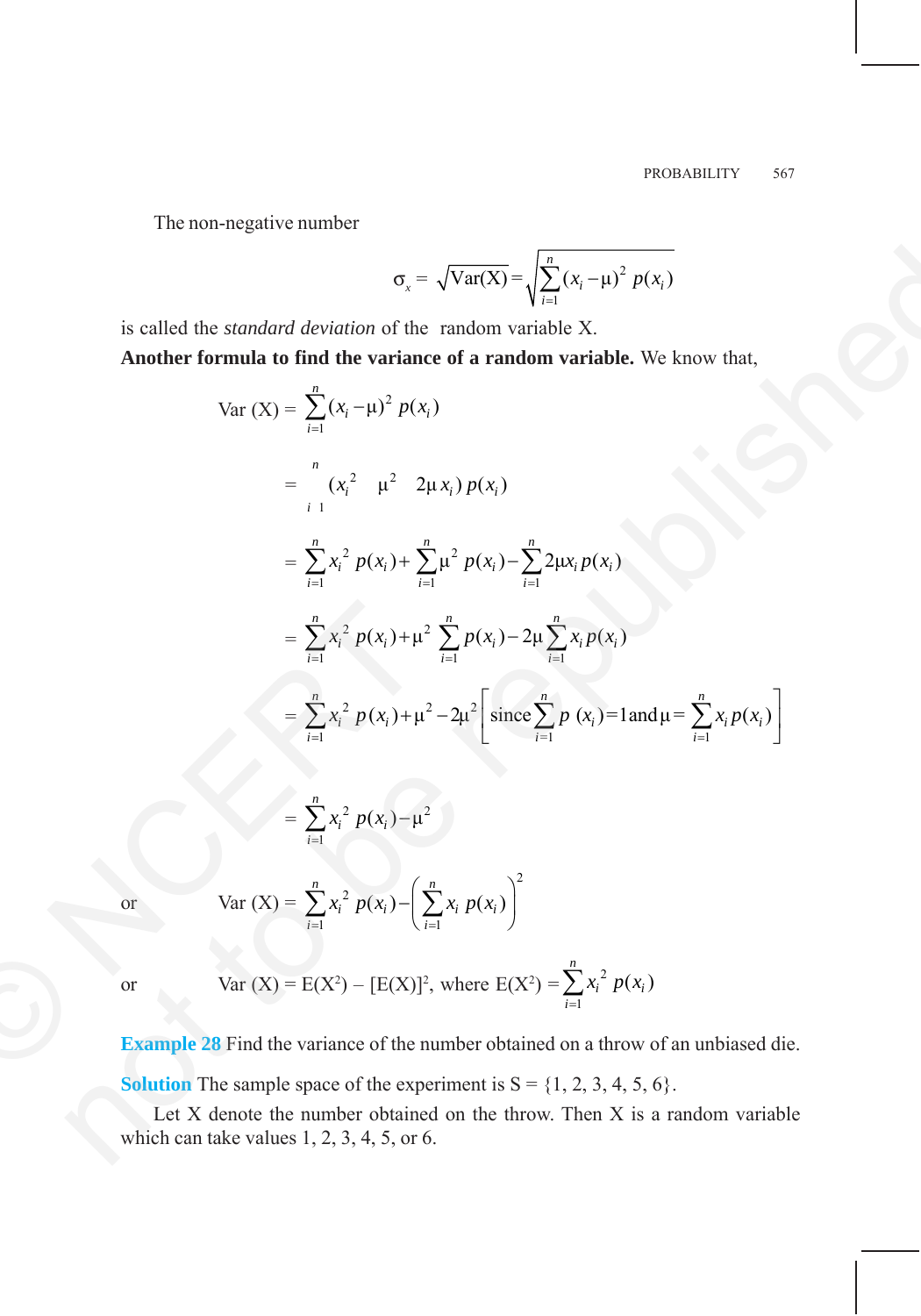Also 
$$
P(1) = P(2) = P(3) = P(4) = P(5) = P(6) = \frac{1}{6}
$$

| аізо       | $1(1) - 1(2) - 1(3) - 1(4) - 1(3) - 1(0) - 6$                                                                                                                                 |               |                |               |                |               |                                                               |                                                                                                                                                                                     |
|------------|-------------------------------------------------------------------------------------------------------------------------------------------------------------------------------|---------------|----------------|---------------|----------------|---------------|---------------------------------------------------------------|-------------------------------------------------------------------------------------------------------------------------------------------------------------------------------------|
|            | Therefore, the Probability distribution of X is                                                                                                                               |               |                |               |                |               |                                                               |                                                                                                                                                                                     |
|            | X                                                                                                                                                                             |               | $\overline{2}$ | 3             | $\overline{4}$ | 5             | 6                                                             |                                                                                                                                                                                     |
|            | P(X)                                                                                                                                                                          | $\frac{1}{6}$ | $\frac{1}{6}$  | $\frac{1}{6}$ | $\frac{1}{6}$  | $\frac{1}{6}$ | $\frac{1}{6}$                                                 |                                                                                                                                                                                     |
| <b>Now</b> | $E(X) = x_i p(x_i)$                                                                                                                                                           |               |                |               |                |               |                                                               |                                                                                                                                                                                     |
|            | = $1 \times \frac{1}{6} + 2 \times \frac{1}{6} + 3 \times \frac{1}{6} + 4 \times \frac{1}{6} + 5 \times \frac{1}{6} + 6 \times \frac{1}{6} = \frac{21}{6}$                    |               |                |               |                |               |                                                               |                                                                                                                                                                                     |
| Also       | $E(X^2) = 1^2 \times \frac{1}{6} + 2^2 \times \frac{1}{6} + 3^2 \times \frac{1}{6} + 4^2 \times \frac{1}{6} + 5^2 \times \frac{1}{6} + 6^2 \times \frac{1}{6} = \frac{91}{6}$ |               |                |               |                |               |                                                               |                                                                                                                                                                                     |
| Thus,      | Var $(X) = E(X^2) - (E(X))^2$                                                                                                                                                 |               |                |               |                |               |                                                               |                                                                                                                                                                                     |
|            | $=\frac{91}{6} - \left(\frac{21}{6}\right)^2 = \frac{91}{6} - \frac{441}{36} = \frac{35}{12}$                                                                                 |               |                |               |                |               |                                                               |                                                                                                                                                                                     |
|            | of the number of kings.                                                                                                                                                       |               |                |               |                |               |                                                               | <b>Example 29</b> Two cards are drawn simultaneously (or successively without replacement)<br>from a well shuffled pack of 52 cards. Find the mean, variance and standard deviation |
|            | variable which can assume the values 0, 1 or 2.                                                                                                                               |               |                |               |                |               |                                                               | <b>Solution</b> Let X denote the number of kings in a draw of two cards. X is a random                                                                                              |
|            |                                                                                                                                                                               |               |                |               |                |               |                                                               |                                                                                                                                                                                     |
| <b>Now</b> | $P(X = 0) = P$ (no king) $\frac{{}^{48}C_2}{{}^{52}C_2}$ $\frac{2!(48 \quad 2)!}{\cancel{52!}}$ $\frac{48 \quad 47}{52 \quad 51}$ $\frac{188}{221}$                           |               |                |               |                |               |                                                               |                                                                                                                                                                                     |
|            | $P(X = 1) = P$ (one king and one non-king) $= \frac{{}^{4}C_{1} {}^{48}C_{1}}{{}^{52}C_{1}}$                                                                                  |               |                |               |                |               |                                                               |                                                                                                                                                                                     |
|            |                                                                                                                                                                               |               |                |               |                |               | $=\frac{4 \times 48 \times 2}{52 \times 51} = \frac{32}{221}$ |                                                                                                                                                                                     |
|            |                                                                                                                                                                               |               |                |               |                |               |                                                               |                                                                                                                                                                                     |

Thus, Var (X) = E (X<sup>2</sup>) – (E(X))<sup>2</sup>  
\n
$$
= \frac{91}{6} - (\frac{21}{6})^2 = \frac{91}{6} - \frac{441}{36}
$$
\n
$$
\frac{35}{12}
$$
\nExample 29 Two cards are drawn simultaneously (or successively without  
\nfrom a well shuffled pack of 52 cards. Find the mean, variance and stand  
\nof the number of kings.  
\nSolution Let X denote the number of kings in a draw of two cards. 2  
\nvariable which can assume the values 0, 1 or 2.  
\nNow  $P(X = 0) = P$  (no king)  $\frac{^{48}C_2}{^{52}C_2} = \frac{\frac{48!}{2!(48-2)!}}{\frac{52!}{2!(52-2)!}} = \frac{48}{52} - \frac{188}{221}$   
\n
$$
P(X = 1) = P
$$
 (one king and one non-king)  $= \frac{{}^{4}C_1 {}^{48}C_1}{{}^{52}C_2}$ 

$$
P(X = 1) = P \text{ (one king and one non-king)} = \frac{{}^{4}C_{1} {}^{48}C_{1}}{{}^{52}C_{2}}
$$

$$
= \frac{4 \times 48 \times 2}{52 \times 51} = \frac{32}{221}
$$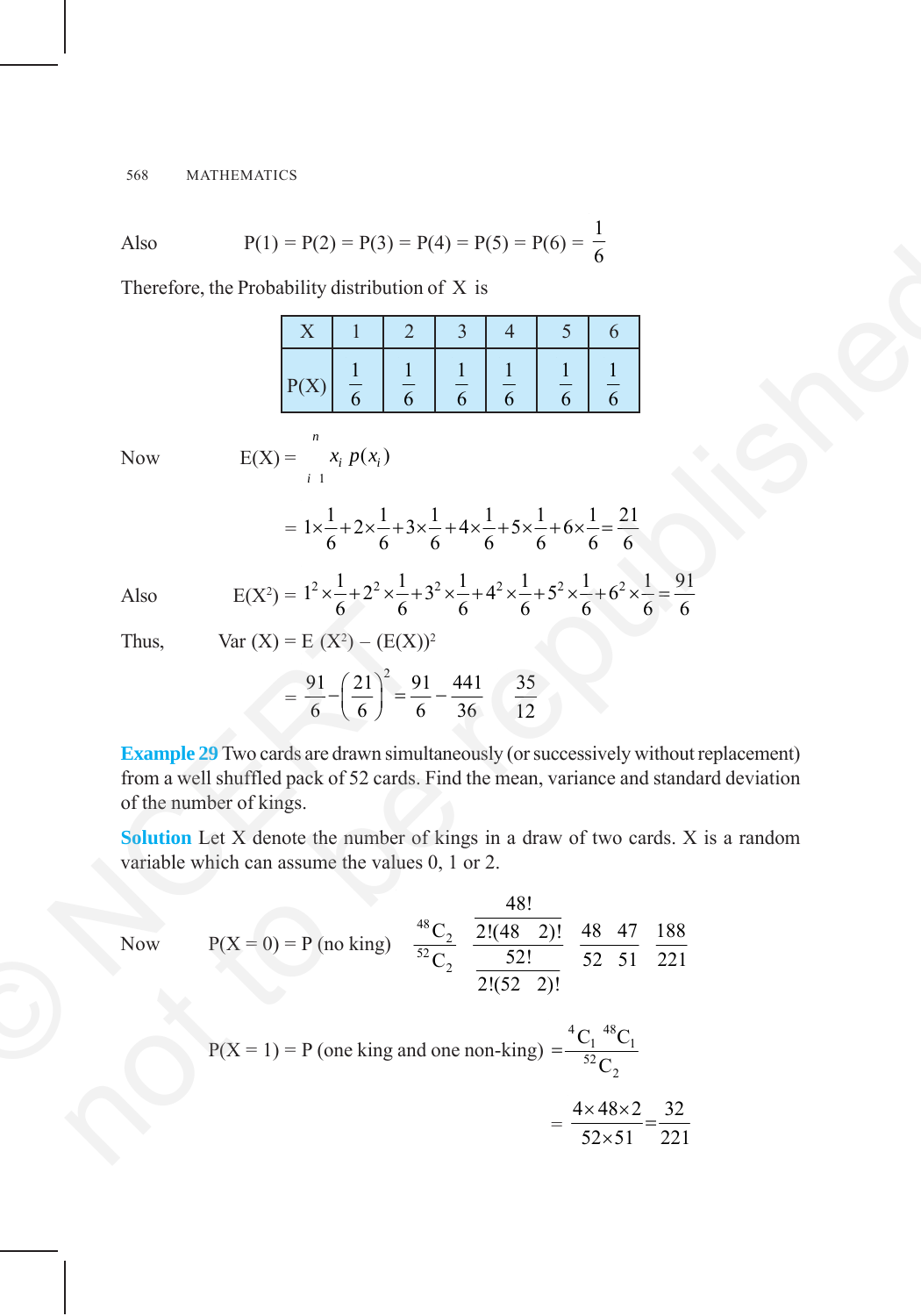#### PROBABILITY 569

and 
$$
P(X = 2) = P
$$
 (two kings)  $=$   $\frac{{}^{4}C_{2}}{{}^{52}C_{2}} = \frac{4 \times 3}{52 \times 51} = \frac{1}{221}$ 

Thus, the probability distribution of X is

| P(X) | 188<br>221 | 32<br>221 | 221 |
|------|------------|-----------|-----|
|      |            | n         |     |

Now Mean of 
$$
X = E(X) = \sum_{i=1}^{x_i} p(x_i)
$$

$$
= 0 \times \frac{188}{221} + 1 \times \frac{32}{221} + 2 \times \frac{1}{221} = \frac{34}{221}
$$

and 
$$
P(X = 2) = P
$$
 (two kings)  $\frac{32}{32\sqrt{5}} = \frac{1}{52 \times 51} = \frac{221}{221}$   
\nThus, the probability distribution of X is  
\n
$$
\frac{X}{P(X)} = \frac{188}{221} = \frac{32}{221} = \frac{1}{221}
$$
\nNow  
\nMean of  $X = E(X) = \int_{i=1}^{n} x_i p(x_i)$   
\n
$$
= 0 \times \frac{188}{221} + 1 \times \frac{32}{221} + 2 \times \frac{1}{221} = \frac{34}{221}
$$
\nAlso  
\n
$$
E(X^2) = \sum_{i=1}^{n} x_i^2 p(x_i)
$$
\n
$$
= 0^2 \times \frac{188}{221} + 1^2 \times \frac{32}{221} + 2^2 \times \frac{1}{221} = \frac{36}{221}
$$
\nNow  
\n
$$
Var(X) = E(X^2) - [E(X)]^2
$$
\n
$$
= \frac{36}{221} - (\frac{34}{221})^2 = \frac{6800}{(221)^2}
$$
\nTherefore  
\n
$$
\sigma_x = \sqrt{Var(X)} = \frac{\sqrt{6800}}{221} = 0.37
$$
\n
$$
\frac{EXERCISE 13.4}{221} = 0.37
$$
\n
$$
\frac{EXERCISE 13.4}{221} = 0.37
$$
\n(i)  $\frac{X}{Var(X)}$  0.4 0.4 0.2  
\n(ii)  $\frac{X}{Var(X)}$  0.1 2 3 4  
\n
$$
\frac{1}{P(X)}
$$
 0.1 0.5 0.2 -0.1 0.3

**1.** State which of the following are not the probability distributions of a random variable. Give reasons for your answer.

| (i)  | X          |     |     |     |        |     |
|------|------------|-----|-----|-----|--------|-----|
|      | $P(X)$ 0.4 |     | 0.4 | 0.2 |        |     |
| (ii) | X          |     |     |     |        |     |
|      | P(X)       | 0.1 | 0.5 | 0.2 | $-0.1$ | 0.3 |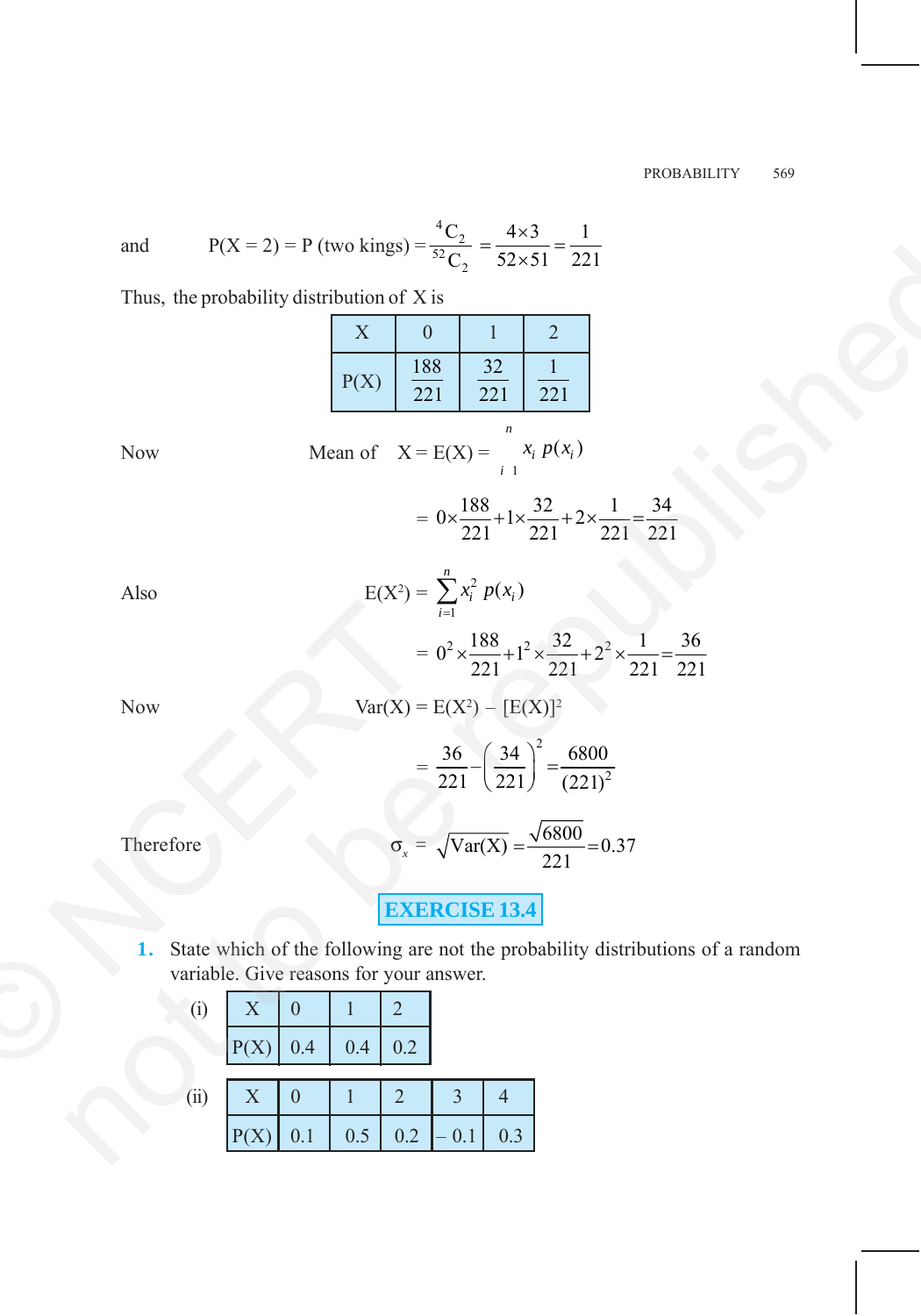| (iii) |      |     |     |     |     |      |
|-------|------|-----|-----|-----|-----|------|
|       | P(Y) | 0.6 | 0.1 | 0.2 |     |      |
| (iv)  | Z    |     |     |     |     |      |
|       | P(Z) | 0.3 | 0.2 | 0.4 | 0.1 | 0.05 |

- **2.** An urn contains 5 red and 2 black balls. Two balls are randomly drawn. Let X represent the number of black balls. What are the possible values of X? Is X a random variable ?
- **3.** Let X represent the difference between the number of heads and the number of tails obtained when a coin is tossed 6 times. What are possible values of X?
- **4.** Find the probability distribution of
	- (i) number of heads in two tosses of a coin.
	- (ii) number of tails in the simultaneous tosses of three coins.
	- (iii) number of heads in four tosses of a coin.
- **5.** Find the probability distribution of the number of successes in two tosses of a die, where a success is defined as
	- (i) number greater than 4
	- (ii) six appears on at least one die
- **6.** From a lot of 30 bulbs which include 6 defectives, a sample of 4 bulbs is drawn at random with replacement. Find the probability distribution of the number of defective bulbs. (ii) number of data in the simple to data in the simple of data in four t<br>
5. Find the probability distribution<br>
where a success is defined as<br>
(i) number greater than 4<br>
(ii) six appears on at least one<br>
6. From a lot of **P(Y)** 0.6 0.1 0.2<br>
(iv)  $\frac{2}{\left|P(X)\right|}$  3.3  $\frac{2}{\left|0,1\right|}$  1.0  $\frac{1}{\left|0,1\right|}$ <br>
2. An um contains 5 red and 2 black halls. Two balls are randomly drawn. Let X<br>
represent the mumber of black halls. What are the poss
	- **7.** A coin is biased so that the head is 3 times as likely to occur as tail. If the coin is tossed twice, find the probability distribution of number of tails.
	- **8.** A random variable X has the following probability distribution:

|           |  |   | $\sim$ | $\sim$ |                                |                   |  |
|-----------|--|---|--------|--------|--------------------------------|-------------------|--|
|           |  | K | 2k     | 2kV    | $I_{\mathcal{F}}$<br>$\cup$ IV | $\mathbf{r}$<br>∠ |  |
| Determine |  |   |        |        |                                |                   |  |

(i)  $k$  (ii)  $P(X < 3)$ (iii)  $P(X > 6)$  (iv)  $P(0 < X < 3)$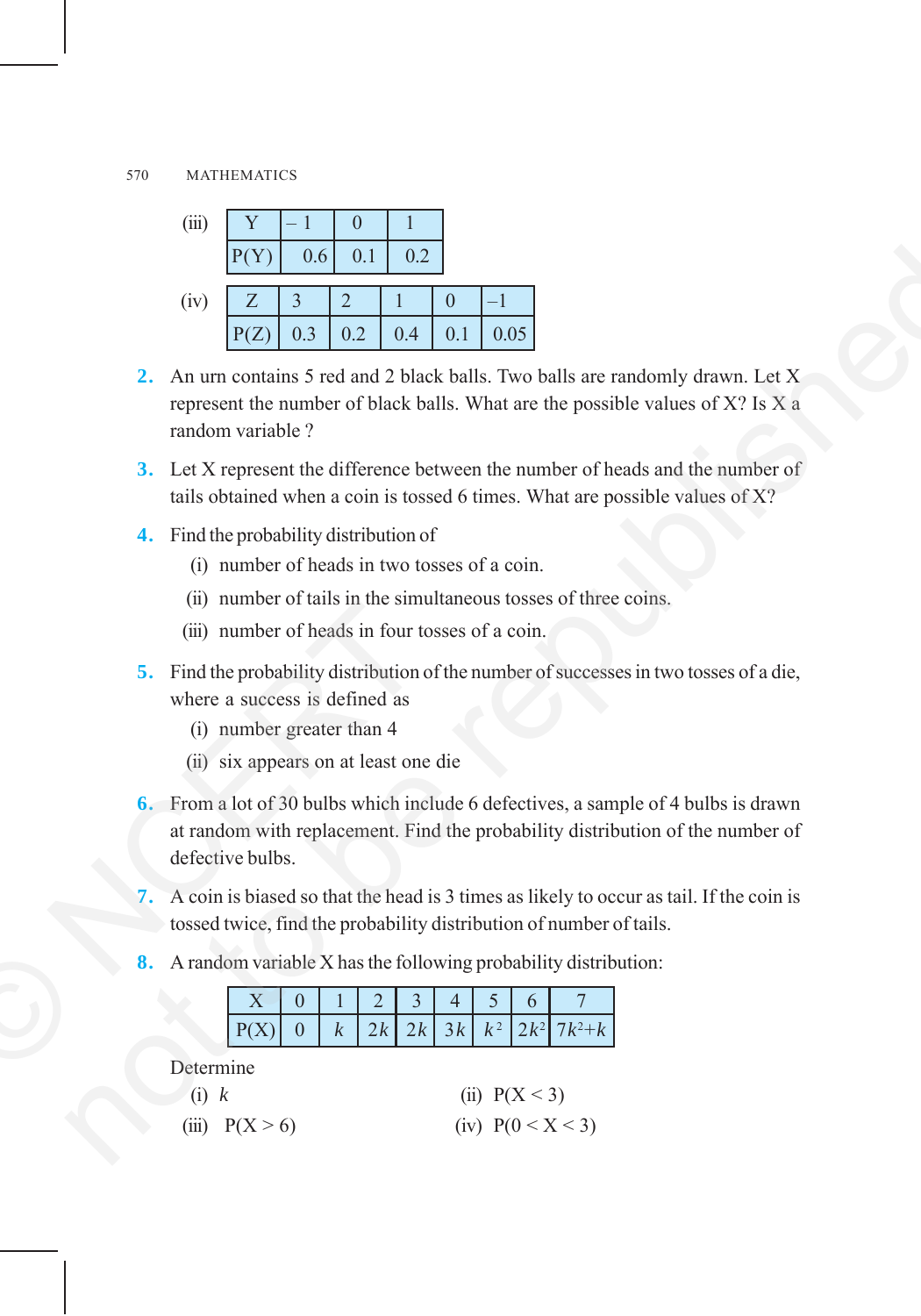$\circ$ 

**9.** The random variable X has a probability distribution P(X) of the following form, where  $k$  is some number :

$$
P(X) = \begin{cases} k, & \text{if } x = 0 \\ 2k, & \text{if } x = 1 \\ 3k, & \text{if } x = 2 \\ 0, & \text{otherwise} \end{cases}
$$

- (a) Determine the value of *k*.
- (b) Find P (X < 2), P (X \le 2), P(X \le 2).
- **10.** Find the mean number of heads in three tosses of a fair coin.
- **11.** Two dice are thrown simultaneously. If X denotes the number of sixes, find the expectation of X.
- **12.** Two numbers are selected at random (without replacement) from the first six positive integers. Let X denote the larger of the two numbers obtained. Find  $E(X)$ .
- **13.** Let X denote the sum of the numbers obtained when two fair dice are rolled. Find the variance and standard deviation of X.
- **14.** A class has 15 students whose ages are 14, 17, 15, 14, 21, 17, 19, 20, 16, 18, 20, 17, 16, 19 and 20 years. One student is selected in such a manner that each has the same chance of being chosen and the age X of the selected student is recorded. What is the probability distribution of the random variable X? Find mean, variance and standard deviation of X. E(X).<br>
13. Let X denote the sum of the numeron Find the variance and standard c<br>
14. A class has 15 students whose as<br>
17, 16, 19 and 20 years. One students whose as<br>
the same chance of being cho<br>
recorded. What is the pr where A is some nummer.<br>
P(X)  $\begin{cases} k, & \text{if } x = 0 \\ 2k, & \text{if } x = 1 \\ 3k, & \text{if } x = 2 \end{cases}$ <br>
(a) Determine the value of k.<br>
(b) Find P (X <2), P (X ≤2), P(X ≤2), P(X ≤2), P(x)<br>
10. Find the mean number of theasis in three tosses
	- **15.** In a meeting, 70% of the members favour and 30% oppose a certain proposal. A member is selected at random and we take  $X = 0$  if he opposed, and  $X = 1$  if he is in favour. Find  $E(X)$  and Var  $(X)$ .

Choose the correct answer in each of the following:

**16.** The mean of the numbers obtained on throwing a die having written 1 on three faces, 2 on two faces and 5 on one face is

(A) 1 (B) 2 (C) 5 (D) 
$$
\frac{8}{3}
$$

**17.** Suppose that two cards are drawn at random from a deck of cards. Let X be the number of aces obtained. Then the value of  $E(X)$  is

(A) 
$$
\frac{37}{221}
$$
 \t(B)  $\frac{5}{13}$  \t(C)  $\frac{1}{13}$  \t(D)  $\frac{2}{13}$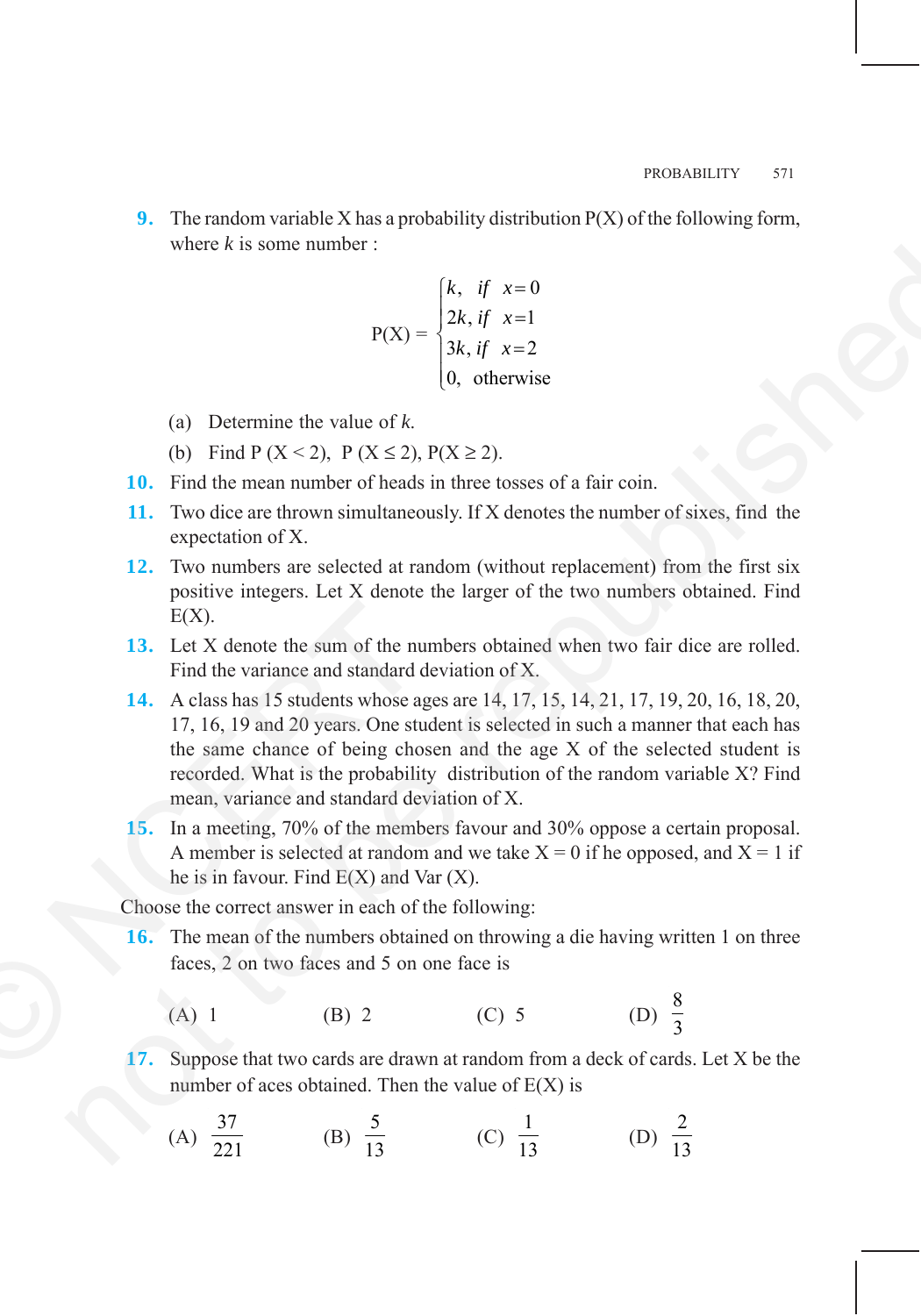# **13.7 Bernoulli Trials and Binomial Distribution**

## **13.7.1** *Bernoulli trials*

Many experiments are dichotomous in nature. For example, a tossed coin shows a 'head' or 'tail', a manufactured item can be 'defective' or 'non-defective', the response to a question might be 'yes' or 'no', an egg has 'hatched' or 'not hatched', the decision is 'yes' or 'no' etc. In such cases, it is customary to call one of the outcomes a 'success' and the other 'not success' or 'failure'. For example, in tossing a coin, if the occurrence of the head is considered a success, then occurrence of tail is a failure. 13.7.1 *Bernoulli trianls*<br>
13.7.1 *Bernoulli trials*<br>
13.7.1 *Bernoulli trials*<br>
beautic internet internet contended the decretive of the decretive of the decretive of the theorem<br>
to a question might be yest or not, an

Each time we toss a coin or roll a die or perform any other experiment, we call it a trial. If a coin is tossed, say, 4 times, the number of trials is 4, each having exactly two outcomes, namely, success or failure. The outcome of any trial is independent of the outcome of any other trial. In each of such trials, the probability of success or failure remains constant. Such independent trials which have only two outcomes usually referred as 'success' or 'failure' are called *Bernoulli trials*.

**Definition 8** Trials of a random experiment are called Bernoulli trials, if they satisfy the following conditions :

- (i) There should be a finite number of trials.
- (ii) The trials should be independent.
- (iii) Each trial has exactly two outcomes : success or failure.
- (iv) The probability of success remains the same in each trial.

For example, throwing a die 50 times is a case of 50 Bernoulli trials, in which each trial results in success (say an even number) or failure (an odd number) and the probability of success  $(p)$  is same for all 50 throws. Obviously, the successive throws of the die are independent experiments. If the die is fair and have six numbers 1 to 6 the following conditions :<br>
(i) There should be a finite number<br>
(ii) The trials should be independent<br>
(iii) Each trial has exactly two outco<br>
(iv) The probability of success rems<br>
For example, throwing a die 50 tin<br>
tri

written on six faces, then 
$$
p = \frac{1}{2}
$$
 and  $q = 1 - p = \frac{1}{2}$  = probability of failure.

**Example 30** Six balls are drawn successively from an urn containing 7 red and 9 black balls. Tell whether or not the trials of drawing balls are Bernoulli trials when after each draw the ball drawn is

(i) replaced (ii) not replaced in the urn.

#### **Solution**

(i) The number of trials is finite. When the drawing is done with replacement, the probability of success (say, red ball) is  $p =$ 7  $\frac{1}{16}$  which is same for all six trials (draws). Hence, the drawing of balls with replacements are Bernoulli trials.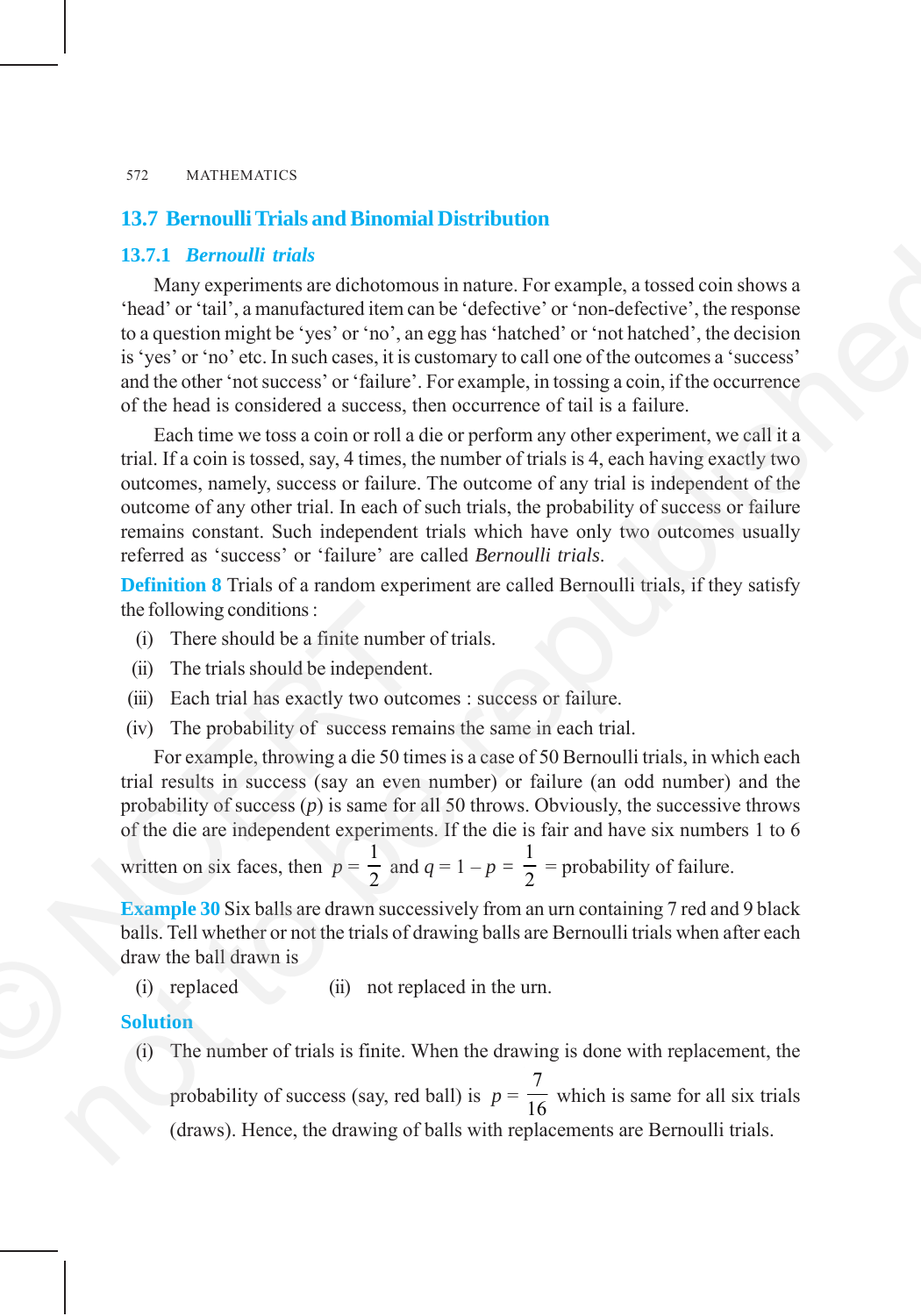(ii) When the drawing is done without replacement, the probability of success (i.e., red ball) in first trial is 7  $\frac{1}{16}$ , in 2nd trial is 6  $\frac{1}{15}$  if the first ball drawn is red or 7  $\frac{1}{15}$  if the first ball drawn is black and so on. Clearly, the probability of success is not same for all trials, hence the trials are not Bernoulli trials.

# **13.7.2** *Binomial distribution*

Consider the experiment of tossing a coin in which each trial results in success (say, heads) or failure (tails). Let S and F denote respectively success and failure in each trial. Suppose we are interested in finding the ways in which we have one success in six trials.

Clearly, six different cases are there as listed below:

SFFFFF, FSFFFF, FFSFFF, FFFSFF, FFFFSF, FFFFFS.

6!

Similarly, two successes and four failures can have  $\overline{4!}$  2! combinations. It will be

lengthy job to list all of these ways. Therefore, calculation of probabilities of 0, 1, 2,..., *n* number of successes may be lengthy and time consuming. To avoid the lengthy calculations and listing of all the possible cases, for the probabilities of number of successes in *n*-Bernoulli trials, a formula is derived. For this purpose, let us take the experiment made up of three Bernoulli trials with probabilities *p* and  $q = 1 - p$  for success and failure respectively in each trial. The sample space of the experiment is the set lengthy job to list all of these ways. Th<br> *n* number of successes may be length<br>
calculations and listing of all the poss<br>
successes in *n*-Bernoulli trials, a form<br>
experiment made up of three Bernou<br>
success and failur

 $S = \{SSS, SSF, SFS, FSS, SFF, FSF, FFS, FFF\}$ 

The number of successes is a random variable X and can take values 0, 1, 2, or 3. The probability distribution of the number of successes is as below :

 $P(X = 0) = P(no success)$  $= P(\{FFF\}) = P(F) P(F) P(F)$  $= q \cdot q \cdot q = q^3$  since the trials are independent  $P(X = 1) = P$ (one successes)  $= P(\{SFF, FSF, FFS\})$  $= P({SFF}) + P({SFSF}) + P({SFFS})$  $= P(S) P(F) P(F) + P(F) P(S) P(F) + P(F) P(F) P(S)$  $= p.q.q + q.p.q + q.q.p = 3pq^2$  $P(X = 2) = P$  (two successes)  $= P(\{SSF, SFS, FSS\})$  $= P({SSF}) + P({SFS}) + P({FSS})$ (i.e., red ball) in first trial is  $\frac{1}{16}$ , in 2nd trial is  $\frac{1}{15}$  f(the first ball drawn is red or  $\frac{1}{15}$  f(the first bill drawn is block and so on. Clearly, the probability of success is not the right bill dr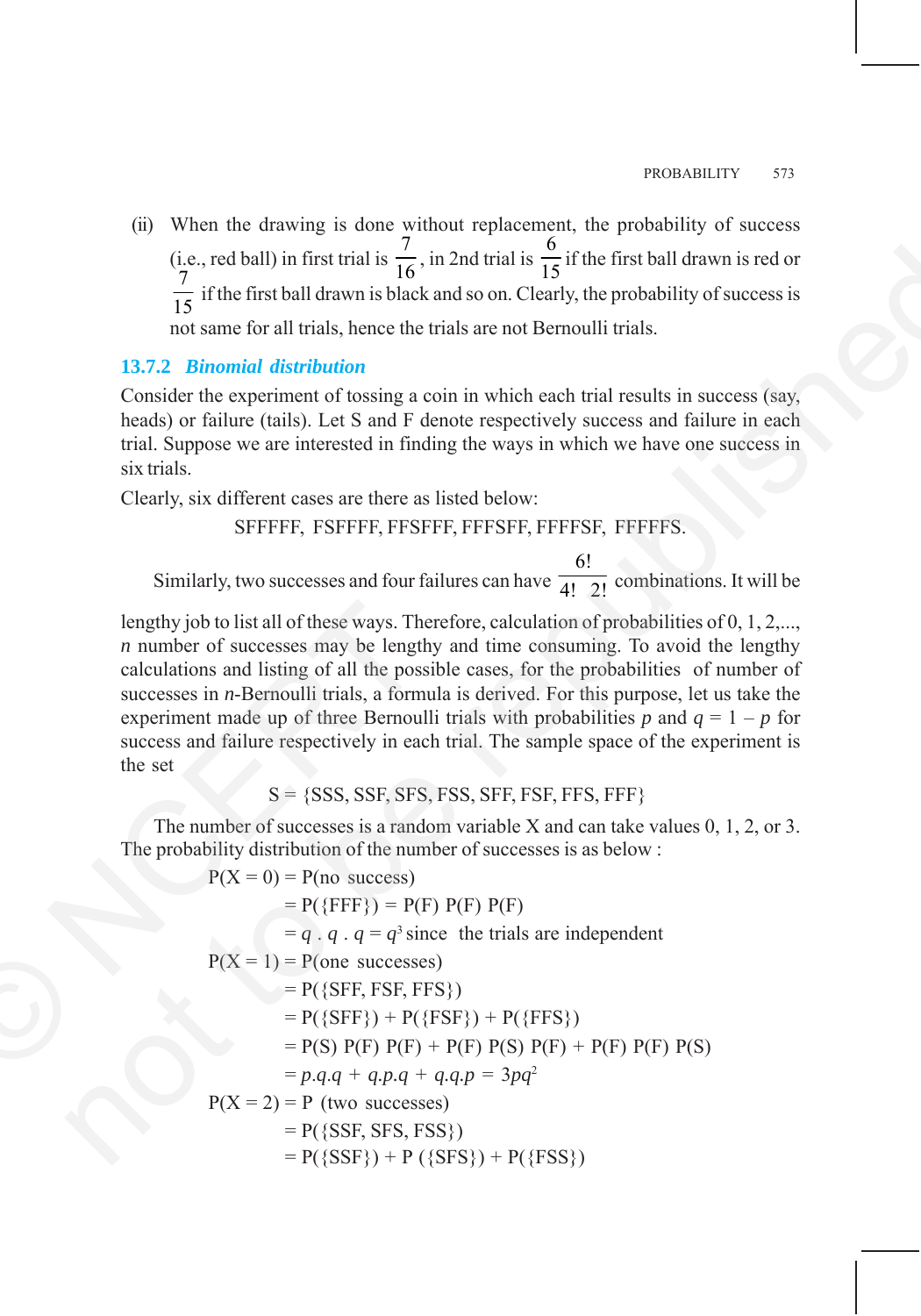$$
= P(S) P(S) P(F) + P(S) P(F) P(S) + P(F) P(S) P(S)
$$

$$
= p.p.q. + p.q.p + q.p.p = 3p2q
$$
  
and  

$$
P(X = 3) = P(\text{three success}) = P(\{SSS\})
$$

 $= P(S)$ .  $P(S)$ .  $P(S) = p<sup>3</sup>$ 

Thus, the probability distribution of X is

|  | $-10-1$ | $\sim$ 10. |  |
|--|---------|------------|--|

Also, the binominal expansion of  $(q + p)^3$  is

$$
q^3 + 3q^2p + 3qp^2 + p^3
$$

Note that the probabilities of 0, 1, 2 or 3 successes are respectively the 1st, 2nd, 3rd and 4th term in the expansion of  $(q + p)^3$ .

Also, since  $q + p = 1$ , it follows that the sum of these probabilities, as expected, is 1.

Thus, we may conclude that in an experiment of *n*-Bernoulli trials, the probabilities of 0, 1, 2,..., *n* successes can be obtained as 1st, 2nd,..., $(n + 1)$ <sup>th</sup> terms in the expansion of  $(q+p)^n$ . To prove this assertion (result), let us find the probability of *x*-successes in an experiment of *n*-Bernoulli trials. of 0, 1, 2,..., *n* successes can be obtained for  $(q + p)^n$ . To prove this assertion (result an experiment of *n*-Bernoulli trials.<br>Clearly, in case of *x* successes (S), the<br>Now, *x* successes (S) and  $(n - x)$  failt<br>In each and  $P(X = 3) = P_1P_2 + P_1P_1 = P_1P_2 = P_1P_2 = P_1P_2 = P_1P_1P_2 = P_1P_1P_2 = P_1P_1P_2$ <br>  $= P(S_1) P(S_1) P(S_1) = P(S_1) P(S_1) = P_1P_2$ <br>
Thus, the prichability distribution of Vi<br>  $\frac{X}{\sqrt{9}} = \frac{1}{\sqrt{9}} \cdot \frac{3}{3} \frac{2}{3} \frac{3}{2} \frac{1}{2}$ <br>
Also,

Clearly, in case of *x* successes (S), there will be  $(n - x)$  failures (F).

Now, *x* successes (S) and  $(n - x)$  failures (F) can be obtained in !  $!(n \; x)!$ *n*  $\overline{x!(n-x)!}$  ways.

In each of these ways, the probability of *x* successes and  $(n - x)$  failures is

 $= P(x \text{ successes})$ .  $P(n-x)$  failures is

$$
= \frac{P(S).P(S)...P(S)}{\text{x times}} \frac{P(F).P(F)...P(F)}{(n x times} = p^x q^{n-x}
$$

Thus, the probability of *x* successes in *n*-Bernoulli trials is  $\frac{n!}{n!}$  $!(n - x)!$  $\frac{n!}{x!(n-x)!}p^x q^{n-x}$ 

or 
$$
{}^nC_x p^x q^{n-x}
$$

Thus  $P(x \text{ successes}) = {}^{n}C_{x}p^{x}q^{n-x}, \quad x = 0, 1, 2,...,n. (q = 1-p)$ 

Clearly, P(*x* successes), i.e.  ${}^{n}C_{x}p^{x}q^{n-x}$  is the  $(x + 1)^{th}$  term in the binomial expansion of  $(q + p)^n$ .

Thus, the probability distribution of number of successes in an experiment consisting of *n* Bernoulli trials may be obtained by the binomial expansion of  $(q + p)^n$ . Hence, this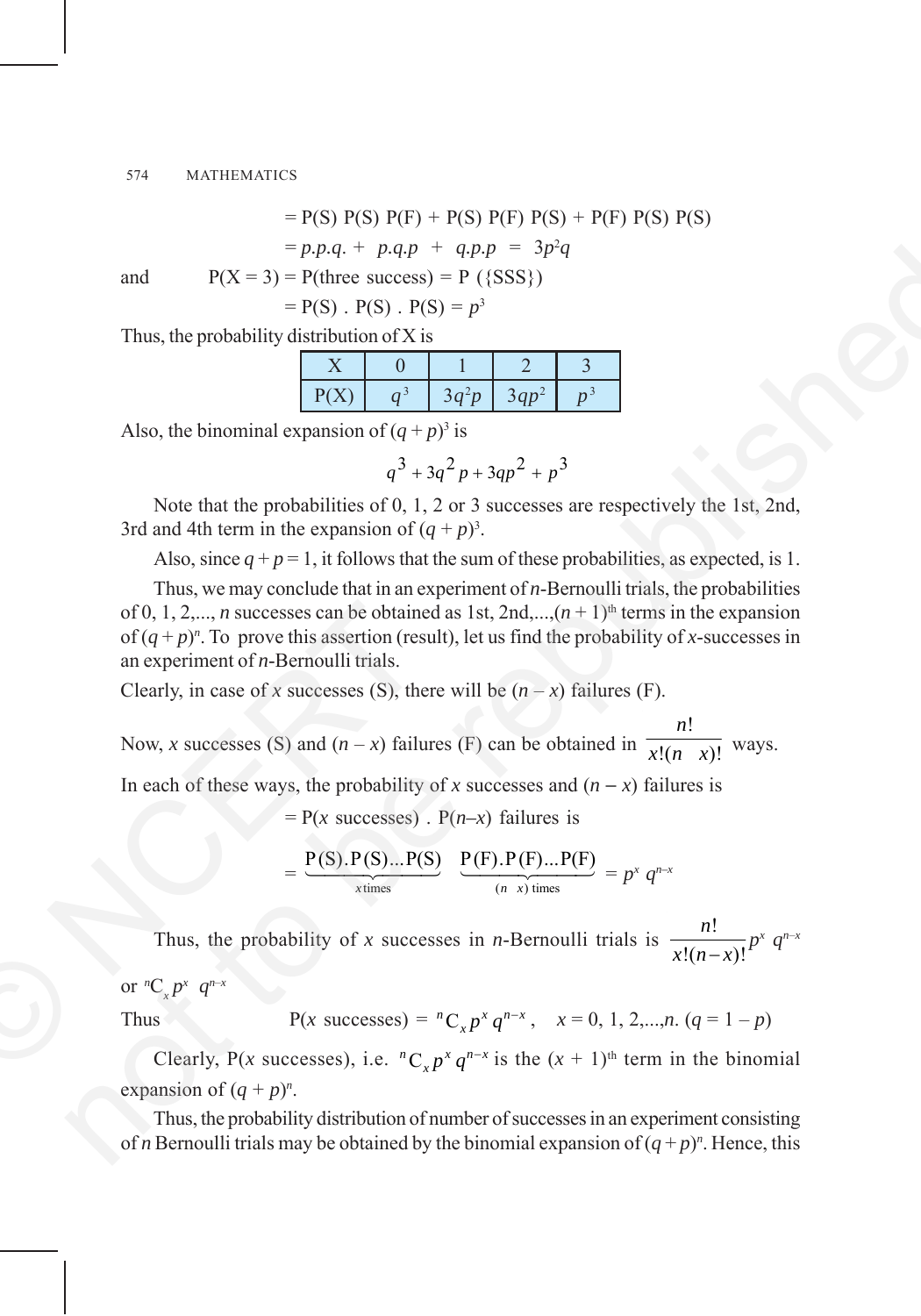#### PROBABILITY 575

distribution of number of successes X can be written as

|  |                                                                                              |              | $\cdots$ |                             | $\cdot \cdot \cdot$ |                               |
|--|----------------------------------------------------------------------------------------------|--------------|----------|-----------------------------|---------------------|-------------------------------|
|  | $\left[ P(X) \right] {}^{n}C_{0} q^{n} \left[ {}^{n}C_{1} q^{n-1} p^{1} \right] {}^{n}C_{0}$ | $a^{n-2}n^2$ |          | $a^{n-x}$<br>n <sub>1</sub> |                     | $\mathfrak{n}_{\mathfrak{l}}$ |

The above probability distribution is known as *binomial distribution* with parameters *n* and *p*, because for given values of *n* and *p*, we can find the complete probability distribution.

The probability of *x* successes  $P(X = x)$  is also denoted by  $P(x)$  and is given by  $P(x) = {}^{n}C_{x} q^{n-x} p^{x}, \quad x = 0, 1, ..., n. (q = 1-p)$ 

This  $P(x)$  is called the *probability function* of the binomial distribution.

A binomial distribution with *n*-Bernoulli trials and probability of success in each trial as  $p$ , is denoted by  $B(n, p)$ .

Let us now take up some examples.

**Example 31** If a fair coin is tossed 10 times, find the probability of

- (i) exactly six heads
- (ii) at least six heads
- (iii) at most six heads

**Solution** The repeated tosses of a coin are Bernoulli trials. Let X denote the number of heads in an experiment of 10 trials.

Clearly, X has the binomial distribution with  $n = 10$  and  $p =$ 1 2 Therefore  $P(X = x) = {}^{n}C_{x}q^{n-x}p^{x}, x = 0, 1, 2,...,n$ Here  $n = 10, p \frac{1}{2}, q = 1 - p =$ 1 2 Therefore  $P(X = x) =$  $^{10}C_{r} \left(\frac{1}{2}\right)^{10-x} \left(\frac{1}{2}\right)^{x} = ^{10}C_{r} \left(\frac{1}{2}\right)^{10}$ 2)  $\binom{2}{2}$   $\binom{x}{2}$  $x \times 1$  $x|\bar{a}|$   $|\bar{a}| = C_x$  $\left(\frac{1}{2}\right)^{10-x} \left(\frac{1}{2}\right)^{x} = {}^{10}C_x \left(\frac{1}{2}\right)^{x}$ Calculated Text and text is the set of the set of the set of the set of the set of the set of heads (ii) at most six heads<br> **Solution** The repeated tosses of a coin of heads in an experiment of 10 trials.<br>
Clearly, X has **EVALUATION**<br> **EVALUATION**<br>
The above probability destribution is known as *binomial distribution*<br>
The above probability destribution is known as *binomial distribution*<br>
and p, because for given values of *n* and p, we

Now (i) 
$$
P(X = 6) = {}^{10}C_6 \left(\frac{1}{2}\right)^{10} = \frac{10!}{6! \times 4!} \frac{1}{2^{10}} = \frac{105}{512}
$$

(ii) P(at least six heads) = P(X ≥ 6) = P (X = 6) + P (X = 7) + P (X = 8) + P(X = 9) + P (X = 10)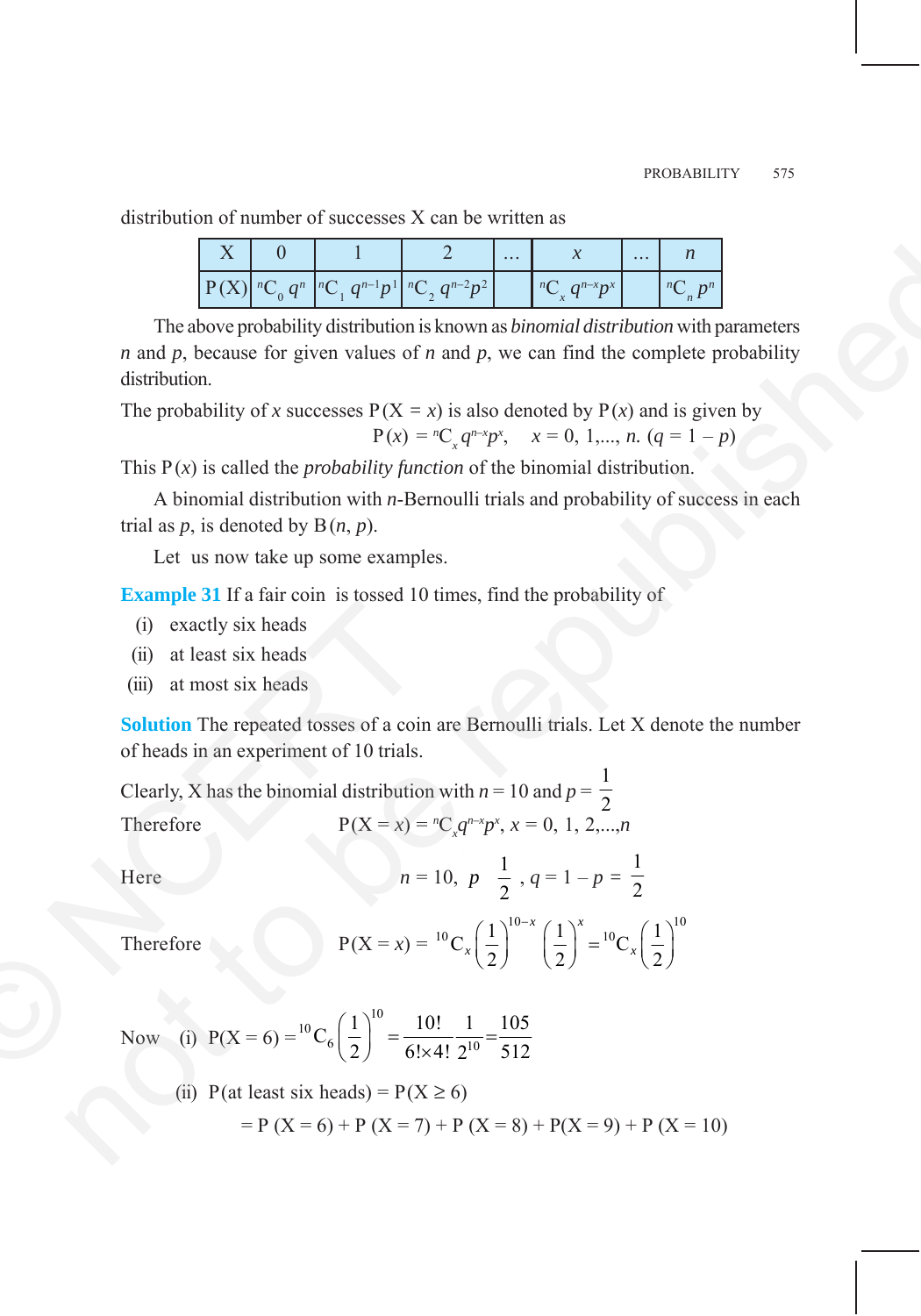$$
= {}^{10}C_6 \left(\frac{1}{2}\right)^{10} + {}^{10}C_7 \left(\frac{1}{2}\right)^{10} + {}^{10}C_8 \left(\frac{1}{2}\right)^{10} + {}^{10}C_9 \left(\frac{1}{2}\right)^{10} + {}^{10}C_{10} \left(\frac{1}{2}\right)^{10}
$$

$$
= \frac{10!}{6! \ 4!} \frac{10!}{7! \ 3!} \frac{10!}{8! \ 2!} \frac{10!}{9! \ 1!} \frac{10!}{10!} \frac{1}{2^{10}} = \frac{193}{512}
$$

# (iii) P(at most six heads) =  $P(X \le 6)$

$$
= C_6\left(\frac{1}{2}\right) + C_7\left(\frac{1}{2}\right) + C_8\left(\frac{1}{2}\right) + C_9\left(\frac{1}{2}\right) + C_{10}\left(\frac{1}{2}\right)
$$
  
\n
$$
= \frac{10!}{6! \ 4!} \frac{10!}{7! \ 3!} \frac{10!}{8! \ 2!} \frac{10!}{9! \ 1!} \frac{10!}{10!} \frac{10!}{2^{10}} = \frac{193}{512}
$$
  
\n(iii) P(at most six heads) = P(X < 6)  
\n
$$
= P(X = 0) + P(X = 1) + P(X = 2) + P(X = 3)
$$
  
\n
$$
+ P(X = 4) + P(X = 5) + P(X = 6)
$$
  
\n
$$
= \left(\frac{1}{2}\right)^{10} + {^{10}C_1}\left(\frac{1}{2}\right)^{10} + {^{10}C_2}\left(\frac{1}{2}\right)^{10} + {^{10}C_6}\left(\frac{1}{2}\right)^{10}
$$
  
\n
$$
+ {^{10}C_4}\left(\frac{1}{2}\right)^{10} + {^{10}C_5}\left(\frac{1}{2}\right)^{10} + {^{10}C_6}\left(\frac{1}{2}\right)^{10}
$$
  
\n
$$
= \frac{848}{1024} = \frac{53}{64}
$$
  
\nExample 32 Ten eggs are drawn successively with replacement from a lot containing 10% defective eggs. Find the probability that there is at least one defective egg.  
\nSolution Let X denote the number of defective eggs in the 10 eggs drawn. Since the drawing is done with replacement, the trials are Bernoulli trials. Clearly, X has the binomial distribution with  $n = 10$  and  $P = \frac{10}{100}$   
\nTherefore  $q = 1 - p = \frac{9}{10}$   
\nNow P(at least one defective egg) = P(X \ge 1) = 1 - P(X = 0)  
\n
$$
= 1 - {^{10}C_0}\left(\frac{9}{10}\right)^{10} = 1 - \frac{9^{10}}{10^{10}}
$$
  
\nEXERCISE 13.5  
\n1. A die is thrown 6 times. If 'getting an odd number' is a success, what is the probability of  
\n(i) 5 successes?\n(ii

**Example 32** Ten eggs are drawn successively with replacement from a lot containing 10% defective eggs. Find the probability that there is at least one defective egg.

**Solution** Let X denote the number of defective eggs in the 10 eggs drawn. Since the drawing is done with replacement, the trials are Bernoulli trials. Clearly, X has the

binomial distribution with *n* = 10 and  $p \begin{array}{c} 10 \\ 100 \end{array} \frac{1}{10}$ .

Therefore

$$
= \frac{848}{1024} = \frac{53}{64}
$$
  
\n**Example 32** Ten eggs are drawn successively with replacement from a 10% defective eggs. Find the probability that there is at least one defect  
\n**Solution** Let X denote the number of defective eggs in the 10 eggs dr  
\ndrawing is done with replacement, the trials are Bernoulli trials. Cle  
\nbinomial distribution with  $n = 10$  and  $p = \frac{10}{100} = \frac{1}{10}$ .  
\nTherefore  
\n
$$
q = 1 - p = \frac{9}{10}
$$
\nNow  
\n
$$
P(at least one defective egg) = P(X \ge 1) = 1 - P(X = 0)
$$
\n
$$
= 1 - {^{10}C_0} \left(\frac{9}{10}\right)^{10} = 1 - \frac{9^{10}}{10^{10}}
$$
\n**EXERCISE 13.5**  
\n1. A die is thrown 6 times. If 'getting an odd number' is a succe

$$
= 1 - {}^{10}C_0 \left(\frac{9}{10}\right)^{10} = 1 - \frac{9^{10}}{10^{10}}
$$

**EXERCISE 13.5**

=

- **1.** A die is thrown 6 times. If 'getting an odd number' is a success, what is the probability of
	- (i) 5 successes? (ii) at least 5 successes?
	- (iii) at most 5 successes?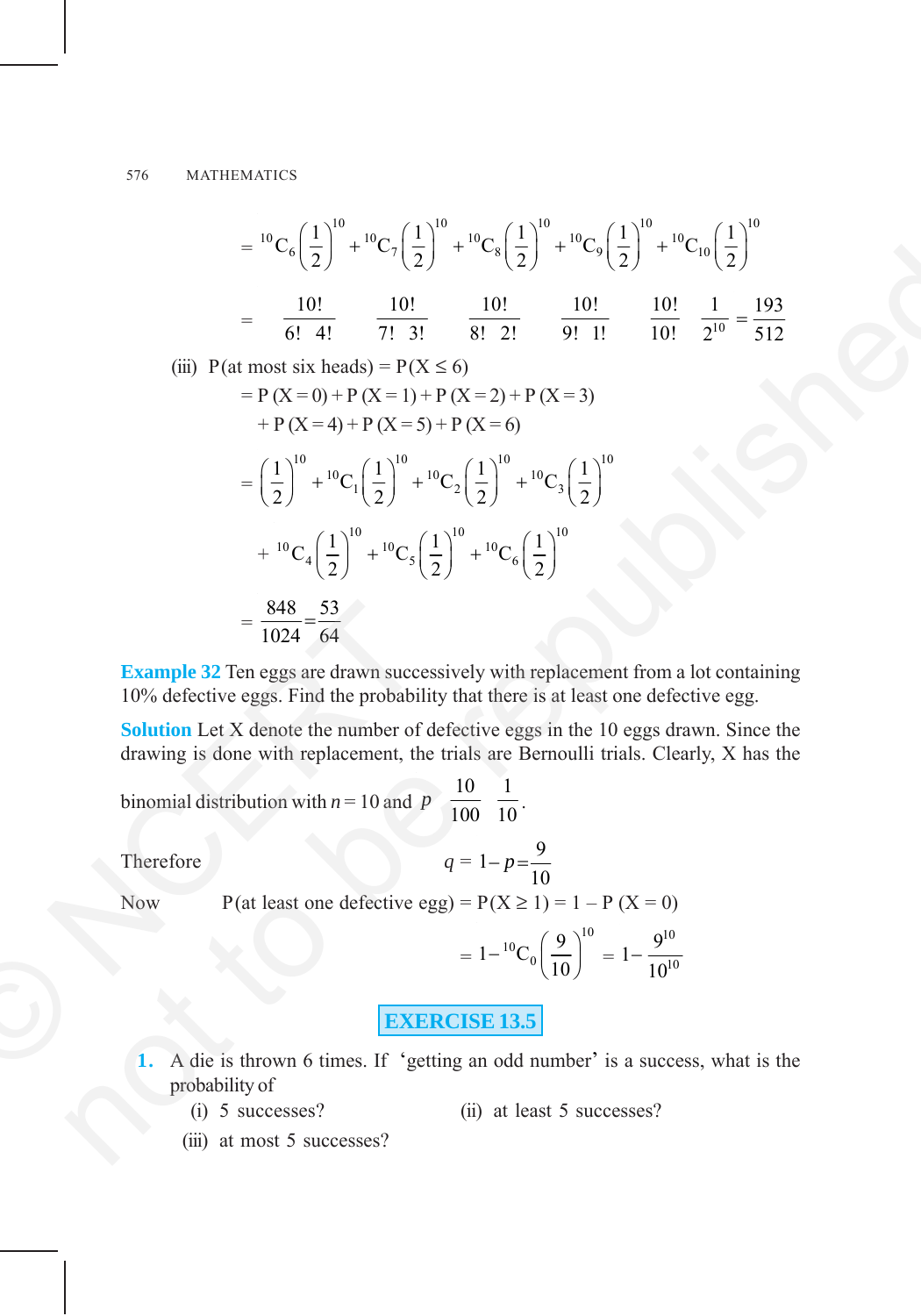#### PROBABILITY 577

- **2.** A pair of dice is thrown 4 times. If getting a doublet is considered a success, find the probability of two successes.
- **3.** There are 5% defective items in a large bulk of items. What is the probability that a sample of 10 items will include not more than one defective item?
- **4.** Five cards are drawn successively with replacement from a well-shuffled deck of 52 cards. What is the probability that
	- (i) all the five cards are spades?
	- (ii) only 3 cards are spades?
	- (iii) none is a spade?
- **5.** The probability that a bulb produced by a factory will fuse after 150 days of use is 0.05. Find the probability that out of 5 such bulbs
	- (i) none
	- (ii) not more than one
	- (iii) more than one
	- (iv) at least one

will fuse after 150 days of use.

- **6.** A bag consists of 10 balls each marked with one of the digits 0 to 9. If four balls are drawn successively with replacement from the bag, what is the probability that none is marked with the digit 0?
- **7.** In an examination, 20 questions of true-false type are asked. Suppose a student tosses a fair coin to determine his answer to each question. If the coin falls heads, he answers 'true'; if it falls tails, he answers 'false'. Find the probability that he answers at least 12 questions correctly. (iv) at least one<br>will fuse after 150 days of use.<br>6. A bag consists of 10 balls each r<br>are drawn successively with rep<br>that none is marked with the dig<br>7. In an examination, 20 questions<br>tosses a fair coin to determine<br>h
	- **8.** Suppose X has a binomial distribution B 6,  $\frac{1}{2}$  $6, \frac{1}{2}$ . Show that  $X = 3$  is the most likely outcome.

(Hint : P(X = 3) is the maximum among all P( $x_i$ ),  $x_i$  = 0,1,2,3,4,5,6)

- **9.** On a multiple choice examination with three possible answers for each of the five questions, what is the probability that a candidate would get four or more correct answers just by guessing ?
- **10.** A person buys a lottery ticket in 50 lotteries, in each of which his chance of winning a prize is  $\frac{1}{100}$ . What is the probability that he will win a prize are protocoming variety with successes.<br>
3. There are *S<sup>36</sup>*, defective items in a large bulk of items. What is the probability<br>
that is ample of 10 tiens will meldid end more than one defective item?<br>
4. Five cards are
	- (a) at least once (b) exactly once (c) at least twice?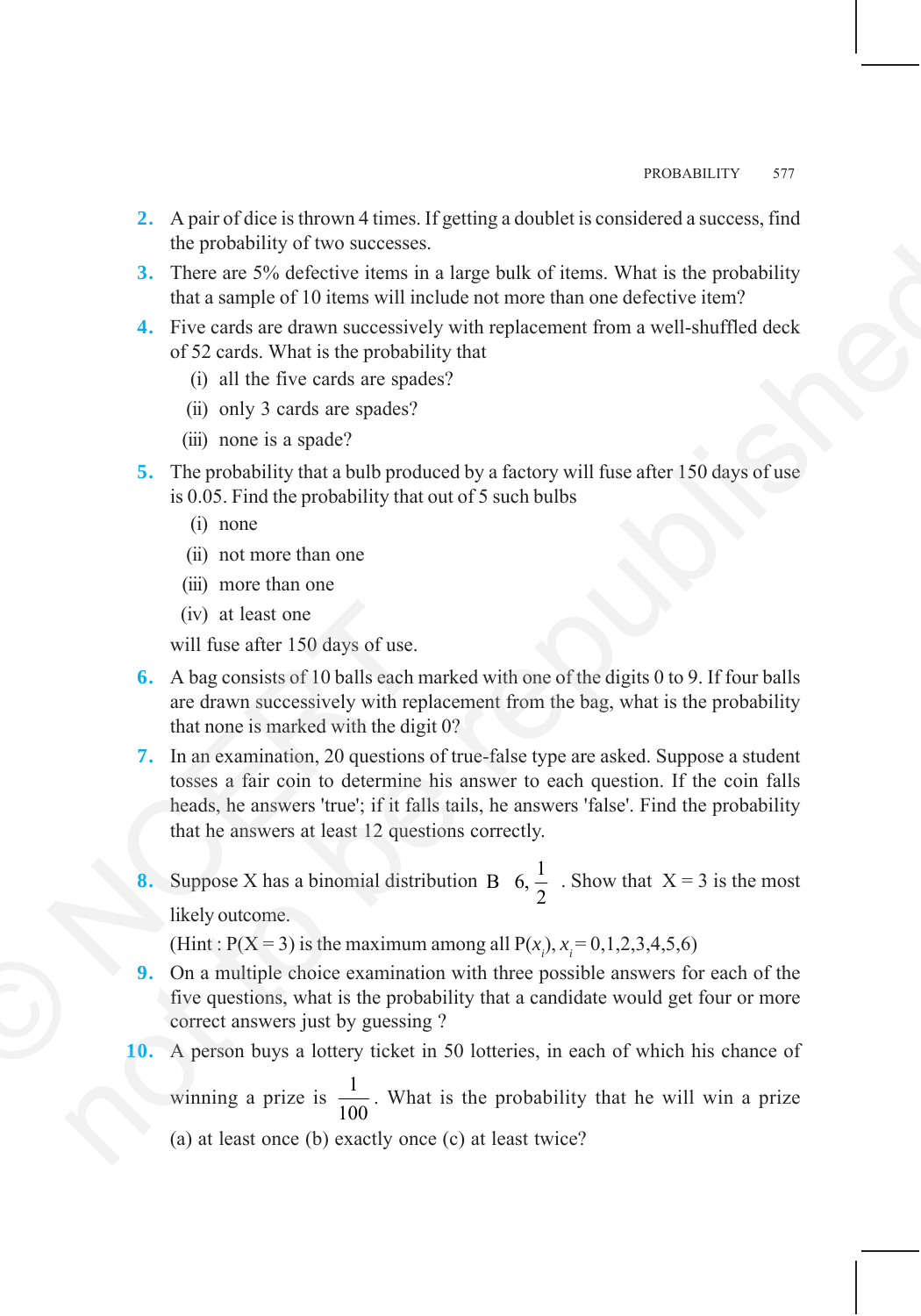- **11.** Find the probability of getting 5 exactly twice in 7 throws of a die.
- **12.** Find the probability of throwing at most 2 sixes in 6 throws of a single die.
- **13.** It is known that 10% of certain articles manufactured are defective. What is the probability that in a random sample of 12 such articles, 9 are defective? In each of the following, choose the correct answer:
- **14.** In a box containing 100 bulbs, 10 are defective. The probability that out of a sample of 5 bulbs, none is defective is

(A) 10<sup>-1</sup> (B) 
$$
\left(\frac{1}{2}\right)^5
$$
 (C)  $\left(\frac{9}{10}\right)^5$  (D)  $\frac{9}{10}$ 

(A) 
$$
{}^{5}C_{4} \left(\frac{4}{5}\right)^{4} \frac{1}{5}
$$
  
\n(B)  $\left(\frac{4}{5}\right)^{4} \frac{1}{5}$   
\n(C)  ${}^{5}C_{1} \frac{1}{5} \left(\frac{4}{5}\right)^{4}$   
\n(D) None of these

# *Miscellaneous Examples*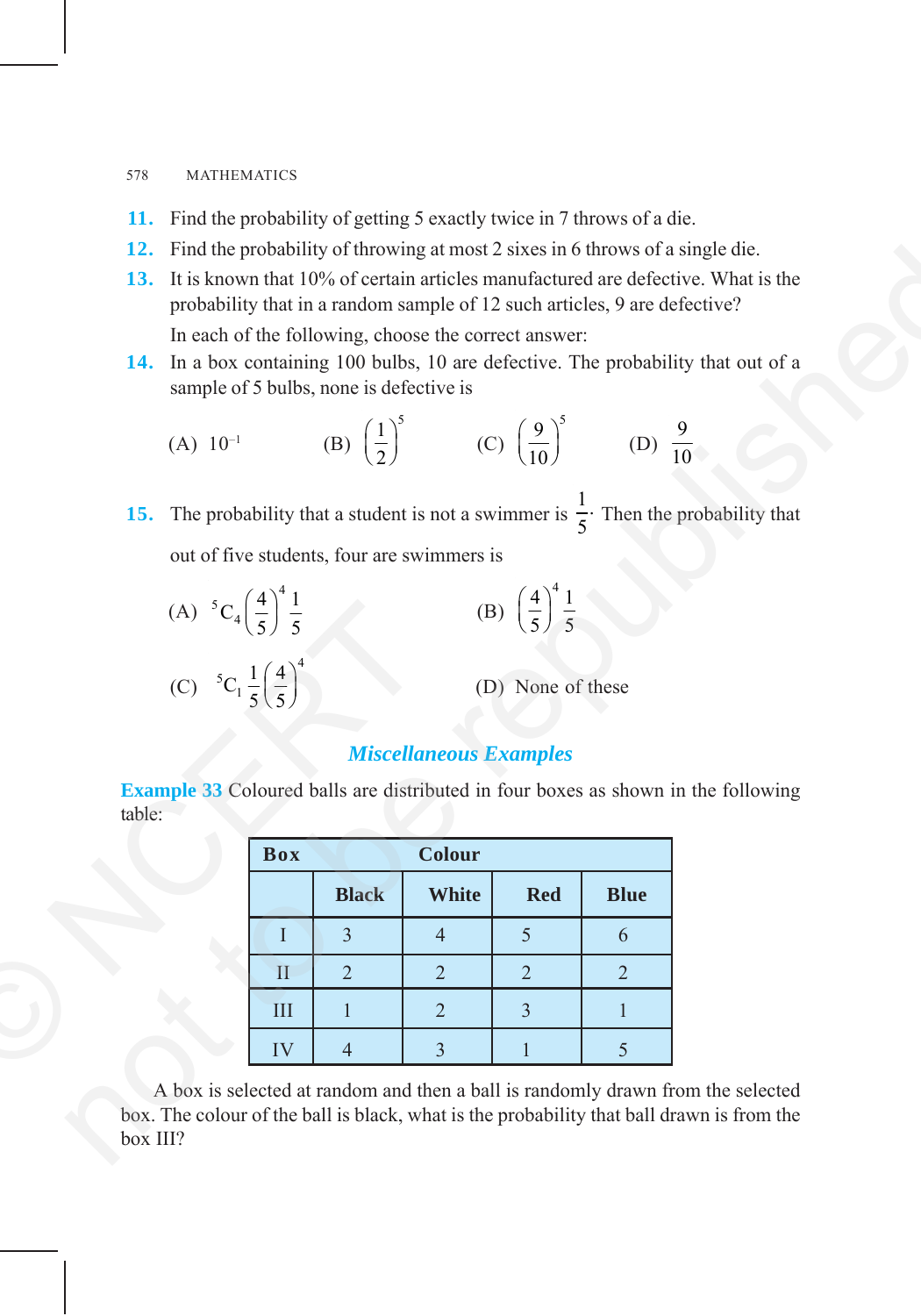$) =$ 4

**Solution** Let A,  $E_1$ ,  $E_2$ ,  $E_3$  and  $E_4$  be the events as defined below :

A : a black ball is selected  $E_1$ : box I is selected  $E_2$ : box II is selected  $E_3$  $E_3$ : box III is selected  $E_4$ : box IV is selected

Since the boxes are chosen at random,

Therefore P

Therefore 
$$
P(E_1) = P(E_2) = P(E_3) = P(E_4) = \frac{1}{4}
$$
  
Also  $P(A|E_1) = \frac{3}{18}, P(A|E_2) = \frac{2}{8}, P(A|E_3) = \frac{1}{7}$  and  $P(A|E_4)$ 

13 P(box III is selected, given that the drawn ball is black) =  $P(E_3|A)$ . By Bayes' theorem,

A: a black ball is selected  
\nE<sub>2</sub>: box II is selected  
\nE<sub>3</sub>: box II is selected  
\nE<sub>4</sub>: box IV is selected  
\nSince the boxes are chosen at random,  
\nTherefore\n
$$
P(E_1) = P(E_2) = P(E_3) = \frac{1}{4}
$$
  
\nAlso\n $P(A|E_1) = \frac{3}{18}, P(A|E_2) = \frac{2}{8}, P(A|E_2) = \frac{1}{7}$  and  $P(A|E_3) = \frac{4}{13}$   
\nP(box III is selected, given that the drawn ball is black) =  $P(E_3|A)$ . By Bayes'  
\ntheorem,  
\n $P(E_3|A) = \frac{P(E_1)P(A|E_1) P(E_2)P(A|E_2) + P(E_3)P(A|E_3) P(E_4)P(A|E_4)}{P(E_1)P(A|E_1) P(E_2)P(A|E_2) + P(E_3)P(A|E_3) P(E_4)P(A|E_4)}$   
\n $= \frac{\frac{1}{4} \times \frac{1}{7}}{1 \times \frac{3}{4} + \frac{1}{4} \times \frac{1}{4} + \frac{1}{4} \times \frac{1}{7} + \frac{1}{4} \times \frac{4}{13}}$   
\nExample 34 Find the mean of the Binomial distribution B 4,  $\frac{1}{3}$ .  
\nSolution Let X be the random variable whose probability distribution is B 4,  $\frac{1}{3}$ .  
\nHere\n $n = 4, p = \frac{1}{3}$  and  $q = 1 - \frac{1}{3} = \frac{2}{3}$   
\nWe know that\n $P(X = x) = {}^4C_x(\frac{2}{3})^{4-x}(\frac{1}{3})^x, x = 0, 1, 2, 3, 4.$   
\ni.e. the distribution of X is  
\n $\frac{x_1}{x_1} = \frac{P(x_1)}{P(x_1)} = \frac{x_1^2 - x_1^2}{x_1^2 - x_1^2}$   
\n $1 = \frac{4}{(1 - \frac{2}{3})} = \frac{3}{3}$   
\n $1 = \frac{4}{(1 - \frac{2}{3})} = \frac{3}{3}$ 

**Example 34** Find the mean of the Binomial distribution B  $4, \frac{1}{3}$  $4,\frac{1}{3}$ .

**Solution** Let X be the random variable whose probability distribution is  $B \left( 4, \frac{1}{3} \right)$  $4,\frac{1}{3}$ .

$$
n = 4, p = \frac{1}{3}
$$
 and  $q = 1 - \frac{1}{3} = \frac{2}{3}$ 

We know that 
$$
P(X = x) =
$$

 $Here$ 

$$
P(X = x) = {}^{4}C_{x} \left(\frac{2}{3}\right)^{4-x} \left(\frac{1}{3}\right)^{x}, x = 0, 1, 2, 3, 4.
$$

i.e. the distribution of X is

| $\boldsymbol{x}$ | $P(x_i)$                         | $x_i \mathbf{P}(x_i)$     |
|------------------|----------------------------------|---------------------------|
|                  | ${}^{4}C_{0}$ :<br>$\frac{1}{2}$ |                           |
|                  | 2<br>${}^4C$                     | $\overline{2}$<br>${}^4C$ |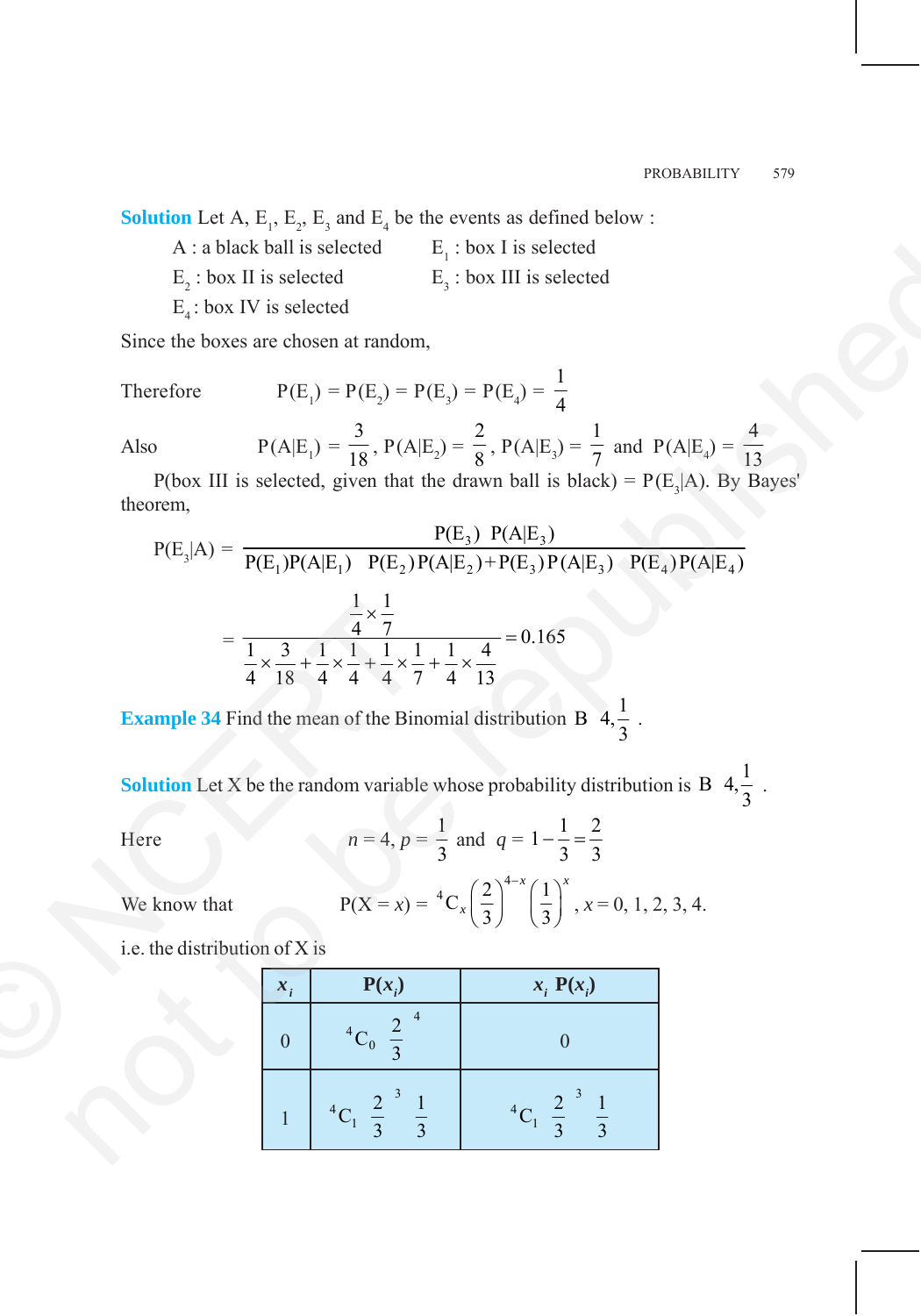| $\overline{2}$ | $\overline{2}$<br>$\begin{array}{cc} 2 & 1 \end{array}$<br><sup>4</sup> C <sub>2</sub> $\frac{2}{3}$<br>$\overline{3}$ | $\begin{array}{cc} 2 & 1 \end{array}$<br>$2^{4}C_{2} \frac{2}{3}$<br>$\overline{3}$ |
|----------------|------------------------------------------------------------------------------------------------------------------------|-------------------------------------------------------------------------------------|
| 3              | 3<br><sup>4</sup> C <sub>3</sub> $\frac{2}{3}$<br>$\overline{3}$                                                       | 3<br>$3^{4}C_{3} \frac{2}{3} \frac{1}{3}$                                           |
| 4              | 4<br>$\binom{4}{4}$<br>$\frac{1}{3}$                                                                                   | $4^{4}C_4\frac{1}{3}$                                                               |

2 
$$
{}^{4}C_{2} \frac{2}{3} \frac{1}{3}
$$
 2  ${}^{4}C_{2} \frac{2}{3} \frac{1}{3}$   
\n3  ${}^{4}C_{3} \frac{2}{3} \frac{1}{3}$  3  ${}^{4}C_{3} \frac{2}{3} \frac{1}{3}$   
\n4  ${}^{4}C_{4} \frac{1}{3}$  4  ${}^{4}C_{4} \frac{1}{3}$   
\nNow Mean (µ) =  $\sum_{i=1}^{4} x_{i} p(x_{i})$   
\n=  $0 + {}^{4}C_{1} (\frac{2}{3})^{3} (\frac{1}{3}) + 2. {}^{4}C_{2} (\frac{2}{3})^{2} (\frac{1}{3})^{2} + 3. {}^{4}C_{3} \frac{2}{3} \frac{1}{3}^{3}$  4  ${}^{4}C_{4} \frac{1}{3}$   
\n=  $4 \times \frac{2^{3}}{3^{4}} + 2 \times 6 \times \frac{2^{2}}{3^{4}} + 3 \times 4 \times \frac{2}{3^{4}} + 4 \times 1 \times \frac{1}{3^{4}}$   
\n=  $\frac{32 + 48 + 24 + 4}{3^{4}} = \frac{108}{81} = \frac{4}{3}$   
\nExample 35 The probability of a shooting a target is  $\frac{3}{4}$ . How many minimum number of times must be  
\nonce is more than 0.99?  
\nSolution Let the shortest of the point the probability of hitting the target at least once is more than 0.99?  
\nSolution Let the shortest fire so that the probability of hitting the target at least  
\ntrace is  $\frac{3}{4}$ . Then  $P(X = x) = {}^{n}C_{x} q^{n-x} p^{x} = {}^{n}C_{x} (\frac{1}{4})^{n-x} (\frac{3}{4})^{x} = {}^{n}C_{x} \frac{3^{x}}{4^{n}}$ .  
\nNow, given that,  
\nPutting the target at least once) > 0.99  
\ni.e.  $P(x \ge 1) > 0.99$ 

**Example 35** The probability of a shooter hitting a target is 3  $\frac{2}{4}$ . How many minimum number of times must he/she fire so that the probability of hitting the target at least once is more than 0.99?

**Solution** Let the shooter fire *n* times. Obviously, *n* fires are *n* Bernoulli trials. In each trial,  $p =$  probability of hitting the target  $=$ 3  $\frac{1}{4}$  and  $q =$  probability of not hitting the

target = 
$$
\frac{1}{4}
$$
. Then  $P(X = x) = {}^{n}C_{x} q^{n-x} p^{x} = {}^{n}C_{x} \left(\frac{1}{4}\right)^{n-x} \left(\frac{3}{4}\right)^{x} = {}^{n}C_{x} \frac{3^{x}}{4^{n}}$ .

Now, given that,

P(hitting the target at least once)  $> 0.99$ 

i.e.  $P(x \ge 1) > 0.99$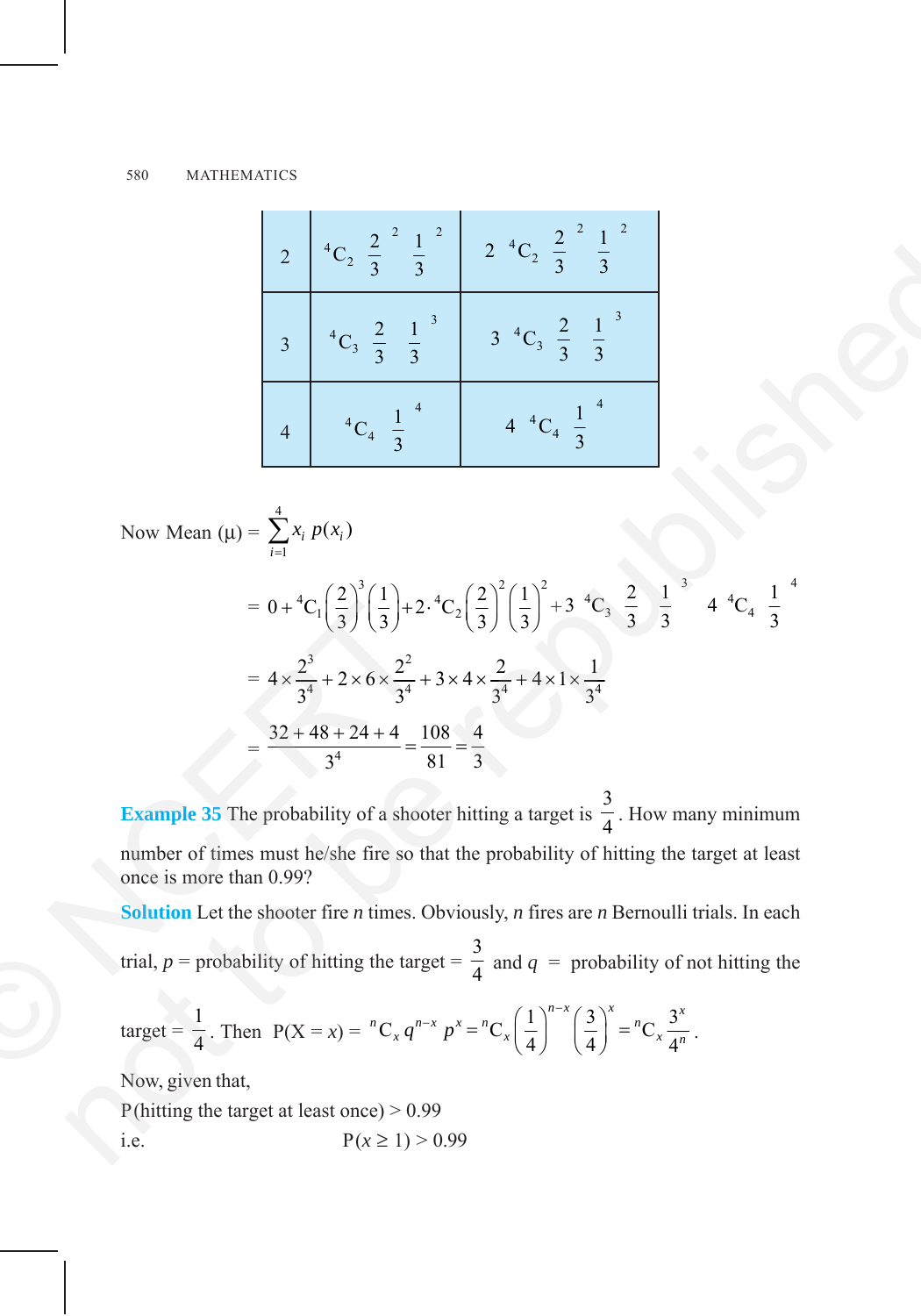Therefore,  $1 - P(x = 0) > 0.99$ 

or  $1 - {}^{n}C_0 \frac{1}{4}$ 4  $-\binom{n}{0} \frac{1}{4^n} > 0.99$ 

1

or  ${}^{n}C_{0} \frac{1}{4}$  0.01 i.e.  $\frac{1}{4}$  $4^n$  4  $^{n}C_{0}\frac{1}{4^{n}}$  0.01 i.e.  $\frac{1}{4^{n}}$  < 0.01

or  $4^n >$ 

The minimum value of *n* to satisfy the inequality (1) is 4.

Thus, the shooter must fire 4 times.

**Example 36** A and B throw a die alternatively till one of them gets a '6' and wins the game. Find their respective probabilities of winning, if A starts first.

 $\frac{1}{0.01}$  = 100 ... (1)

**Solution** Let S denote the success (getting a '6') and F denote the failure (not getting a '6').

Thus,

$$
P(S) = \frac{1}{6}, P(F) = \frac{5}{6}
$$

 $P(A \text{ wins in the first throw}) = P(S) =$ 1 6

A gets the third throw, when the first throw by A and second throw by B result into failures.

Therefore, P(A wins in the 3rd throw) = P(FFS) = P(F)P(F)P(S) =  $\frac{5}{6}$   $\frac{5}{6}$   $\frac{1}{6}$ Thus,  $P(S) = P(A \text{ wins in the first throw})$ <br>
A gets the third throw, when the firm failures.<br>
Therefore,  $P(A \text{ wins in the 3rd throw}) =$ <br>  $P(A \text{ wins in the 5th throw}) =$ <br>
Hence,  $P(A \text{ wins}) =$ not to be republished

|  | п |
|--|---|
|  |   |

 $P(A \text{ wins in the 5th throw}) = P (FFFFS)$  $5^{4}$  1 6 6  $\frac{1}{6}$   $\frac{1}{6}$  and so on.

$$
P(A \text{ wins}) = \frac{1}{6} = \frac{5}{6} = \frac{2}{6} = \frac{1}{6} = \frac{5}{6} = \frac{4}{6} = \frac{1}{6} = \frac{1}{6}
$$

$$
=\frac{\frac{1}{6}}{1-\frac{25}{36}}=\frac{6}{11}
$$

Hence,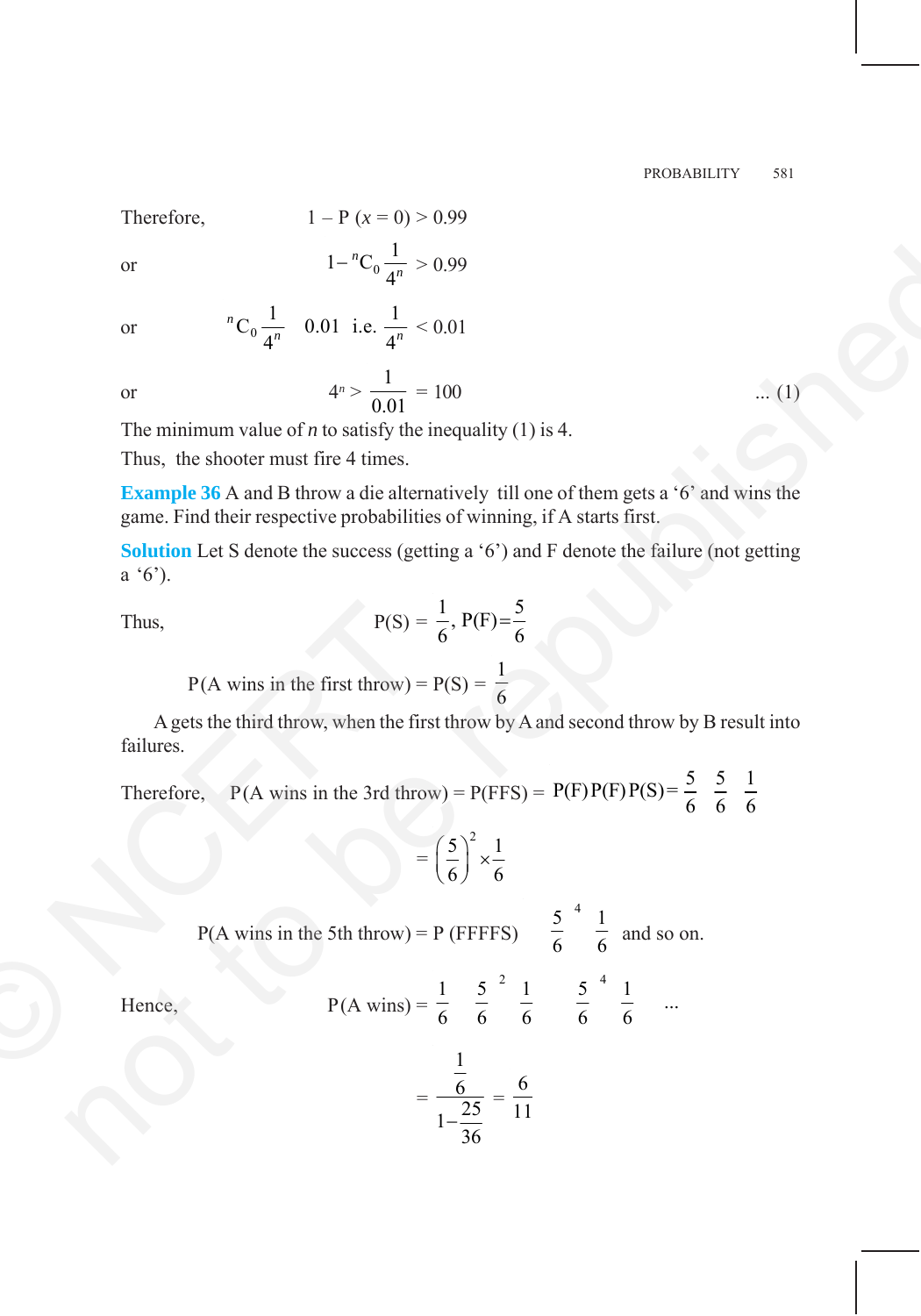$$
P(B \text{ wins}) = 1 - P (A \text{ wins}) = 1 \frac{6}{11} \frac{5}{11}
$$

*Remark* If  $a + ar + ar^2 + ... + ar^{n-1} + ...$ , where  $|r| < 1$ , then sum of this infinite G.P. is given by  $\frac{a}{1-r}$ .  $\frac{a}{-r}$  (Refer A.1.3 of Class XI Text book).

**Example 37** If a machine is correctly set up, it produces 90% acceptable items. If it is incorrectly set up, it produces only 40% acceptable items. Past experience shows that 80% of the set ups are correctly done. If after a certain set up, the machine produces 2 acceptable items, find the probability that the machine is correctly setup.

**Solution** Let A be the event that the machine produces 2 acceptable items.

Also let  $B_1$  represent the event of correct set up and  $B_2$  represent the event of incorrect setup.

 $Now$ 

*Remark* If 
$$
a + ar + ar^2 + ... + ar^{n+1} + ...
$$
, where  $|r| < 1$ , then sum of this infinite G.P.  
\nis given by  $\frac{a}{1-r}$ . (Refer A.1.3 of Class XI Text book).  
\nExample 37 If a machine is correctly set up, it produces 90% acceptable items. If it is  
\nincorrectly set up, it produces only 40% acceptable items. Past experience shows that  
\n80% of the set ups are correctly done. If after a certain set up, the machine produces  
\n2 acceptable items, find the probability that the machine is correctly setup.  
\nSolution Let A be the event that the machine produces 2 acceptable items.  
\nAlso let B<sub>1</sub> represent the event of correct set up and B<sub>2</sub> represent the event of  
\nincorrect setup.  
\nNow  
\n $P(B_1) = 0.8, P(B_2) = 0.2$   
\n $P(A|B_3) = 0.9 \times 0.9$  and  $P(A|B_2) = 0.4 \times 0.4$   
\nTherefore  
\n $P(B_1|A) = \frac{P(B_1)P(A|B_1) + P(B_2)P(A|B_1)}{P(B_1)P(A|B_1) + P(B_2)P(A|B_2)}$   
\n $= \frac{0.8 \times 0.9 \times 0.9}{0.8 \times 0.9 \times 0.9 + 0.2 \times 0.4 \times 0.4} = \frac{648}{680} = 0.95$   
\n*Miscellaneous Exercise on Chapter 13*  
\n1. A and B are two events such that  $P(A) \ne 0$ . Find  $P(B|A)$ , if  
\n(i) A is a subset of B  
\n2. A couple has two children,  
\n(i) Find the probability that both children are males, if it is known that at least  
\none of the children is male.  
\n(ii) Find the probability that both children are females, if it is known that at least  
\none of the children is male.  
\n3. Suppose that 5% of men and 0.25% of women have grey hair. A grey harder?  
\nAssume that there are equal number of males and females.  
\n4. Suppose that 90% of people are right-handed. What is the probability that  
\nat most 6 of a random sample of 10 people are right-handed?

$$
=\frac{0.8 \times 0.9 \times 0.9}{0.8 \times 0.9 \times 0.9 + 0.2 \times 0.4 \times 0.4} = \frac{648}{680} = 0.95
$$

# *Miscellaneous Exercise on Chapter 13*

- **1.** A and B are two events such that  $P(A) \neq 0$ . Find  $P(B|A)$ , if
	- (i) A is a subset of B (ii)  $A \cap B = \phi$
- **2**. A couple has two children,
	- (i) Find the probability that both children are males, if it is known that at least one of the children is male.
	- (ii) Find the probability that both children are females, if it is known that the elder child is a female.
- **3.** Suppose that 5% of men and 0.25% of women have grey hair. A grey haired person is selected at random. What is the probability of this person being male? Assume that there are equal number of males and females.
- **4.** Suppose that 90% of people are right-handed. What is the probability that at most 6 of a random sample of 10 people are right-handed?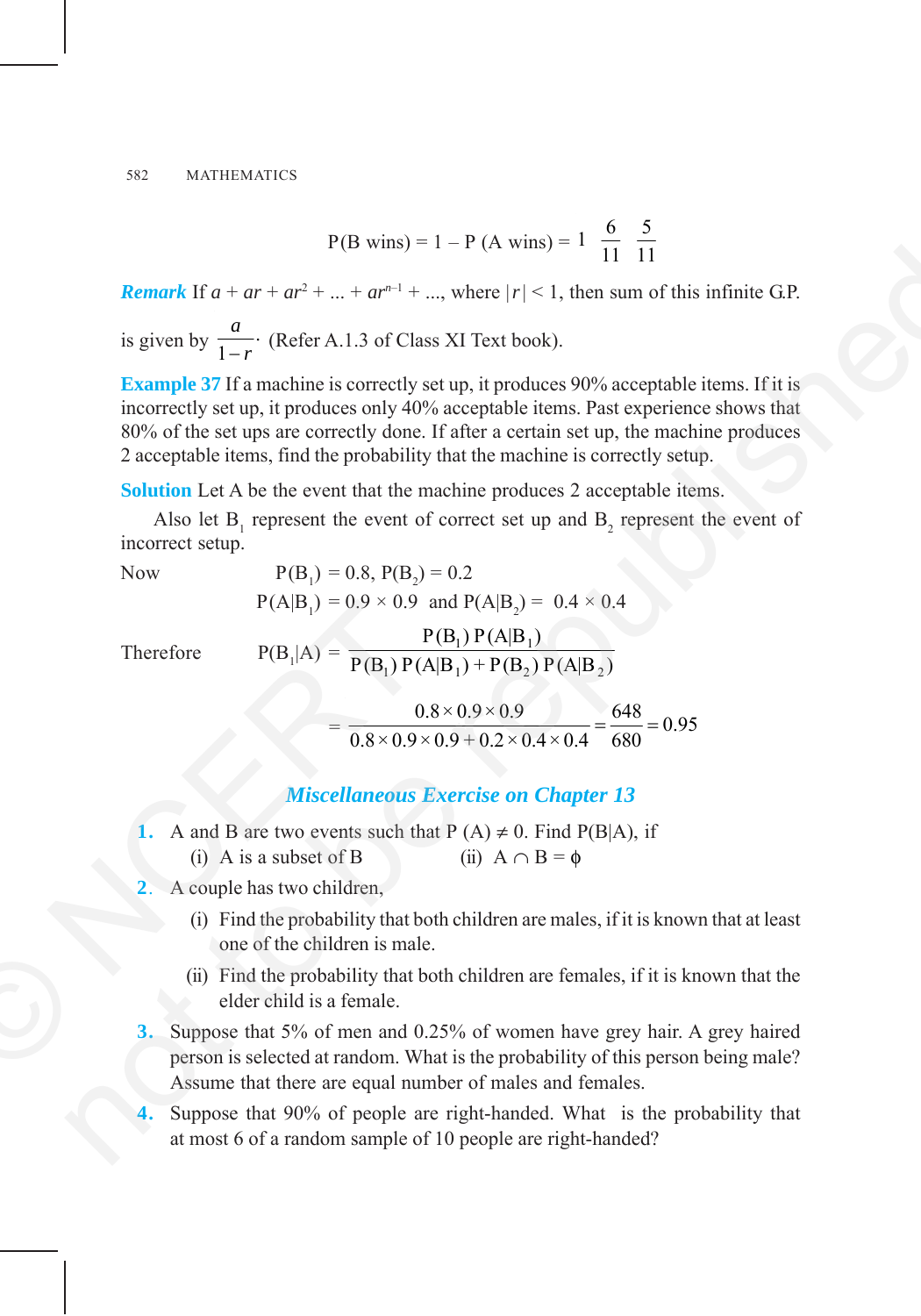- **5.** An urn contains 25 balls of which 10 balls bear a mark 'X' and the remaining 15 bear a mark 'Y'. A ball is drawn at random from the urn, its mark is noted down and it is replaced. If 6 balls are drawn in this way, find the probability that
	- (i) all will bear 'X' mark.
	- (ii) not more than 2 will bear 'Y' mark.
	- (iii) at least one ball will bear 'Y' mark.
	- (iv) the number of balls with 'X' mark and 'Y' mark will be equal.
- **6.** In a hurdle race, a player has to cross 10 hurdles. The probability that he will

- **7.** A die is thrown again and again until three sixes are obtained. Find the probability of obtaining the third six in the sixth throw of the die.
- **8.** If a leap year is selected at random, what is the chance that it will contain 53 tuesdays?
- **9.** An experiment succeeds twice as often as it fails. Find the probability that in the next six trials, there will be atleast 4 successes.
- **10.** How many times must a man toss a fair coin so that the probability of having at least one head is more than 90%?
- **11.** In a game, a man wins a rupee for a six and loses a rupee for any other number when a fair die is thrown. The man decided to throw a die thrice but to quit as and when he gets a six. Find the expected value of the amount he wins / loses.
- **12.** Suppose we have four boxes A,B,C and D containing coloured marbles as given below:

|                                                                                                                                               |               |                                             | vcar a mark -r . A van is drawn at fandom from the tim, ns mark is noted down<br>and it is replaced. If 6 balls are drawn in this way, find the probability that |                |                                                                                                                                                                                                                                                         |  |
|-----------------------------------------------------------------------------------------------------------------------------------------------|---------------|---------------------------------------------|------------------------------------------------------------------------------------------------------------------------------------------------------------------|----------------|---------------------------------------------------------------------------------------------------------------------------------------------------------------------------------------------------------------------------------------------------------|--|
| (i) all will bear 'X' mark.                                                                                                                   |               |                                             |                                                                                                                                                                  |                |                                                                                                                                                                                                                                                         |  |
|                                                                                                                                               |               | (ii) not more than 2 will bear 'Y' mark.    |                                                                                                                                                                  |                |                                                                                                                                                                                                                                                         |  |
|                                                                                                                                               |               | (iii) at least one ball will bear 'Y' mark. |                                                                                                                                                                  |                |                                                                                                                                                                                                                                                         |  |
|                                                                                                                                               |               |                                             | (iv) the number of balls with 'X' mark and 'Y' mark will be equal.                                                                                               |                |                                                                                                                                                                                                                                                         |  |
|                                                                                                                                               |               |                                             |                                                                                                                                                                  |                | 6. In a hurdle race, a player has to cross 10 hurdles. The probability that he will                                                                                                                                                                     |  |
|                                                                                                                                               |               |                                             |                                                                                                                                                                  |                | clear each hurdle is $\frac{3}{6}$ . What is the probability that he will knock down fewer                                                                                                                                                              |  |
| than 2 hurdles?                                                                                                                               |               |                                             |                                                                                                                                                                  |                |                                                                                                                                                                                                                                                         |  |
|                                                                                                                                               |               |                                             | ity of obtaining the third six in the sixth throw of the die.                                                                                                    |                | 7. A die is thrown again and again until three sixes are obtained. Find the probabil-                                                                                                                                                                   |  |
| tuesdays?                                                                                                                                     |               |                                             |                                                                                                                                                                  |                | 8. If a leap year is selected at random, what is the chance that it will contain 53                                                                                                                                                                     |  |
| 9. An experiment succeeds twice as often as it fails. Find the probability that in the<br>next six trials, there will be atleast 4 successes. |               |                                             |                                                                                                                                                                  |                |                                                                                                                                                                                                                                                         |  |
| 10. How many times must a man toss a fair coin so that the probability of having<br>at least one head is more than 90%?                       |               |                                             |                                                                                                                                                                  |                |                                                                                                                                                                                                                                                         |  |
|                                                                                                                                               |               |                                             |                                                                                                                                                                  |                | 11. In a game, a man wins a rupee for a six and loses a rupee for any other number<br>when a fair die is thrown. The man decided to throw a die thrice but to quit as<br>and when he gets a six. Find the expected value of the amount he wins / loses. |  |
| 12. Suppose we have four boxes A,B,C and D containing coloured marbles as given<br>below:                                                     |               |                                             |                                                                                                                                                                  |                |                                                                                                                                                                                                                                                         |  |
|                                                                                                                                               | <b>Box</b>    |                                             | Marble colour                                                                                                                                                    |                |                                                                                                                                                                                                                                                         |  |
|                                                                                                                                               |               | <b>Red</b>                                  | White                                                                                                                                                            | <b>Black</b>   |                                                                                                                                                                                                                                                         |  |
|                                                                                                                                               | $\mathbf{A}$  | 1                                           | 6                                                                                                                                                                | 3              |                                                                                                                                                                                                                                                         |  |
|                                                                                                                                               | B             | 6                                           | $\overline{2}$                                                                                                                                                   | $\overline{2}$ |                                                                                                                                                                                                                                                         |  |
|                                                                                                                                               | $\mathcal{C}$ | 8                                           | $\mathbf{1}$                                                                                                                                                     | $\mathbf{1}$   |                                                                                                                                                                                                                                                         |  |
|                                                                                                                                               | D             | $\overline{0}$                              | 6                                                                                                                                                                | $\overline{4}$ |                                                                                                                                                                                                                                                         |  |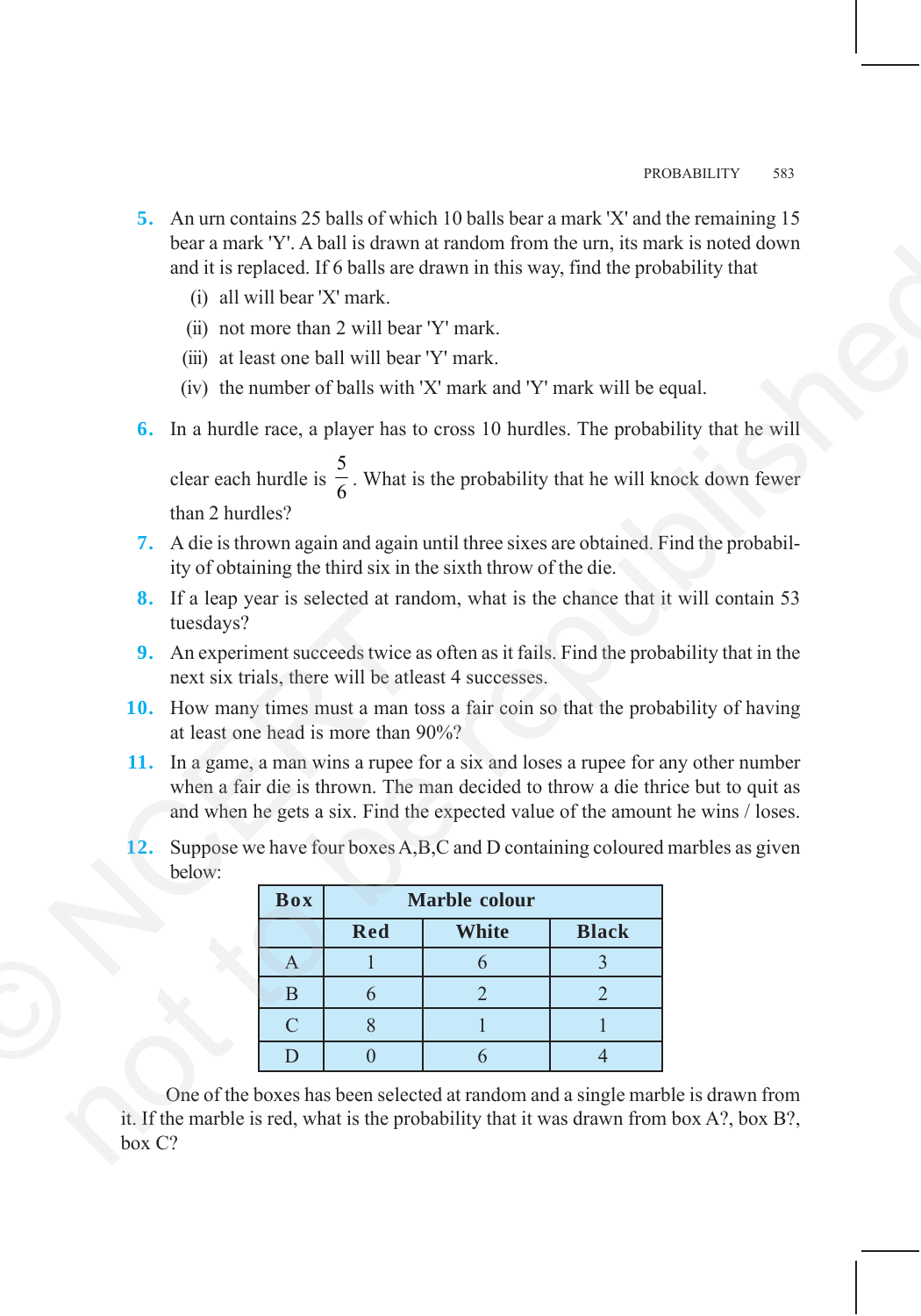- **13.** Assume that the chances of a patient having a heart attack is 40%. It is also assumed that a meditation and yoga course reduce the risk of heart attack by 30% and prescription of certain drug reduces its chances by 25%. At a time a patient can choose any one of the two options with equal probabilities. It is given that after going through one of the two options the patient selected at random suffers a heart attack. Find the probability that the patient followed a course of meditation and yoga? assume tunta a metaalism and yong couse team is to when the state in the republished and content and consequence in the content state in the particle and the republished in the particle in the specific state of the state
	- **14.** If each element of a second order determinant is either zero or one, what is the probability that the value of the determinant is positive? (Assume that the individual entries of the determinant are chosen independently, each value being

assumed with probability 1  $\frac{1}{2}$ ).

**15.** An electronic assembly consists of two subsystems, say, A and B. From previous testing procedures, the following probabilities are assumed to be known:

> $P(A \text{ fails}) = 0.2$  $P(B \text{ fails alone}) = 0.15$  $P(A \text{ and } B \text{ fail}) = 0.15$

Evaluate the following probabilities

- (i)  $P(A \text{ fails} | B \text{ has failed})$  (ii)  $P(A \text{ fails alone})$
- **16.** Bag I contains 3 red and 4 black balls and Bag II contains 4 red and 5 black balls. One ball is transferred from Bag I to Bag II and then a ball is drawn from Bag II. The ball so drawn is found to be red in colour. Find the probability that the transferred ball is black. P(A lants) –<br>
P(B fails alone) =<br>
P(A and B fail) =<br>
Evaluate the following probabilit<br>
(i) P(A fails|B has failed)<br> **16.** Bag I contains 3 red and 4 black<br>
One ball is transferred from Bag<br>
The ball so drawn is found to<br>

Choose the correct answer in each of the following:

**17.** If A and B are two events such that  $P(A) \neq 0$  and  $P(B | A) = 1$ , then

(A) 
$$
A \subset B
$$
 (B)  $B \subset A$  (C)  $B = \phi$  (D)  $A = \phi$ 

**18.** If  $P(A|B) > P(A)$ , then which of the following is correct :

| (A) $P(B A) < P(B)$ | (B) $P(A \cap B) < P(A)$ . $P(B)$ |
|---------------------|-----------------------------------|
|---------------------|-----------------------------------|

(C)  $P(B|A) > P(B)$  (D)  $P(B|A) = P(B)$ 

**19.** If A and B are any two events such that  $P(A) + P(B) - P(A \text{ and } B) = P(A)$ , then

- (A)  $P(B|A) = 1$  (B)  $P(A|B) = 1$
- (C)  $P(B|A) = 0$  (D)  $P(A|B) = 0$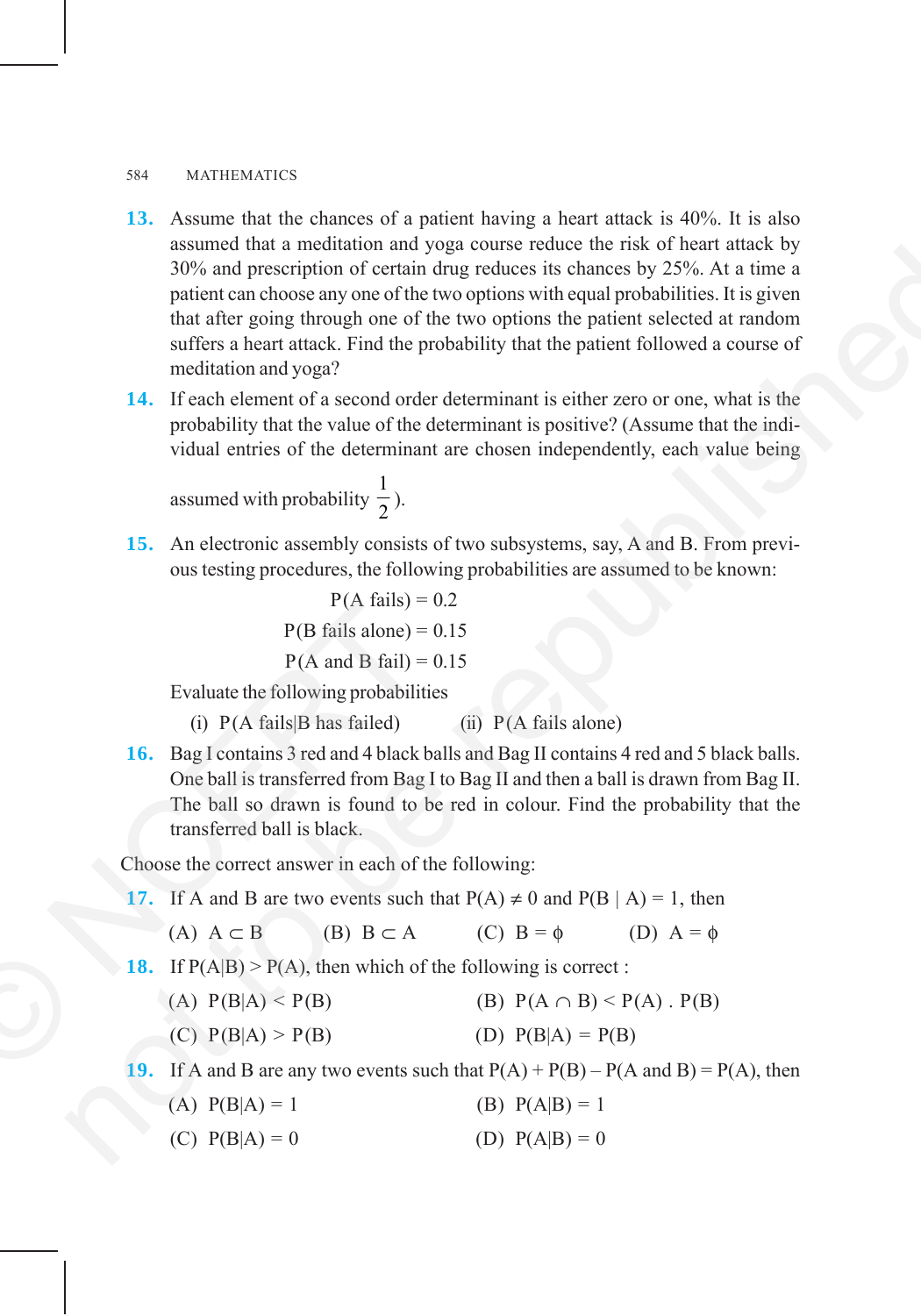# *Summary*

The salient features of the chapter are –

- The conditional probability of an event E, given the occurrence of the event F
	- is given by  $P(E | F) = \frac{P(E \cap F)}{P(F)}$ ,  $P(F) \neq 0$
- $0 \le P$  (E|F)  $\le 1$ ,  $P$  (E'|F) = 1 P (E|F)  $P ((E ∪ F) | G) = P (E | G) + P (F | G) - P ((E ∩ F) | G)$
- $\rightarrow$  P (E  $\cap$  F) = P (E) P (F|E), P (E)  $\neq$  0  $P(E \cap F) = P(F) P(E|F), P(F) \neq 0$
- If E and F are independent, then  $P(E \cap F) = P(E) P(F)$  $P(E|F) = P(E), P(F) \neq 0$ 
	- $P (F|E) = P (F), P(E) \neq 0$
- **Theorem of total probability**

Let  $\{E_1, E_2, ..., E_n\}$  be a partition of a sample space and suppose that each of  $E_1, E_2, ..., E_n$  has nonzero probability. Let A be any event associated with S, then

$$
P(A) = P(E_1) P (A|E_1) + P (E_2) P (A|E_2) + ... + P (E_n) P(A|E_n)
$$

Bayes' theorem If  $E_1, E_2, ..., E_n$  are events which constitute a partition of sample space S, i.e.  $E_1, E_2, ..., E_n$  are pairwise disjoint and  $E_1 4 E_2 4 ... 4 E_n = S$ and A be any event with nonzero probability, then P (F|E) – P (F), P(E)  $\neq$  0<br>
Theorem of total probability<br>
Let {E<sub>1</sub>, E<sub>2</sub>, ..., E<sub>n</sub> has nonzero proba<br>
then<br>
P(A) = P(E<sub>1</sub>) P (A|E<sub>1</sub>) + P (E<sub>2</sub><br>
Bayes' theorem If E<sub>1</sub>, E<sub>2</sub>, ..., I<br>
sample space S, i.e. E<sub>1</sub>, E<sub>2</sub>, The salient features of the chapter are-<br>
• The conditional probability of an event F, given the occurrence of the event F<br>
is given by  $P(F_1|F) = \frac{P(E \cap F)}{P(F)}$ ,  $P(F) \ne 0$ <br>  $0 \le P(E \cap S) = P(E \cap T)$   $P(E \cap T) = P(E \cap T)$ <br>  $P(E \cap F) = P(E)P$ 

$$
P(E_i | A) \frac{P(E_i)P(A|E_i)}{P(E_j)P(A|E_j)}
$$

- A random variable is a real valued function whose domain is the sample space of a random experiment.
- The probability distribution of a random variable X is the system of numbers

$$
\begin{array}{ccccccccc}\nX & : & x_1 & x_2 & \dots & x_n \\
P(X) & : & p_1 & p_2 & \dots & p_n\n\end{array}
$$

where, 1  $0, \sum_{i} p_i = 1, i = 1, 2, \ldots,$ *n*  $i<sub>i</sub>$  i<sub>i</sub>  $\angle$   $\cup$   $P_i$ *i*  $p_i > 0$ ,  $\sum p_i = 1$ ,  $i = 1, 2, ..., n$  $> 0, \sum_{i=1}^{\infty} p_i = 1, i =$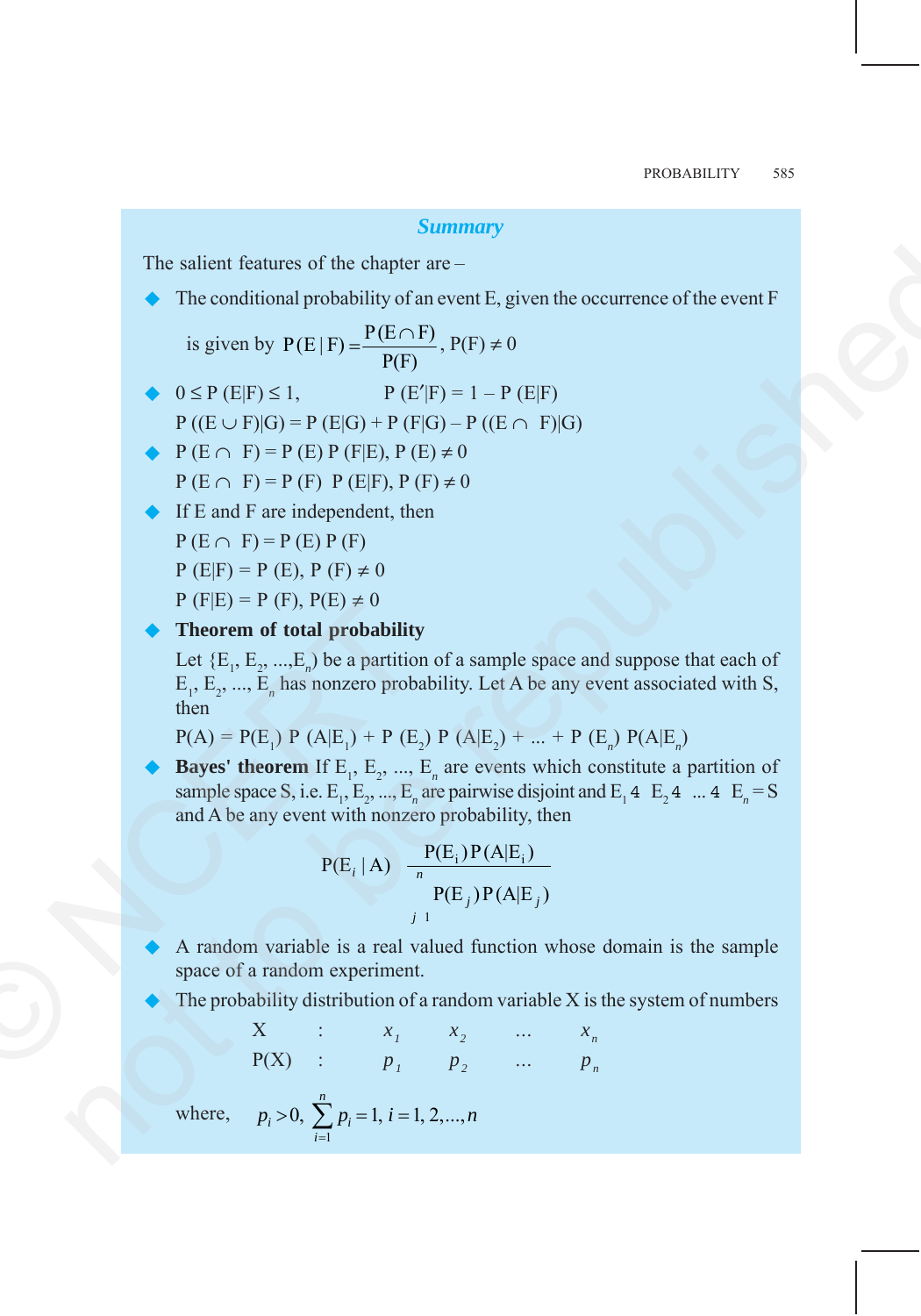External X be a random variable whose possible values  $x_1, x_2, x_3, \ldots, x_n$  occur with probabilities  $p_1, p_2, p_3, \dots p_n$  respectively. The mean of X, denoted by  $\mu$ , is *n*

the number 1  $x_i p_i$ . *i*

The mean of a random variable X is also called the expectation of X, denoted by  $E(X)$ .

◆ Let *X* be a random variable whose possible values  $x_1, x_2, ..., x_n$  occur with probabilities  $p(x_1)$ ,  $p(x_2)$ , ...,  $p(x_n)$  respectively.

Let  $\mu$  = E(X) be the mean of X. The variance of X, denoted by Var (X) or

$$
\sigma_x^2
$$
, is defined as  $\int_x^2 \text{Var}(X) = \int_{i=1}^n (x_i - \mu)^2 p(x_i)$ 

or equivalently  $\sigma_x^2 = E (X - \mu)^2$ The non-negative number

$$
\int \operatorname{Var}(X) = \sqrt{\frac{n}{n} (x_i - \mu)^2 p(x_i)}
$$

is called the standard deviation of the random variable X.

• Var  $(X) = E(X^2) - [E(X)]^2$ 

 Trials of a random experiment are called Bernoulli trials, if they satisfy the following conditions :

- (i) There should be a finite number of trials.
- (ii) The trials should be independent.
- (iii) Each trial has exactly two outcomes : success or failure.
- (iv) The probability of success remains the same in each trial.

For Binomial distribution B  $(n, p)$ , P  $(X = x) = {}^{n}C_{x} q^{n-x} p^{x}$ ,  $x = 0, 1,..., n$  $(q = 1 - p)$ 

# *Historical Note*

The earliest indication on measurement of chances in game of dice appeared in 1477 in a commentary on Dante's Divine Comedy. A treatise on gambling named *liber de Ludo Alcae*, by Geronimo Carden (1501-1576) was published posthumously in 1663. In this treatise, he gives the number of favourable cases for each event when two dice are thrown. x  $\sqrt{V}$ <br>
is called the standard deviation<br>
Var (X) = E (X<sup>2</sup>) – [E(X)]<sup>2</sup><br>
Trials of a random experiment<br>
following conditions :<br>
(i) There should be a finite m<br>
(ii) The trials should be indep<br>
(iii) Each trial has ex prohabities  $p_1, p_1, p_2, \dots p_r$ , respectively. The mean of X, denoted by  $\mu$ , is<br>the number  $\int_{-1}^{1} x_i p_i$ .<br>The mean of a random variable X is also called the expectation of X, denoted<br>by F. (X).<br>Let X be a random variab